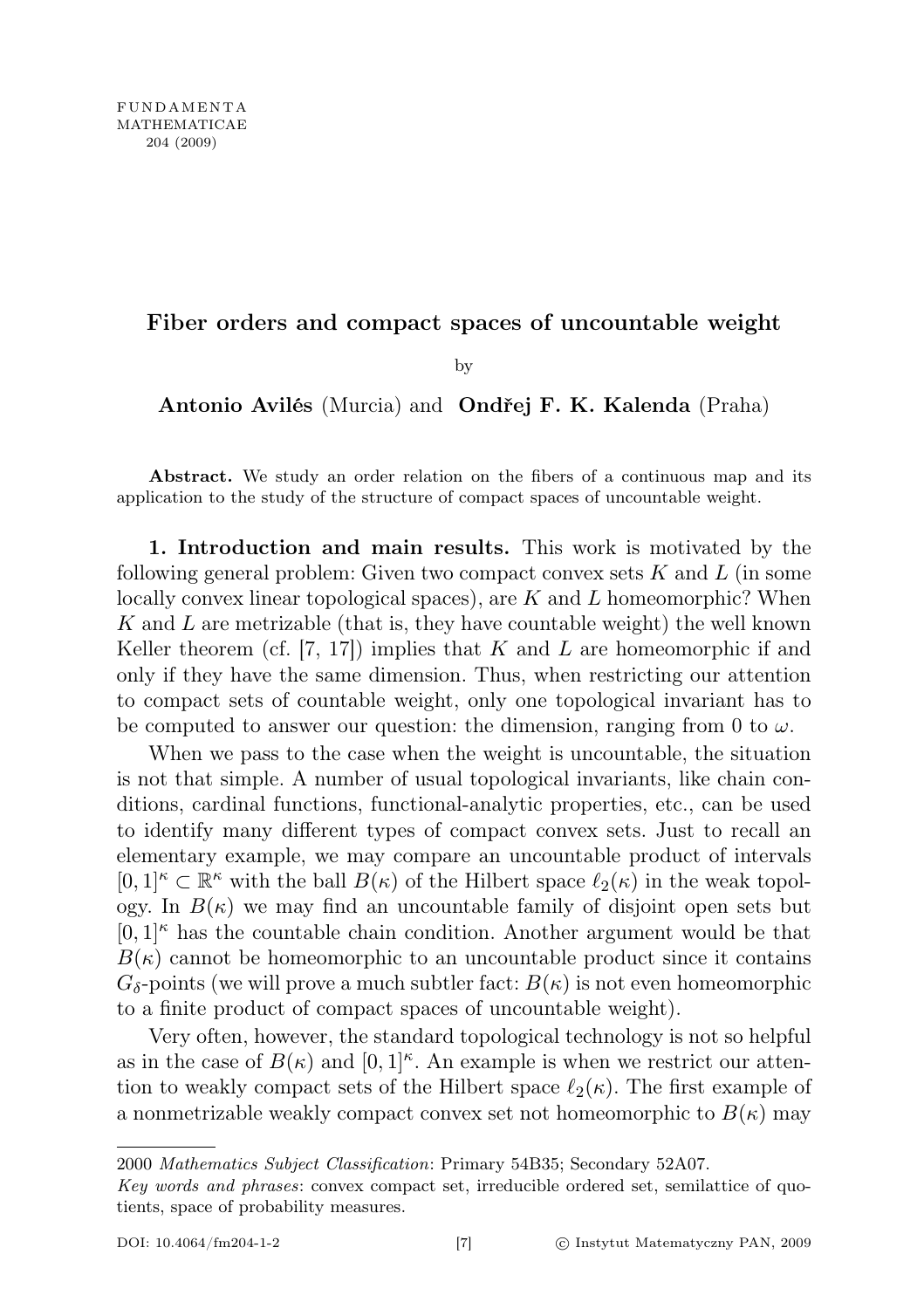be traced back to constructions of Corson and Lindenstrauss [8, 16], who provided such a set in which all points are  $G_{\delta}$ . Such sets, however, cannot be symmetric and to the best of our knowledge, only recently has the first author [1] provided a first example of an absolutely convex weakly compact subset of  $\ell_2(\kappa)$  of weight  $\kappa$  which is not homeomorphic to  $B(\kappa)$ . This was done by proving that  $B(\kappa)$  satisfies a certain chain condition of Ramsey type introduced by Bell [4] and constructing ad hoc a compact convex set failing that property.

Let us now provide some natural examples of compact convex sets, all of them indeed representable as weakly compact convex subsets of  $\ell_2(\kappa)$ , for which apparently the standard techniques from topology give us no clue whether they are homeomorphic to each other or not (the letter  $\kappa$  always denotes an uncountable cardinal):

- The ball of the Hilbert space,  $B(\kappa) = \{x \in \ell_2(\kappa) : ||x||_2 \leq 1\}.$
- The space  $P(A(\kappa))$  of Radon probability measures on  $A(\kappa) = \kappa \cup {\infty}$ , the one-point compactification of the discrete set  $\kappa$ .
- The spaces  $P(A(\kappa)^n)$ ,  $2 \leq n < \omega$ .
- The spaces  $P(\sigma_n(\kappa))$  of probability measures on  $\sigma_n(\kappa) = \{x \in \{0,1\}^\kappa :$  $|\text{supp}(x)| \leq n$ ,  $2 \leq n < \omega$ .
- The finite and countable powers of the previous spaces.

We shall develop some new tools which will allow us to conclude that all these spaces are not homeomorphic to each other, with perhaps the exception of  $B(\kappa)$  and  $P(A(\kappa))$  for which our techniques do not enable us to determine whether they are homeomorphic or not. We also studied other examples, not embeddable into a Hilbert space, namely the compact sets  $P([0, \kappa]^n)^m$  for  $\kappa$ an uncountable regular cardinal and  $n, m \in \mathbb{N}$ . In addition, we will obtain other applications concerning the structure of these spaces, regarding the following two kinds of questions:

- Classification of the points of a compact space  $K$ , that is: for which points  $x, y \in K$  does there exist a homeomorphism  $f: K \to K$  such that  $f(x) = y$ ?
- When can a compact space  $K$  be homeomorphic to some power compact of the form  $L^n$ , or when can it be homeomorphic to a product of the form  $L_1 \times \cdots \times L_n$ ?

All these questions are addressed through the beautiful technique of Shchepin of inverse limits and the spectral theorem developed in [19] and [20]. We explain this in detail in Section 2, but roughly speaking, given a compact space  $K$  of uncountable weight, this technique allows one to study the topological structure of K by studying the continuous surjections  $p: X \to Y$ for X and Y quotients of K of countable weight. And here comes the key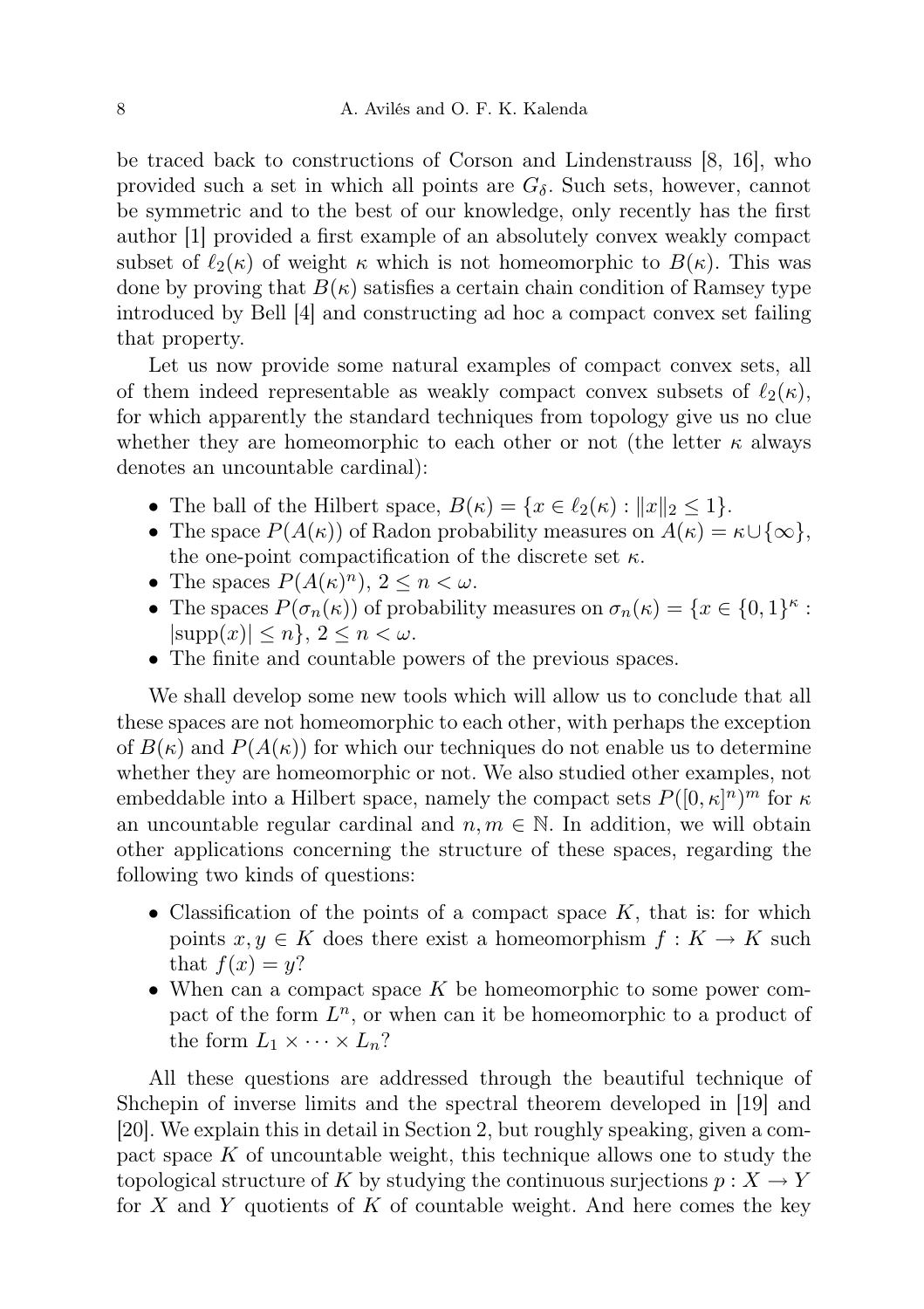idea of our work, to study a certain preorder relation induced on the fibers of a continuous map:

DEFINITION 1.1. Let  $f: K \to L$  be a continuous map and  $x \in L$ . We define a preorder relation  $\leq$  on the fiber  $f^{-1}(x)$  by letting  $s \leq t$  if and only if for every neighborhood U of s there exists a neighborhood V of t such that  $f(V) \subset f(U)$ .

In other words,  $s \leq t$  if and only if

 ${f(U): U$  is a neighborhood of  $s \subset {f(V): V}$  is a neighborhood of  $t$ ,

if and only if  $f^{-1}f(U)$  is a neighborhood of t for every neighborhood U of s. We shall write  $\mathbb{F}_x(f) = f^{-1}(x)$  for the fiber of x endowed with the preorder  $\leq$ (and also with its inherent topology, though we shall not use the topological structure here). We denote by  $\mathbb{O}_x(f) = \mathbb{F}_x(f)/\sim$  the ordered set obtained by quotienting by the equivalence relation  $t \sim s \Leftrightarrow t \leq s$  and  $s \leq t$ .

In his study of the spaces  $\exp_n(2^{\kappa})$  [19], Shchepin considered what in our language would be the cardinality of  $\mathbb{O}_x(f)$ . This was already useful in that discrete context but not in spaces like convex sets, where one needs to consider the order structure of  $\mathbb{O}_x(f)$  to get some information.

Let us indicate how fiber orders may be helpful in the problem of classification of points of a compact space, and in the homeomorphic classification of compact sets. Consider a compact space  $K$  of uncountable weight and a point  $x \in K$ . We can then consider the family of all fiber orders of type  $\mathbb{O}_{p_L(x)}(q)$  for every continuous surjection  $q: L' \to L$  between metrizable quotients of K with projections  $p_{L'} : K \to L'$ ,  $p_L : K \to L$ ,  $qp_{L'} = p_L$ . This collection of ordered sets may be in principle rather complicated, but in the examples we deal with, *almost* all these sets are order isomorphic to the same ordered set that we can call  $\mathbb{O}_x(K)$ . For instance, for a finite power of the ball of the nonseparable Hilbert space  $B(\kappa)$  we get the following picture:

THEOREM 1.2. Let  $K = B(\kappa)^n$  and  $x = (x_1, \ldots, x_n) \in K$ . Define  $r =$  $|\{i : ||x_i|| < 1\}|$ . Then  $\mathbb{O}_x(K) \cong [0,1]^r$ .

We view  $[0, 1]^r$  as an ordered set endowed with the pointwise order, i.e.

$$
(t_1, \ldots, t_r) \leq (s_1, \ldots, s_r)
$$
 iff  $t_i \leq s_i$  for every *i*.

Let us record some consequences of this result other than the fact that the finite powers of the ball are nonhomeomorphic. It is a standard fact that the points of  $B(\kappa)^n$  all of whose coordinates belong to the sphere are the  $G_{\delta}$ -points of  $B(\kappa)^n$ , and hence topologically different from the rest. We have obtained something much less evident: that points with different number of coordinates in the sphere are topologically different. This is a complete classification of the points of  $B(\kappa)^n$  because if two points have the same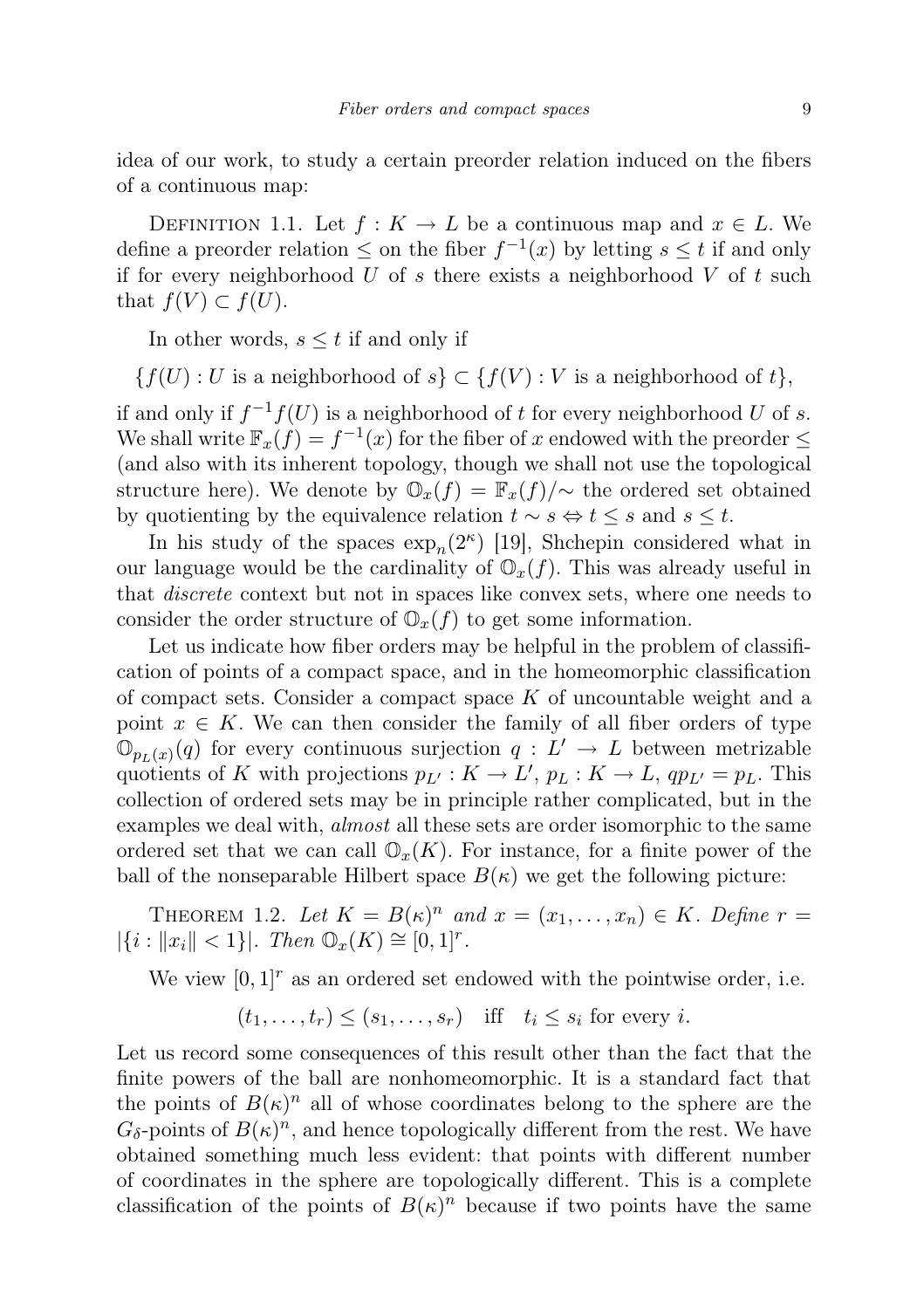number of coordinates in the sphere, then there is an automorphism of  $B(\kappa)^n$ which moves one to the other.

Apart from the euclidean ball, we study spaces of probability measures on scattered spaces. We develop a general method for computing fiber orders in these cases, which constitutes the technically most involved part of our work. One of the key steps in this task is our Lemma 5.1 which probably has an independent interest. Every Radon probability measure on a scattered compact space is discrete, thus it is a certain (finite or infinite) convex combination of Dirac measures  $\delta_x$ . The following result (which follows immediately from Theorem 6.2 below) reduces the computation of fiber orders in  $P(K)$  spaces to Dirac measures:

THEOREM 1.3. Let K be a scattered compact and  $\mu = \sum_{i \in I} r_i \delta_{x_i} \in$  $P(K)$ , where  $x_i \in K$  are pairwise distinct and  $r_i > 0$  for  $i \in I$ . Then

$$
\mathbb{O}_{\mu}(P(K)) \cong \prod_{i \in I} \mathbb{O}_{\delta_{x_i}}(P(K)).
$$

The picture of the fiber orders of Dirac measures in our examples of probability measure spaces is the following:

THEOREM 1.4. Let  $K = \sigma_n(\kappa)$  and  $x \in K$ . Set  $k = n - |x|$ . Then  $\mathbb{O}_{\delta_x}(P(K)) \cong \{(t_1,\ldots,t_k) \in [0,1]^k : t_1 \leq \cdots \leq t_k\}$  where the order is defined as  $t \leq s$  if and only if  $t_i \leq s_i$  for every j.

In the next result, we denote by  $2^k$  the power set of  $\{1, \ldots, k\}$ .

THEOREM 1.5. Let  $K = A(\kappa)^n$  or  $K = [0, \omega_1]^n$ , and let  $x = (x_1, \ldots, x_n)$  $\in K^n$ . Set k to be the number of coordinates of x which are not  $G_\delta$ -points of K. Then  $\mathbb{O}_{\delta_x}(P(K)) \cong \{(t_A)_{A \in 2^k} \in [0,1]^{2^k} : \sum_{A \in 2^k} t_A = 1\}$  endowed with the order  $(t_A) \leq (s_A)$  if and only if  $\sum_{A \in \mathcal{A}} t_A \leq \sum_{A \in \mathcal{A}} s_A$  for every upwards closed family A of subsets of  $\{1,\ldots,k\}$ .

A similar statement holds for compact spaces  $K = [0, \tau]$  with  $\tau$  an uncountable regular cardinal, but for a modified version of the ordered sets  $\mathbb{O}_x(L)$  relative to the cardinal  $\tau$ . Finally, we state results that we prove using decompositions of compact spaces as products:

THEOREM 1.6. Let  $K = B(\kappa)$ ,  $P(\sigma_n(\kappa))$ ,  $P(A(\kappa)^n)$  or  $P([0, \tau]^n)$  for  $\tau$ an uncountable regular cardinal, and let  $k, m \in \mathbb{N}$ . Suppose that there exists a compact L such that  $K^k \approx L^m$ . Then k is a multiple of m.

THEOREM 1.7. Let  $K = B(\kappa)$ ,  $P(A(\kappa))$  or  $P([0, \omega_1])$  and let  $n, m \in \mathbb{N}$ . Suppose that  $L_1, \ldots, L_m$  are compact spaces of uncountable weight such that  $K^n \approx \prod_{i=1}^m L_i$ . Then  $m \leq n$ .

THEOREM 1.8. Let  $\tau$  be a regular cardinal, n, m natural numbers, and  $L_1, \ldots, L_m$  compact spaces of weight  $\tau$ . If  $P([0, \tau])^n \approx L_1 \times \cdots \times L_m$ , then  $m \leq n$ .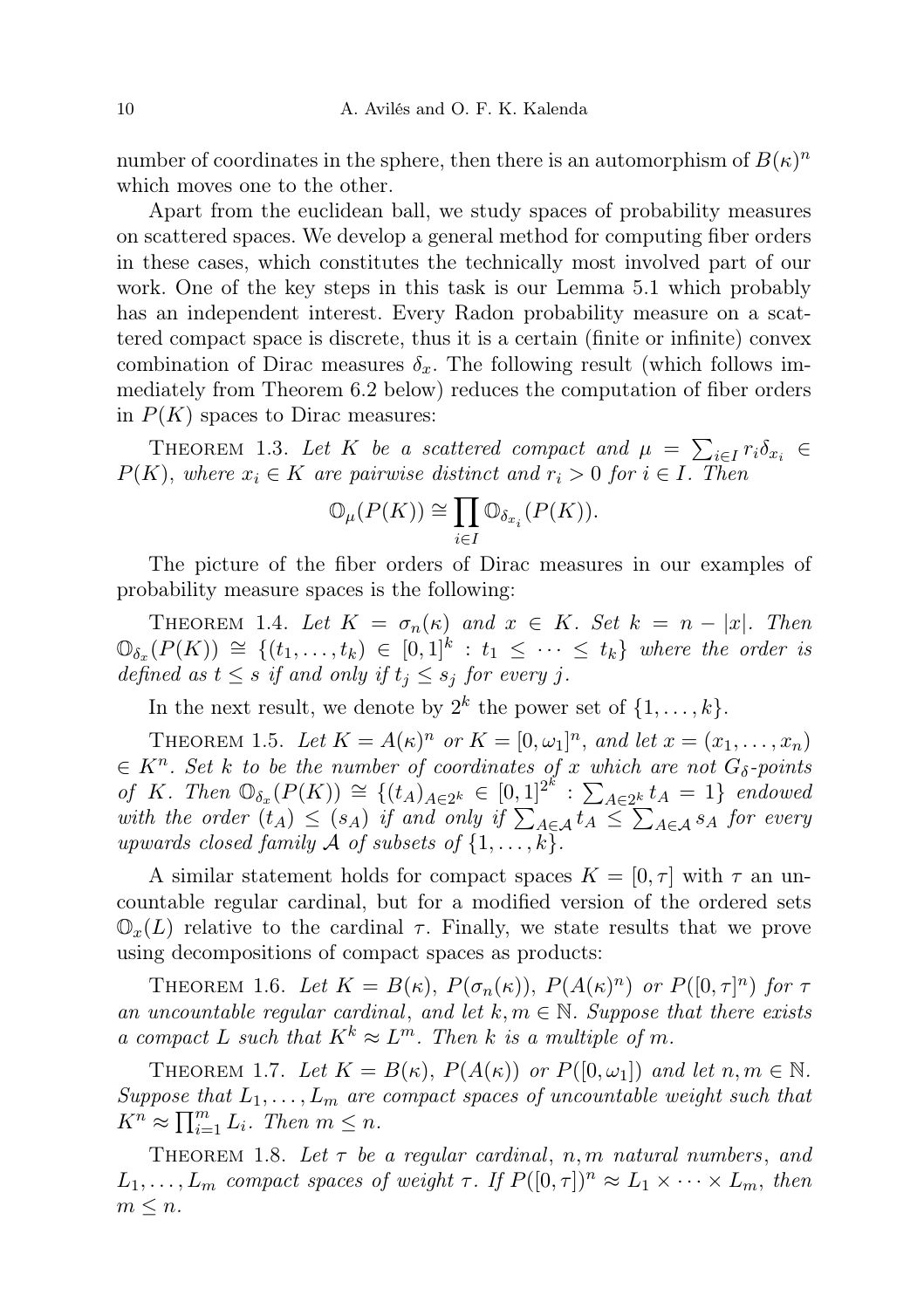We make two remarks about these results. First, our methods do not allow us to decide whether these compact spaces can be expressed as a nontrivial product with one factor metrizable. This appears not to be an easy question. Using a result of [21] and its variants, the second author [14] has shown that  $P(K)$  is homeomorphic to  $P(K) \times [0,1]$  for any compact scattered K. However, it is unknown to us whether  $B(\kappa)$  is homeomorphic to  $B(\kappa) \times [0,1]$ . Second, the first author [3] has obtained with different techniques an improvement of Theorem 1.7: If  $B(\kappa)^n$  maps continuously onto a product of nonmetrizable compacta of the form  $\prod_{i=1}^{m} L_i$ , then  $m \leq n$ . These techniques do not apply to the case of Theorem 1.6 for  $K \neq B(\kappa)$ , and actually  $P(A(\kappa)^n)$  and  $P(\sigma_n(\kappa))$  map continuously onto  $B(\kappa)^n$ .

2. Spectral theory. In this section, we summarize in a self-contained way what we need about spectral theory, which is essentially taken from [19] and [20]. We also introduce the invariants  $\mathbb{F}_x(K)$  and  $\mathbb{O}_x(K)$ , which play a central role in the paper.

Let K be a compact space. We denote by  $\mathcal{Q}(K)$  the set all Hausdorff quotient spaces of  $K$ , that is, the set all Hausdorff compact spaces of the form  $K/E$  endowed with the quotient topology, for E an equivalence relation on K. An element of  $\mathcal{Q}(K)$  can be represented either by the equivalence relation E or by the quotient space  $L = K/E$  together with the canonical projection  $p_L : K \to L$ .

On the set  $\mathcal{Q}(K)$  there is a natural order relation. In terms of equivalence relations,  $E \leq E'$  if and only if  $E' \subset E$ . Equivalently, in terms of the quotient spaces,  $L \leq L'$  if and only if there is a continuous surjection  $q: L' \to L$  such that  $qp_{L'} = p_L$ . The set  $\mathcal{Q}(K)$  endowed with this order relation is a complete semilattice, that is, every subset has a least upper bound or supremum: if  $\mathcal E$  is a family of equivalence relations of  $\mathcal Q(K)$ , its least upper bound is the relation given by  $xE_0y$  if and only if  $xEy$  for all  $E \in \mathcal{E}$ , in other words  $E_0 = \sup \mathcal{E} = \bigcap \mathcal{E}$ . It is easy to check that  $E_0$  gives a Hausdorff quotient if each element of  $\mathcal E$  does.

Let  $\mathcal{Q}_{\omega}(K) \subset \mathcal{Q}(K)$  be the family of all quotients of K which have countable weight. Notice that  $\sup \mathcal{A} \in \mathcal{Q}_{\omega}(K)$  for every countable subset  $\mathcal{A} \subset \mathcal{Q}_{\omega}(K)$  and also that sup  $\mathcal{Q}_{\omega}(K) = K$ . A family  $\mathcal{S} \subset \mathcal{Q}_{\omega}(K)$  is called cofinal if for every  $L \in \mathcal{Q}_{\omega}(K)$  there exists  $L' \in \mathcal{S}$  such that  $L \leq L'$ . The family S is called a  $\sigma$ -semilattice if for every countable subset  $\mathcal{A} \subset \mathcal{S}$ , the least upper bound of  $A$  belongs to  $S$ .

THEOREM 2.1 (A version of Shchepin's spectral theorem). Let  $K$  be a compact space of uncountable weight and let S and S' be two cofinal  $\sigma$ semilattices in  $\mathcal{Q}_{\omega}(K)$ . Then  $S \cap S'$  is also a cofinal  $\sigma$ -semilattice in  $\mathcal{Q}_{\omega}(K)$ .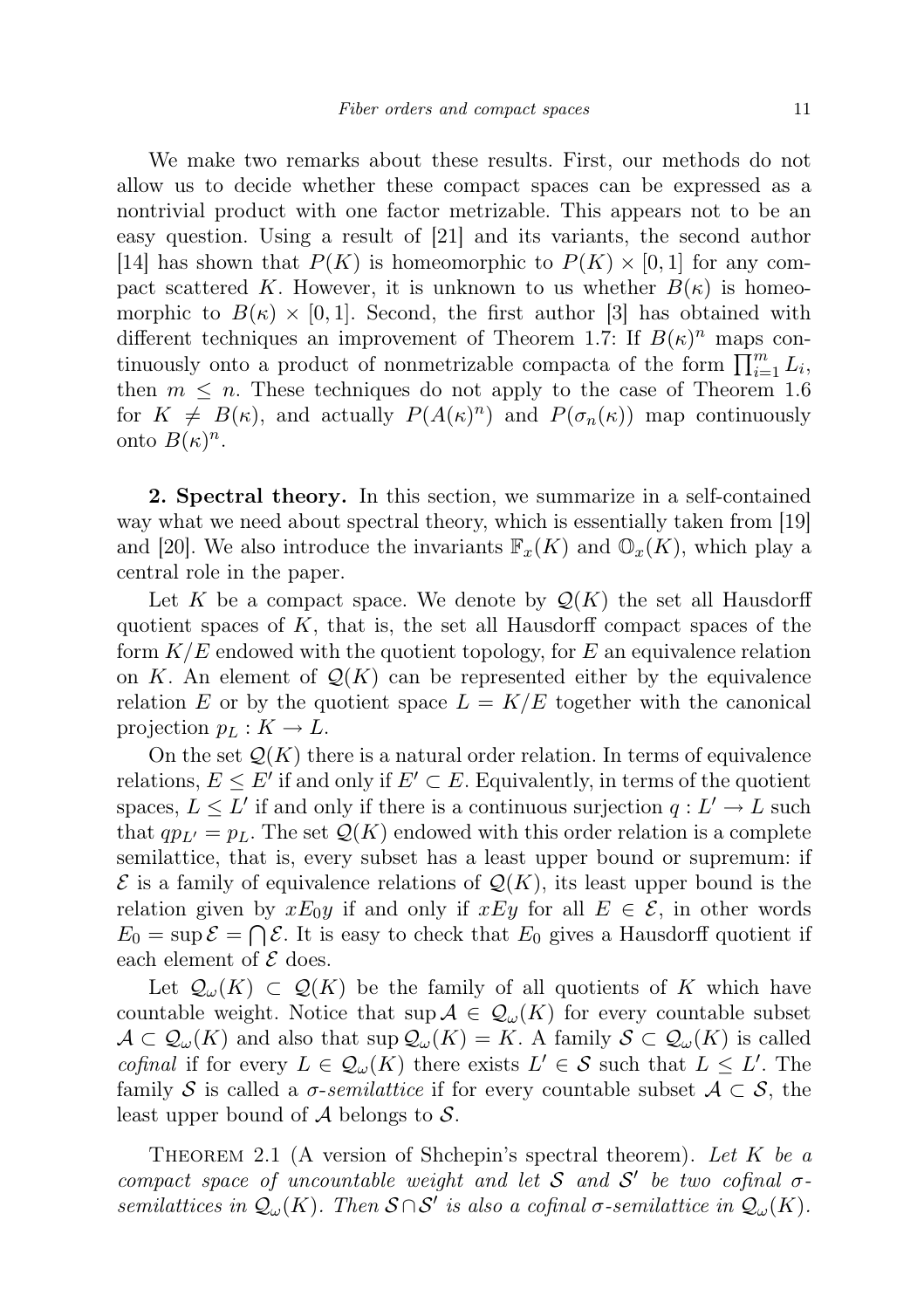*Proof.* The point is to prove that  $S \cap S'$  is cofinal. Let  $L_0 \in \mathcal{Q}_{\omega}(K)$  be arbitrary. Since S is cofinal there exists  $L_1 \in S$  with  $L_0 \leq L_1$ , similarly find  $L_2 \in \mathcal{S}'$  with  $L_1 \leq L_2$ , and continue by induction to obtain an increasing sequence with  $L_{2n+1} \in \mathcal{S}$ ,  $L_{2n} \in \mathcal{S}'$ . Finally,  $L = \sup\{L_n : n < \omega\} \in \mathcal{S} \cap \mathcal{S}'$ since both sets are  $\sigma$ -semilattices.

It may not be obvious how to check whether a given  $\sigma$ -semilattice is cofinal, so this theorem must be applied together with the following criterion:

LEMMA 2.2. Let K be a compact space of uncountable weight and  $S$  a σ-semilattice in  $\mathcal{Q}_{\omega}(K)$ . Then S is cofinal if and only if sup  $\mathcal{S} = K$ .

*Proof.* If S is cofinal, then  $\sup S = \sup Q_\omega(K) = K$ . Conversely, suppose that sup  $\mathcal{S} = K$ . Consider the family A of all continuous functions  $f: K \to \mathbb{R}$ such that there exists  $L \in \mathcal{S}$  such that f factors through  $p_L : K \to L$ , that is, there exists  $f: L \to \mathbb{R}$  with  $f = fp<sub>L</sub>$ . As S is a  $\sigma$ -semilattice, A is a subalgebra of the algebra  $C(K)$  of real-valued continuous functions on K. Clearly, the constant functions belong to A and since  $\sup S = K$ , A separates the points of  $K$ . Hence, by the Stone–Weierstrass theorem every  $f \in C(K)$  is the limit of a sequence of functions from A. But indeed A is closed under limits of sequences, namely if  $f_n$  factors through  $L_n \in \mathcal{S}$ , then  $\lim f_n$  factors through  $\sup\{L_n : n < \omega\} \in \mathcal{S}$ . We conclude that  $\mathcal{A} = C(K)$ . Now, if  $p: K \to L$  is an arbitrary element of  $\mathcal{Q}_{\omega}(K)$ , then we can take an embedding  $L \subset \mathbb{R}^{\omega}$  and consider the functions  $e_n p : K \to \mathbb{R}$  obtained by composing with the coordinate functions  $e_n : \mathbb{R}^{\omega} \to \mathbb{R}$ . For every n, since  $\mathcal{A} = C(K)$ , there exists  $L_n \in \mathcal{S}$  such that  $e_n p$  factors through  $L_n$ . Finally, this implies that p factors through  $L_{\infty} = \sup\{L_n : n < \omega\}$ , so  $L \le L_{\infty} \in \mathcal{S}$ .

The importance of this machinery is that it allows us to study a compact space of uncountable weight by studying the cofinal  $\sigma$ -semilattice of metrizable quotients, and particularly the natural projections between elements of the  $\sigma$ -semilattice. In this way, the study of compact spaces of uncountable weight is linked to the study of continuous surjections between compact spaces of countable weight. The following language will be useful:

DEFINITION 2.3. Let K be a compact space of uncountable weight and let P be a property. We say that the  $\sigma$ -typical surjection of K has property P if there exists a cofinal  $\sigma$ -semilattice  $S \subset \mathcal{Q}_{\omega}(K)$  such that for any elements  $L < L'$  of S, the natural projection  $p : L' \to L$  has property P.

It is a consequence of the spectral theorem that whether the  $\sigma$ -typical surjection of  $K$  has a certain property can be checked on any given cofinal  $\sigma$ -semilattice:

THEOREM 2.4. Let K be a compact space of uncountable weight, let  $\mathcal P$ be a property, and let S be a fixed cofinal  $\sigma$ -semilattice in  $\mathcal{Q}_{\omega}(K)$ . Then the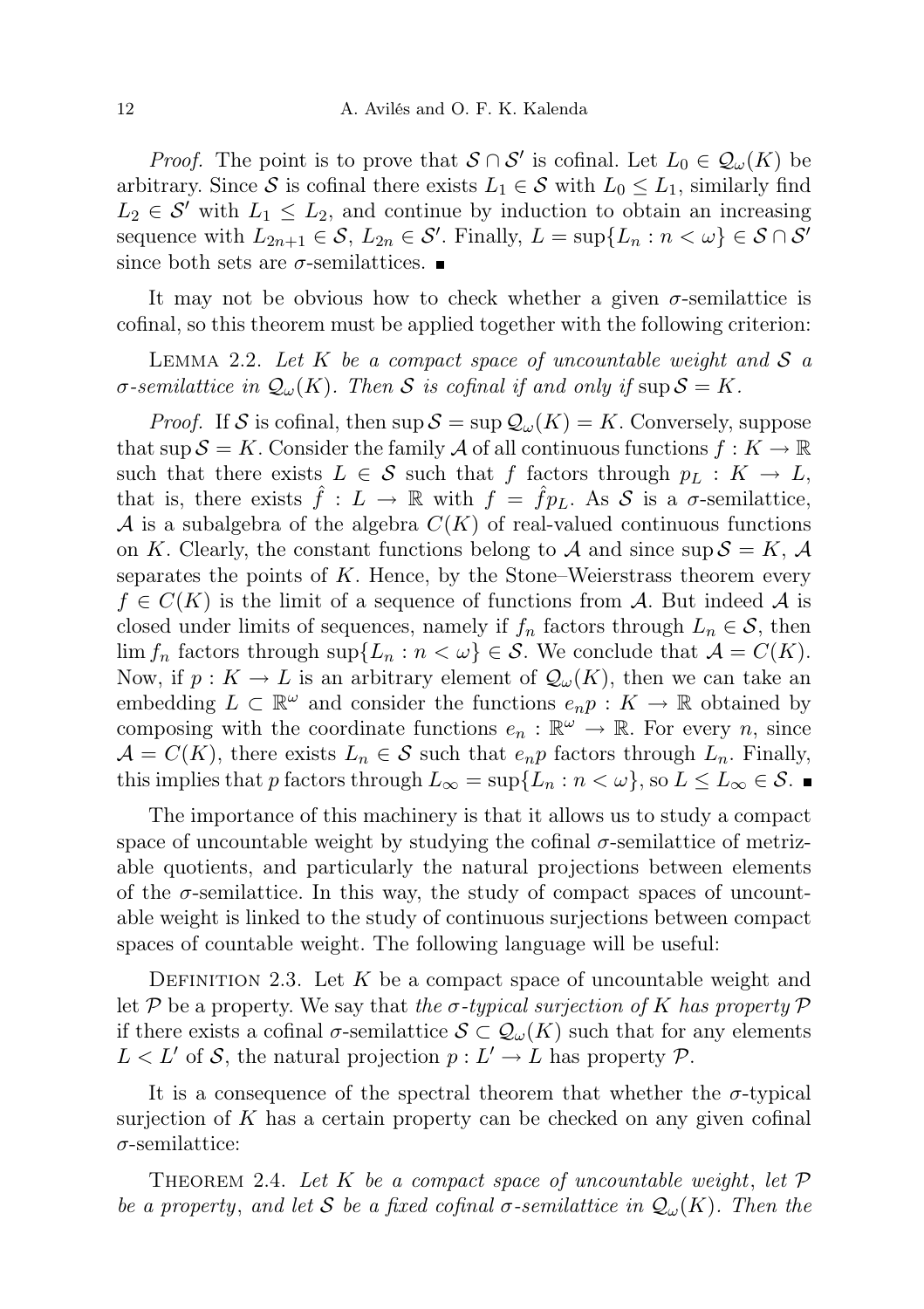$\sigma$ -typical surjection of K has property P if and only if there exists a cofinal  $\sigma$ -semilattice  $\mathcal{S}' \subset \mathcal{S}$  such that for any elements  $L \langle L' \rangle$  of  $\mathcal{S}'$ , the natural projection  $p: L' \to L$  has property  $P$ .

The main kind of properties  $P$  that we shall be interested in concern the fiber orders of the surjections and the order relation that we defined on them. Given a point  $x \in K$ , we can study properties of the point x by looking at the fiber order of  $p_L(x)$  in the  $\sigma$ -typical  $p: L' \to L$ . It may be useful to call this  $\sigma$ -typical fiber  $\mathbb{F}_x(K)$ , which we certainly cannot define as a concrete set, but rather as an abstract object, some properties of which we can predict.

DEFINITION 2.5. Let K be a compact space of uncountable weight and  $x \in K$ , and let P be a property. We say that  $\mathbb{F}_x(K)$  has property P if  $\mathbb{F}_{p_L(x)}(p)$  has property  $P$  for the  $\sigma$ -typical surjection  $p: L' \to L$ .

In a similar way we shall talk about  $\mathbb{O}_{x}(K)$ . It is worth noticing that a point x is a  $G_{\delta}$ -point of K if and only if  $|\mathbb{F}_x(K)| = 1$ . In other words, the information given by  $\mathbb{F}_x(K)$  is trivial only when x is a  $G_{\delta}$ -point of K. Namely, if x is a  $G_{\delta}$ -point of K then there is a continuous function  $f: K \to [0,1]$ such that  $x = f^{-1}(0)$ . Then f can be viewed as an element  $L_0 \in \mathcal{Q}_{\omega}(K)$  and we find that  $|\mathbb{F}_{p_L(x)}(p)| = 1$  for all  $L' > L > L_0$  and  $p: L' \to L$ . Conversely, if  $|\mathbb{F}_x(K)| = 1$  then we can find  $L \in \mathcal{Q}_{\omega}(K)$  such that  $x = p_L^{-1}$  $L^{-1}(p_L(x)).$ Another elementary example is the compact  $K = L^{\kappa}$  where L is a metrizable compact. In this case, one can show as an exercise that for every  $x \in K$ ,  $\mathbb{F}_x(K)$  is homeomorphic to  $L^{\omega}$  and  $|\mathbb{O}_x(K)| = 1$ .

3. Decomposition into products. In this section, apart from providing some basic facts that will be needed in the following, we prove two results, Theorems 3.7 and 3.9, which establish some sufficient conditions in terms of fiber orders in order that a compact K cannot be decomposed as a product of other spaces in a certain way. In further sections, when computing the fiber orders of specific spaces, we will find that several compact spaces satisfy the assumptions of these results.

DEFINITION 3.1. Let P be a set and  $\leq$  be a binary relation on P. We say that  $(P, \leq)$  is a preordered set if

- (1)  $t \leq t$  for every  $t \in P$ ,
- (2) if  $t \leq s$  and  $s \leq u$ , then  $t \leq u$ , for every  $t, s, u \in P$ .

If, moreover, for any  $t, s \in P$ , if  $t \leq s$  and  $s \leq t$  then  $t = s$ , then we say that  $(P, \leq)$  is an ordered set. An ordered set  $(0, \leq)$  is said to be linearly ordered if for any  $t, s \in O$ , either  $t \leq s$  or  $s \leq t$ .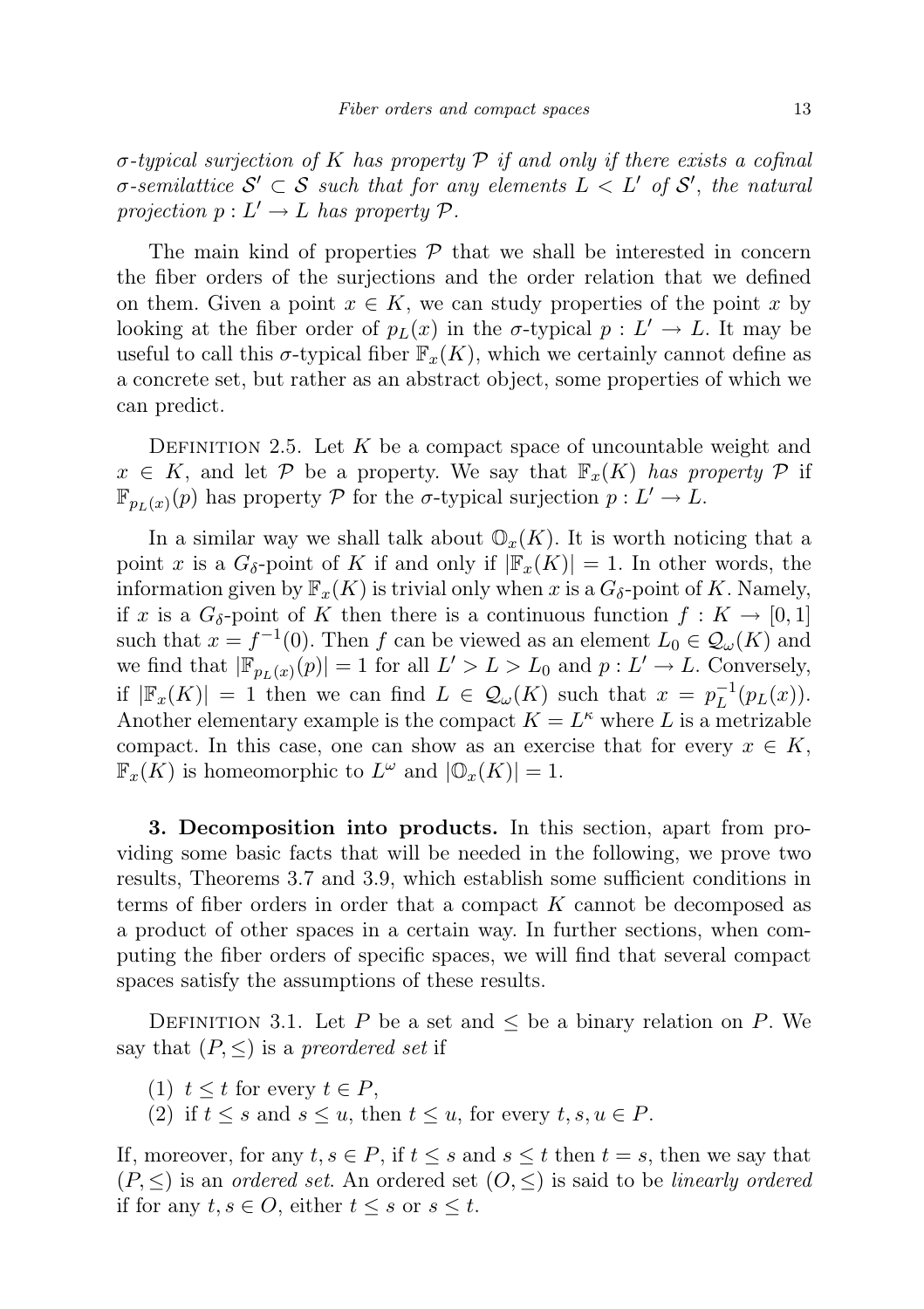There is a canonical way of constructing an ordered set from a given preordered set  $(P, \leq)$ , namely we consider the equivalence relation on P given by  $t \sim s$  iff  $t \leq s$  and  $s \leq t$ , and then the quotient set  $P/\sim$  is an ordered set when endowed with the relation induced from P. We call it the ordered set associated to P. When we write  $p < q$  in a preordered set, it means that  $p \leq q$  but  $q \nleq p$ .

An *order-isomorphism* between the preordered sets  $P$  and  $Q$  is a bijection  $f: P \to Q$  such that  $f(t) \leq f(s)$  if and only if  $t \leq s$ .

DEFINITION 3.2. Let  $\{Q_i : i \in I\}$  be a family of preordered sets. The product of this family is the preordered set whose underlying set is the cartesian product  $\prod_{i\in I} Q_i$  endowed by the preorder relation given by:  $(t_i)_{i\in I} \leq$  $(s_i)_{i\in I}$  if and only if  $t_i \leq s_i$  for every  $i \in I$ .

The product of an empty family of preordered sets is considered to be a singleton, with its only possible preorder structure. Products of preordered sets arise naturally in the context of fiber orders at least in two different situations, involving probability measures (cf. Theorem 6.2) and products of compact spaces:

PROPOSITION 3.3. Let  $\{f_i: K_i \to L_i : i \in I\}$  be a family of continuous surjections, let  $f : \prod_{i \in I} K_i \to \prod_{i \in I} L_i$  be its product, and let  $x =$  $(x_i)_{i\in I}$  be a point of  $\prod_{i\in I} L_i$ . Then the natural map  $\mathbb{F}_x(f) \to \prod_{i\in I} \mathbb{F}_{x_i}(f_i)$ is an order-isomorphism. In particular,  $\mathbb{F}_x(f) \cong \prod_{i \in I} \mathbb{F}_{x_i}(f_i)$  and  $\mathbb{O}_x(f) \cong \prod_{i \in I} \mathbb{O}_{x_i}(f_i)$ .  $_{i\in I}\mathbb{O}_{x_i}(f_i).$ 

The proof of this statement is straightforward. If  $K$  is a finite or countable product of compact spaces, then a cofinal  $\sigma$ -semilattice in  $\mathcal{Q}_{\omega}(K)$  is formed by all quotients of countable weight of  $K$  which can be expressed as the product of a quotient of every factor. In this way, we see that the fibers of the  $\sigma$ -typical surjection of the product are the products of the fibers of the  $\sigma$ -typical surjection of every factor. We are thus allowed to write expressions like for instance  $\mathbb{F}_{(x,y)}(K \times L) \cong \mathbb{F}_x(K) \times \mathbb{F}_y(L)$  or  $\mathbb{F}_{(x_1,x_2,...)}(\prod_{n<\omega}K_n) \cong$  $\prod_{n<\omega}\mathbb{F}_{x_n}(K_n).$ 

DEFINITION 3.4. An ordered set O is called *irreducible* if whenever O is isomorphic to a product  $Q \times R$  then either Q or R is a singleton.

An elementary example of an irreducible ordered set is a linearly ordered set. An ordered set  $O$  is called *connected* if whenever it is expressed as the disjoint union of two nonempty subsets  $O = A \cup B$ , there exist  $a \in A$  and  $b \in B$  such that either  $a \leq b$  or  $b \leq a$ . All the ordered sets that appear in this note happen to be connected since indeed they have a minimum. The following Theorem 3.5 and its Corollary 3.6 are due to Hashimoto [12] and assert that any two decompositions of a connected ordered set as product have a common refinement, and consequently, a decomposition of a connected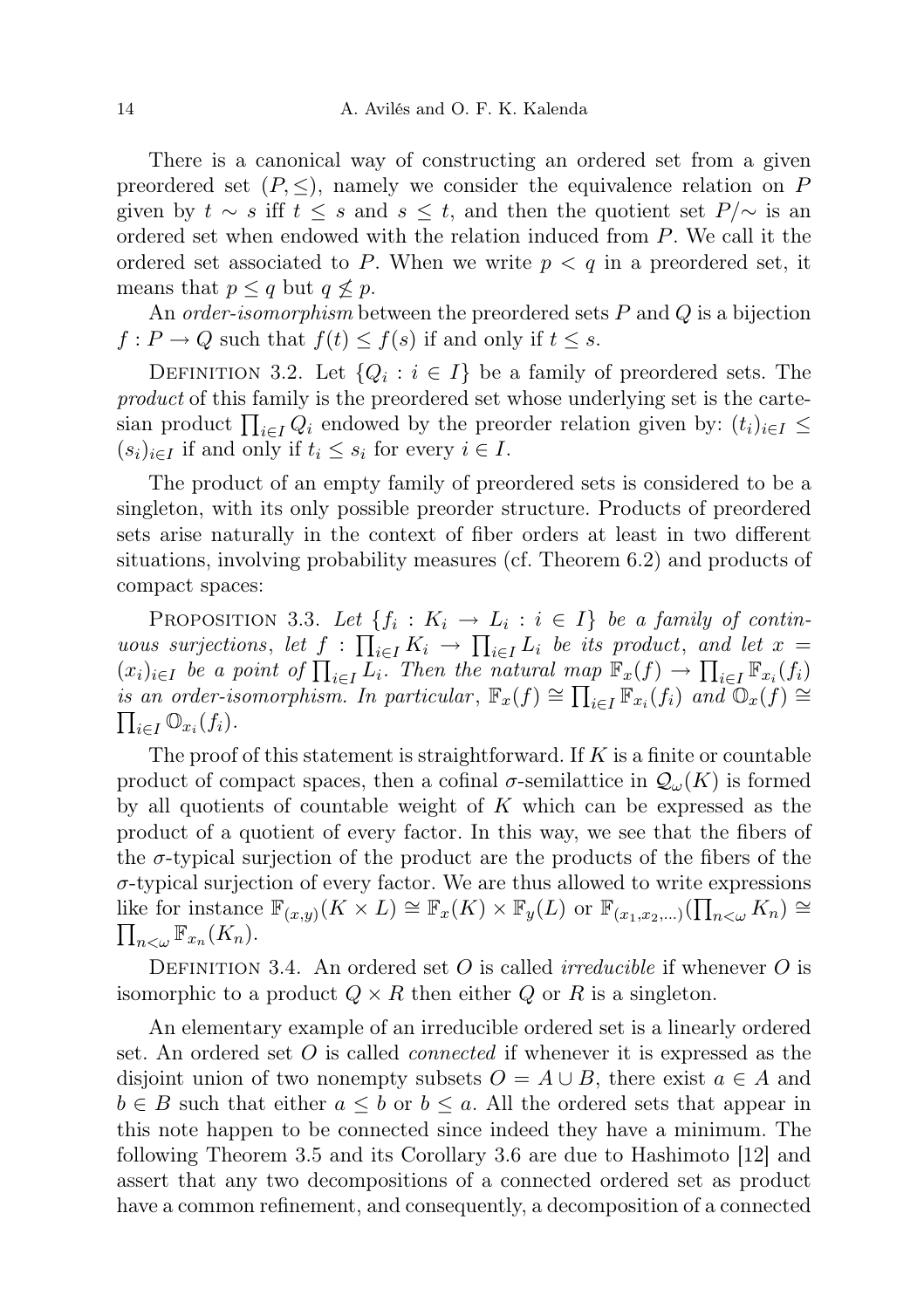ordered set as a product of irreducible ordered sets is unique. Among other applications, this is a useful criterion to decide immediately that two given ordered sets are not isomorphic.

THEOREM 3.5. Let  $\mathcal O$  be a connected ordered set, and  $\{O_i : i \in I\}$  and  ${Q_j : j \in J}$  two families of ordered sets such that  $O \cong \prod_{i \in I} O_i \cong \prod_{j \in J} Q_j$ . Then there is a further family  $\{Z_{ij} : (i,j) \in I \times J\}$  such that  $O_i \cong \prod_{j \in J}^{\infty} Z_{ij}$ for every  $i \in I$ , and  $Q_j \cong \prod_{i \in I} Z_{ij}$  for every  $j \in J$ .

COROLLARY 3.6. Let  $\mathcal O$  be a connected ordered set,  $\{O_i : i \in I\}$  a family of irreducible ordered sets and  $\{Q_i : j \in J\}$  a family of arbitrary ordered sets. Assume that  $O \cong \prod_{i \in I} O_i \cong \prod_{j \in J} Q_j$ . Then there is a partition  $I = \bigcup_{j \in J} F_j$ such that  $Q_j \cong \prod_{i \in I_j} Q_i$  for every  $j \in J$ .

We shall use the following terminology: Two continuous maps  $f: U \to V$ and  $f': U' \to V'$  are said to be *homeomorphic* if there exist homeomorphisms  $u: U \to U'$  and  $v: V \to V'$  such that  $vf = f'u$ .

THEOREM 3.7. Let  $K$  be a compact space of uncountable weight and let O be a connected irreducible ordered set. Assume that there is  $x \in K$  such that  $\mathbb{O}_x(K) \cong O$  and that  $\mathbb{O}_y(K) \not\cong O^k$  for each  $y \in K$  and each  $k > 1$ . If  $K^n \approx L^m$  for some natural numbers n, m and some space L, then n is a multiple of m.

REMARK 3.8. Note that the assertion  $\mathbb{O}_y(K) \not\cong O^k$  is not the negation of  $\mathbb{O}_y(K) \cong O^k$ . It rather means that for the  $\sigma$ -typical surjection p we have  $\mathbb{O}_y(p) \cong O^k$  (another remark about notation: we write  $\mathbb{O}_y(p) = \mathbb{O}_{y'}(p)$ , where  $y'$  is the projection of y on the range of  $p$ ).

Proof of Theorem 3.7. Along this proof, it is important to have in mind that if S is a cofinal  $\sigma$ -semilattice in  $\mathcal{Q}_{\omega}(X)$ , then  $\mathcal{S}^k = \{p_Z^k : X^k \to Z^k : Z \in \mathcal{S}\}\$ is a cofinal  $\sigma$ -semilattice in  $\mathcal{Q}_{\omega}(X^k), k \leq \omega$ . Suppose that n is not a multiple of m and that  $K^n \approx L^m$ . Choose  $x \in K$  with  $\mathbb{O}_x(K) \cong O$ . By Proposition 3.3 we get  $\mathbb{O}_{(x,...,x)}(K^n) \cong O^n$ . Let  $w=(w_1,...,w_m) \in L^m$  correspond to  $(x, \ldots, x)$  under this homeomorphism. Then, of course,  $\mathbb{O}_w(L^m) \cong O^n$ . Further, by Proposition 3.3, for the  $\sigma$ -typical surjection q of L,

$$
O^n \cong \mathbb{O}_w(q^m) \cong \prod_{i=1}^m \mathbb{O}_{w_i}(q).
$$

Using Corollary 3.6 and the fact that  $n$  is not a multiple of  $m$ , we find that for the  $\sigma$ -typical surjection q of L there are  $k \in \{1, \ldots, m\}$  and  $n/m < s \leq n$ such that  $\mathbb{O}_{w_k}(q) \cong O^s$ . It follows that there are  $k \in \{1, \ldots, m\}$  and  $n/m < s \leq n$  such that in each cofinal  $\sigma$ -semilattice in L there is some surjection q with  $\mathbb{O}_{w_k}(q) \cong O^s$  (this follows from Theorem 2.1: if not, for any  $k, s$ ) there would be a corresponding cofinal  $\sigma$ -semilattice  $\mathcal{S}_{k,s}$ , and then  $\bigcap \mathcal{S}_{k,s}$ gives a contradiction). Set  $\widetilde{w} = (w_k, \ldots, w_k)$  and let  $y = (y_1, \ldots, y_n) \in K^n$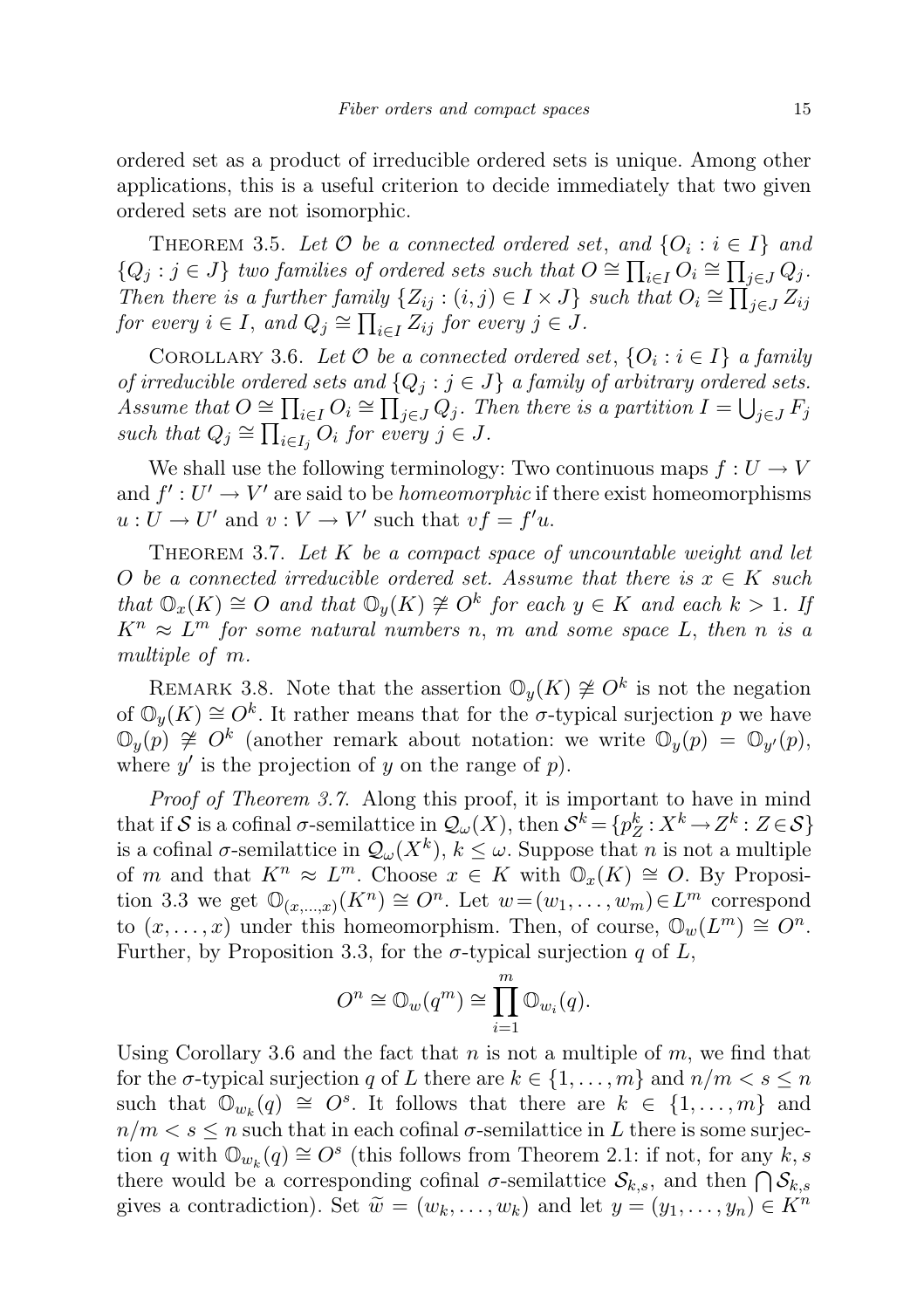correspond to  $\tilde{w}$  under the homeomorphism. By our assumptions there is a cofinal  $\sigma$ -semilattice  $\mathcal{T} \subset \mathcal{Q}_{\omega}(K)$  such that  $\mathcal{O}_{p(y_i)}(p) \ncong O^j$  for any surjection p in T,  $i = 1, ..., n$  and  $j > 1$ . Consider the cofinal  $\sigma$ -lattice  $\mathcal{U} = \{ Z \in \mathcal{Q}_{\omega}(L) : Z^m \in \mathcal{T}^n \}.$  By the previous argument, there exists a surjection q in  $\mathcal U$  such that  $\mathbb{O}_{w_k}(q) \cong O^s$ . The surjection  $q^m$  corresponds to a surjection  $p^n$  in  $\mathcal{T}^n$  for which

$$
\prod_{i=1}^n \mathbb{O}_{y_i}(p) \cong \mathbb{O}_y(p^n) \cong O^{sm}.
$$

As  $sm > n$ , Corollary 3.6 yields  $\mathbb{O}_{p(y_i)}(p) \cong O^j$  for some  $i \in \{1, ..., n\}$  and some  $j > 1$ , a contradiction.

THEOREM 3.9. Let K be a compact space of uncountable weight, n a natural number, and O a connected irreducible ordered set with  $|O| > 1$ . Assume that the  $\sigma$ -typical surjection of K,  $p : X \to Y$ , has the following properties:

- (1) For every  $y \in Y$ ,  $\mathbb{O}_y(p)$  is a connected ordered set.
- (2) There is no  $y \in Y$  with  $\mathbb{O}_y(p) \cong O \times P$  with  $|P| > 1$ .
- (3) There exists  $x \in Y$  such that  $\mathbb{O}_x(p) \cong O$ .
- (4) For any  $x \in Y$  with  $\mathbb{O}_x(p) \cong O$  the preordered set  $\mathbb{F}_x(p)$  has an equivalence class which is a singleton.

Then, if  $L_1, \ldots, L_m$  are compact spaces of uncountable weight such that  $K^n \approx L_1 \times \cdots \times L_m$ , then  $m \leq n$ .

*Proof.* Let S be a cofinal  $\sigma$ -semilattice in  $\mathcal{Q}_{\omega}(K)$  in which all the natural projections have properties (1) to (4). Let  $\mathcal{S}^n$  be the cofinal  $\sigma$ -semilattice in  $\mathcal{Q}_{\omega}(K^n)$ , as defined in the proof of Theorem 3.7. Consider the cofinal σ-semilattice T in  $\mathcal{Q}_{\omega}(L_1 \times \cdots \times L_m)$  whose elements are the quotients of  $L_1 \times \cdots \times L_m$  which are products of quotients of each coordinate, that is, of the form

$$
q_1 \times \cdots \times q_m : L_1 \times \cdots \times L_m \to Z_1 \times \cdots \times Z_m
$$

for  $q_i: L_i \to Z_i$  in  $\mathcal{Q}_{\omega}(L_i)$ . Since  $K^n \approx L_1 \times \cdots \times L_m$ , the  $\sigma$ -semilattices  $\mathcal{S}^n$ and  $\mathcal T$  can be viewed as cofinal  $\sigma$ -semilattices of metrizable quotients over the same compact, so by Theorem 2.1 they intersect in a further cofinal  $\sigma$ semilattice, and in particular, we can find a natural projection  $p^n : X^n \to Y^n$ in  $S^n$  and a natural projection  $q = q_1 \times \cdots \times q_m : Z_1 \times \cdots \times Z_m \to W_1 \times \cdots \times$  $W_m$  in  $\mathcal T$  which are homeomorphic. Of course, we have enough freedom to choose them in such a way that  $W_i \neq Z_i$  for every i. Consider a point  $w =$  $(w_1, \ldots, w_m)$  in  $W_1 \times \cdots \times W_m$  which corresponds under the homeomorphism to a point  $(x, x, ...) \in Y^n$  with  $\mathbb{O}_x(p) \cong O$ . Thus,  $\prod_{r=1}^m \mathbb{O}_{w_r}(q_r) \cong O^n$ . After reordering if necessary, by Corollary 3.6 we know that  $|\mathbb{O}_{w_r}(q_r)| = 1$  for  $r > n$ .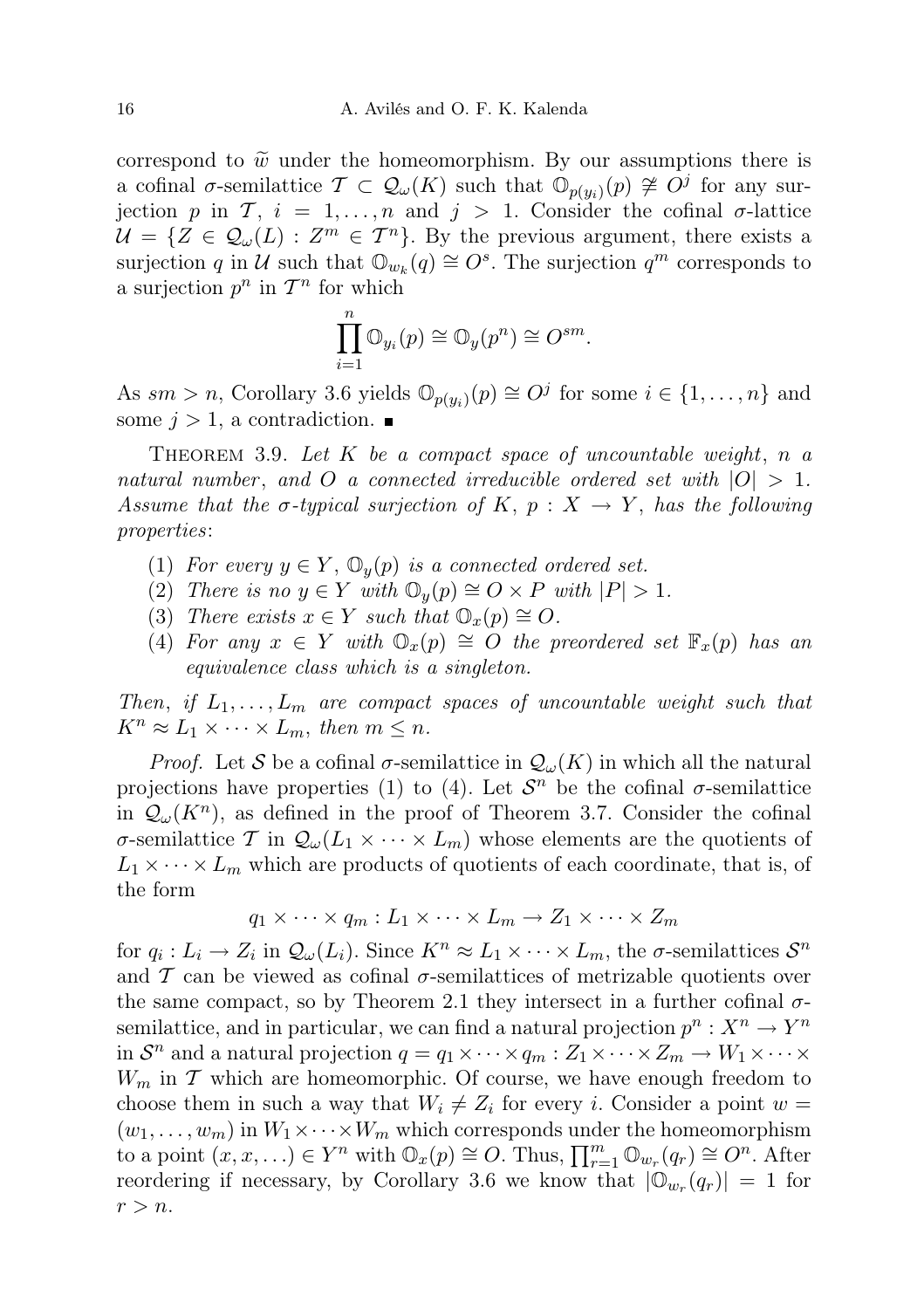CLAIM A.  $|\mathbb{O}_v(q_r)| = 1$  for every  $v \in W_r$  and every  $r > n$ .

*Proof of the claim.* Suppose for instance that there exists  $v \in W_{n+1}$  with  $|\mathbb{O}_{v}(q_{n+1})| > 1$ . Let  $w' = (w_1, \ldots, w_n, v, w_{n+2}, \ldots)$  and let  $y = (y_1, \ldots, y_n)$  $\in Y^n$  correspond to w' under the homeomorphism. Then  $\prod_{i=1}^n \mathbb{O}_{y_i}(p)$  ≅  $\mathbb{O}_{w'}(q) \cong O^n \times \mathbb{O}_v(q_{n+1})$ . Using Theorem 3.5 and the fact that O is irreducible, we conclude that there must exist i such that  $\mathbb{O}_{y_i}(p)$  is isomorphic to a set of the form  $O \times P$  with  $|P| > 1$ , which is a contradiction.

CLAIM B.  $|\mathbb{F}_{v}(q_r)| = 1$  for every  $v \in W_r$  and every  $r > n$ .

*Proof of the claim.* Suppose for instance that there exists  $v \in W_{n+1}$  with  $|\mathbb{F}_{v}(q_{n+1})| > 1$ , let  $w' = (w_1, \ldots, w_n, v, w_{n+2}, \ldots)$ , and let  $y = (y_1, \ldots, y_n)$  $\in Y^n$  correspond to w' under the homeomorphism. We know by Claim A that  $|\mathbb{O}_{v}(q_{n+1})| = 1$ , which means that  $\mathbb{F}_{v}(q_{n+1})$  consists of one equivalence class which is not a singleton. By Proposition 3.3, this translates into the fact that  $\mathbb{F}_{w'}(q) \cong \prod_{i=1}^n \mathbb{F}_{y_i}(p)$  has no equivalence class which is a singleton, which further implies that for some i,  $\mathbb{F}_{y_i}(p)$  has no such equivalence class. Moreover,  $\prod_{i=1}^n \mathbb{Q}_{y_i}(p) \cong \mathbb{Q}_{w'}(q) \cong O^n$ , so by Corollary 3.6 and our hypothesis (2),  $\mathbb{O}_{y_i}(p) \cong O$  for every i. In this way, we have found a contradiction with our hypothesis (4).

Finally, notice that  $|\mathbb{F}_v(q_r)| = 1$  simply means that  $q_r$  is one-to-one for  $r > n$ , that is,  $Z_r = W_r$ . Since we have supposed that  $Z_r \neq W_r$  for all r, we conclude that  $m \leq n$ .

REMARK 3.10. Note that the previous theorem cannot be formulated just using  $\mathbb{O}_x(K)$  and  $\mathbb{F}_x(K)$  (while Theorem 3.7 is formulated in this way). Indeed, if L is first countable, then  $\mathbb{F}_x(L)$  is a singleton for each  $x \in L$ . Therefore K and  $K \times L$  cannot be distinguished using just the objects  $\mathbb{O}_x(K)$ and  $\mathbb{F}_x(K)$  and there are first countable compact spaces of uncountable weight.

4. The ball of the Hilbert space,  $P(A(\kappa))$  and  $M(A(\kappa))$ . In this section we shall compute  $\mathbb{O}_x$  for the ball of the Hilbert space and its finite powers. In particular, we shall prove Theorem 1.2, and Theorems 1.6 and 1.7 for the case  $B(\kappa)$ . Recall that

$$
B(\kappa) = \Big\{ (x_i)_{i < \kappa} \in \mathbb{R}^{\kappa} : \sum_{i < \kappa} |x_i|^2 \le 1 \Big\},\
$$

endowed with the weak topology of the Hilbert space  $\ell_2(\kappa)$ . The weak topology clearly coincides with the pointwise topology. We can identify this space by the obvious homeomorphism with

$$
B(\kappa) \approx \left\{ (x_i)_{i < \kappa} \in \mathbb{R}^{\kappa} : \sum_{i < \kappa} |x_i| \le 1 \right\} \subset \mathbb{R}^{\kappa}
$$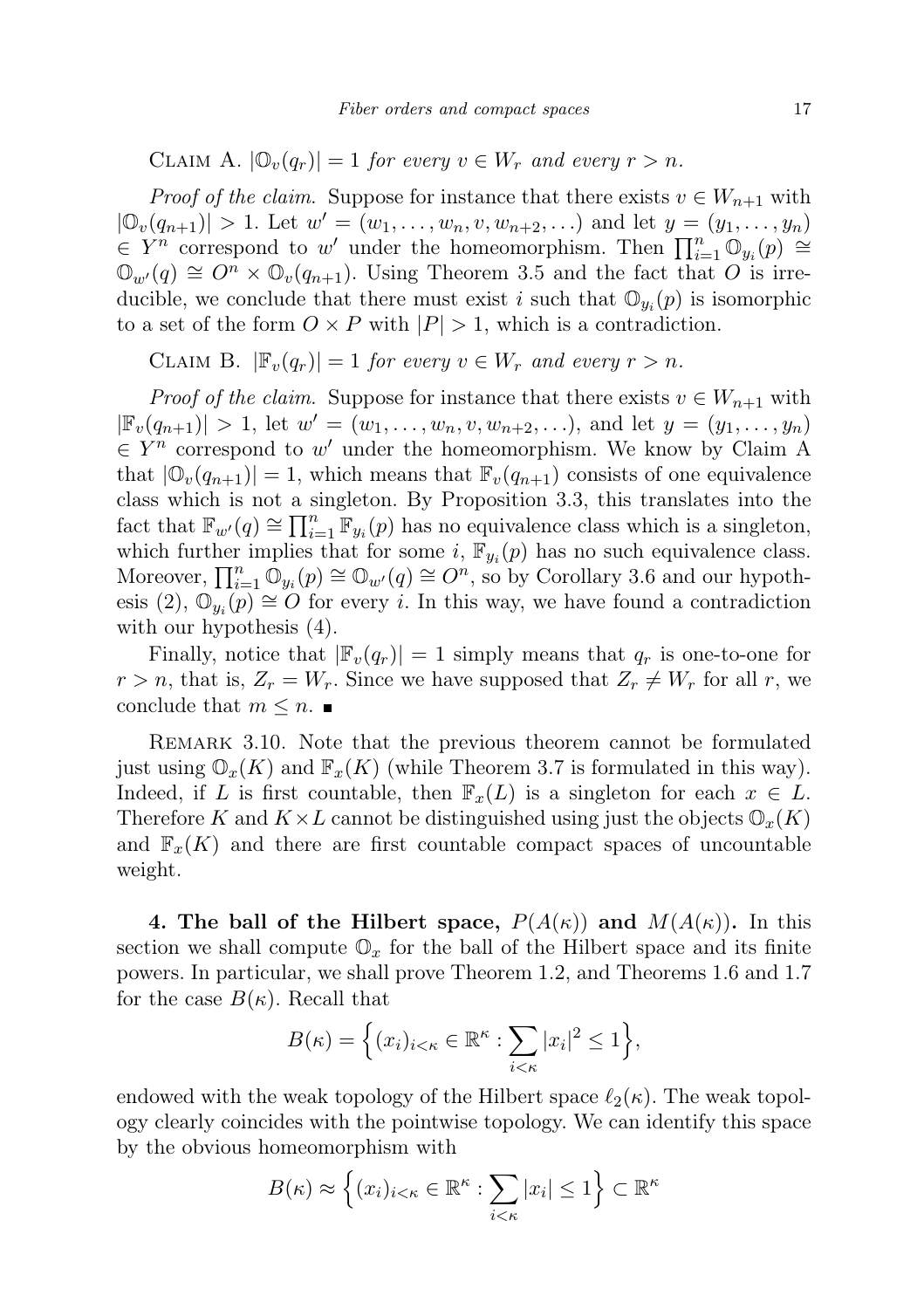with the pointwise topology. This compact is also homeomorphic to the ball of  $\ell_p(\kappa)$  for  $1 < p < \infty$  in the weak topology and to the dual ball of  $c_0(\kappa)$  in the weak<sup>\*</sup> topology. It is to be noticed that all the results proved in this section hold true (with essentially identical proof) if we substitute the space  $B(\kappa)$  by  $P(A(\kappa)) \approx \{(x_i)_{i \leq \kappa} \in [0,1]^{\kappa} : \sum_{i \leq \kappa} x_i \leq 1\}$ . The fiber orders of  $P(A(\kappa))$  will be computed again as a particular case of our methods in spaces of probability measures. We shall also notice that  $P(A(\kappa))$  is not homeomorphic to the dual unit ball of the Banach space of continuous functions  $C(A(\kappa))$  in its weak<sup>\*</sup> topology.

For a subset M of  $\kappa$ , we consider  $B(M) = \{(x_i)_{i \in M} \in \mathbb{R}^M : \sum_{i \in M} |x_i| \leq 1\},\$ and for  $M \subset N$  we have the natural projection  $p_{MN} : B(M) \to B(N)$ given by  $p((x_i)_{i\in M}) = (x_i)_{i\in N}$ . Thus every  $B(M)$  can be seen as a quotient of  $B(\kappa)$  through the projection  $p_{\kappa M} : B(\kappa) \to B(M)$ , and all quotients of this type for M a countably infinite subset of  $\kappa$  constitute a cofinal  $\sigma$ semilattice of  $\mathcal{Q}_{\omega}(B(\kappa))$ , as follows easily from Lemma 2.2. Hence, the  $\sigma$ typical surjection of  $B(\kappa)$  is of the form  $p_{MN}: B(M) \to B(N)$  and its fiber orders are computed in the following way:

LEMMA 4.1. Let  $p_{MN}: B(M) \to B(N)$  be as above, and let  $x \in B(N)$ and  $y^1, y^2 \in p_{MN}^{-1}(x)$ . Then

$$
y^1 \le y^2 \quad \text{if and only if} \quad \sum_{i \in M \backslash N} |y_i^1| \le \sum_{i \in M \backslash N} |y_i^2|.
$$

*Proof.* Set  $M^* = M \setminus N$ . Let  $y \in p_{MN}^{-1}(x)$ . A basic neighborhood of y is of the form

$$
U = \{ z \in B(M) : z_i \in W_i \text{ for } i \in F \}
$$

where  $F$  is a finite subset of  $M$  and  $W_i$  is an open real interval containing  $y_i$  for every  $i \in F$ . Let  $a_i = \inf\{|t| : t \in W_i\}$  be the distance of the interval  $W_i$  to 0. Then the image of the above typical basic neighborhood U under  $p_{NM}$  is

$$
p_{MN}(U) = \{ z \in B(N) : z_i \in W_i \text{ for } i \in F \cap N \}
$$
  
if  $0 \in W_i$  for all  $i \in F \cap M^*$ ;  

$$
p_{MN}(U) = \{ z \in B(N) : z_i \in W_i \text{ for } i \in F \cap N
$$
  
and 
$$
\sum_{i \in N} |z_i| < 1 - \sum_{i \in F \cap M^*} a_i \}
$$
 otherwise.

This means that:

- If  $y_i = 0$  for all  $i \in M^*$ , then the images of basic neighborhoods of y are basic neighborhoods of x.
- Otherwise, the images of basic neighborhoods of y are of the form  $V \cap \{z : \sum_{i \in N} |z_i| < 1 - r\}$  where V is a basic neighborhood of x and  $0 \leq r < \sum_{i \in M^*} |y_i|.$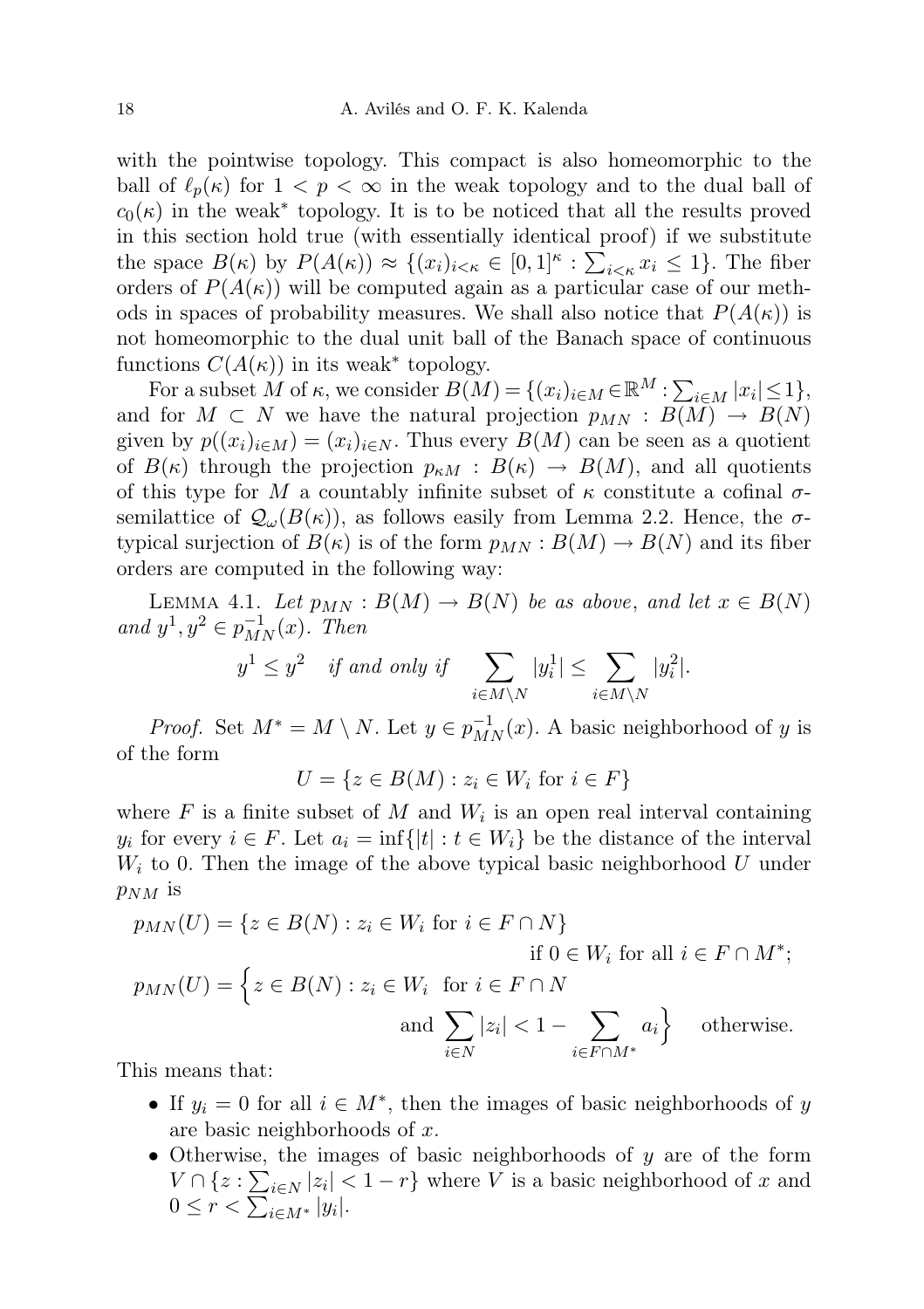From this description, it is already clear that if  $\sum_{i \in M^*} |y_i^1| \leq \sum_{i \in M^*} |y_i^2|$ then  $y^1 \leq y^2$ . For the converse, it is enough to check that if  $r \leq s \leq$ 1 –  $\sum_{i\in N} |x_i|$  there is no neighborhood V of x such that  $V \cap \{z : \sum_{i\in N} |z_i|$  $1-r$ }  $\subseteq$  { $z : \sum_{i \in N} |z_i| < 1-s$ }. This follows from the fact that N is infinite: Suppose  $V = \{z \in B(N) : z_i \in W_i \text{ for } i \in F\}$  where F is some finite subset of N and  $W_i$  are intervals; take t with  $1-s < t < 1-r$  and  $n \in N \setminus F$ ; consider y which agrees with x on F,  $y_n = t - \sum_{i \in F} |x_i|$ , and  $y_i$  is 0 in all other coordinates. Then  $1 - s < t = \sum_{i \in N} |y_i| < 1 - r$  and  $y \in V$ , so  $y \in V \cap \{z : \sum_{i \in N} |z_i| < 1 - r\} \setminus \{z : \sum_{i \in N} |z_i| < 1 - s\}.$ 

It follows from Lemma 4.1 that  $\mathbb{O}_x(p_{MN})$  is order-isomorphic to an interval [a, b] if  $\sum_{i\in N} |x_i| < 1$ , and  $|\mathbb{O}_x(p_{MN})| = 1$  if  $\sum_{i\in N} |x_i| = 1$ . From this, it is also clear that for  $x \in B(\kappa)$ ,  $\mathbb{O}_x(B(\kappa)) \cong [0,1]$  if  $\sum_{i<\kappa} |x_i| < 1$ , and  $|\mathbb{O}_x(B(\kappa))|=1$  if  $\sum_{i<\kappa}|x_i|=1$ . Theorem 1.2 now follows immediately.

We notice that  $B(\kappa)$  satisfies the hypotheses of both Theorem 3.7 and Theorem 3.9, with  $O = [0, 1]$ . An equivalence class of every fiber of  $p_{NM}$  is a singleton, namely the class of the minimum element, the one with  $y_i = 0$  for all  $i \in M^*$ . This yields the proof of the case  $B(\kappa)$  of Theorems 1.6 and 1.7.

We stated in the introduction that whenever two points  $x, y \in B(\kappa)^n$ have the same number of coordinates in the sphere then there is a homeomorphism  $f: B(\kappa)^n \to B(\kappa)^n$  with  $f(x) = y$ . Let us indicate why. It is enough to consider the case  $n = 1$ . If  $||x|| = ||y||$  then we can find a linear isometry of the Hilbert space  $\ell_2(\kappa)$  onto itself sending x to y. Then it remains to find some automorphism of  $B(\kappa)$  sending an element of norm  $\lambda$ to some element of norm  $\mu$  for every  $\lambda, \mu \in [0,1)$ . View now again  $B(\kappa) =$  $\{(x_i)_{i \leq \kappa}: \sum |x_i| \leq 1\}$ . By the standard homeomorphism, the norm function is transformed into  $||x||^2 = \sum |x_i|$ . Consider an increasing homeomorphism  $\phi : [-1, 1] \rightarrow [-1, 1]$  such that  $\phi(\lambda) = \mu$  and there exist one-sided derivatives which satisfy  $\phi'_{+}(-1) = 1 = \phi'_{-}(1)$ . Consider then  $f : B(\kappa) \to B(\kappa)$  given by  $f((x_i)_{i\leq \kappa})=(y_i)_{i\leq \kappa}$  where

$$
y_0 = \phi(x_0)
$$
 and  $y_i = \frac{1 - |\phi(x_0)|}{1 - |x_0|} x_i$  for  $i > 0$ .

Notice that f is a homeomorphism and  $f(\lambda, 0, 0, ...) = (\mu, 0, 0, ...)$ .

Let  $M(K)$  denote the set of all Radon measures of variation at most 1 (in other words, the dual ball of the Banach space  $C(K)$ ) endowed with the weak<sup>\*</sup> topology. We know that  $\mathbb{O}_x(P(A(\kappa)))$  is either a singleton or orderisomorphic to [0, 1] for  $x \in P(A(\kappa))$ . A cofinal  $\sigma$ -semilattice for  $\mathcal{Q}_{\omega}(M(K))$  is formed by the quotients of the form  $M(p): M(K) \to M(L)$  where  $p: K \to L$ is an element of  $\mathcal{Q}_{\omega}(K)$ , and hence the  $\sigma$ -typical surjection of  $M(K)$  is of the form  $M(g): M(X) \to M(Y)$ , where  $g: X \to Y$  is the  $\sigma$ -typical surjection of K. Hence, in order to prove that  $P(A(\kappa)) \not\approx M(A(\kappa))$ , it is enough to check the following: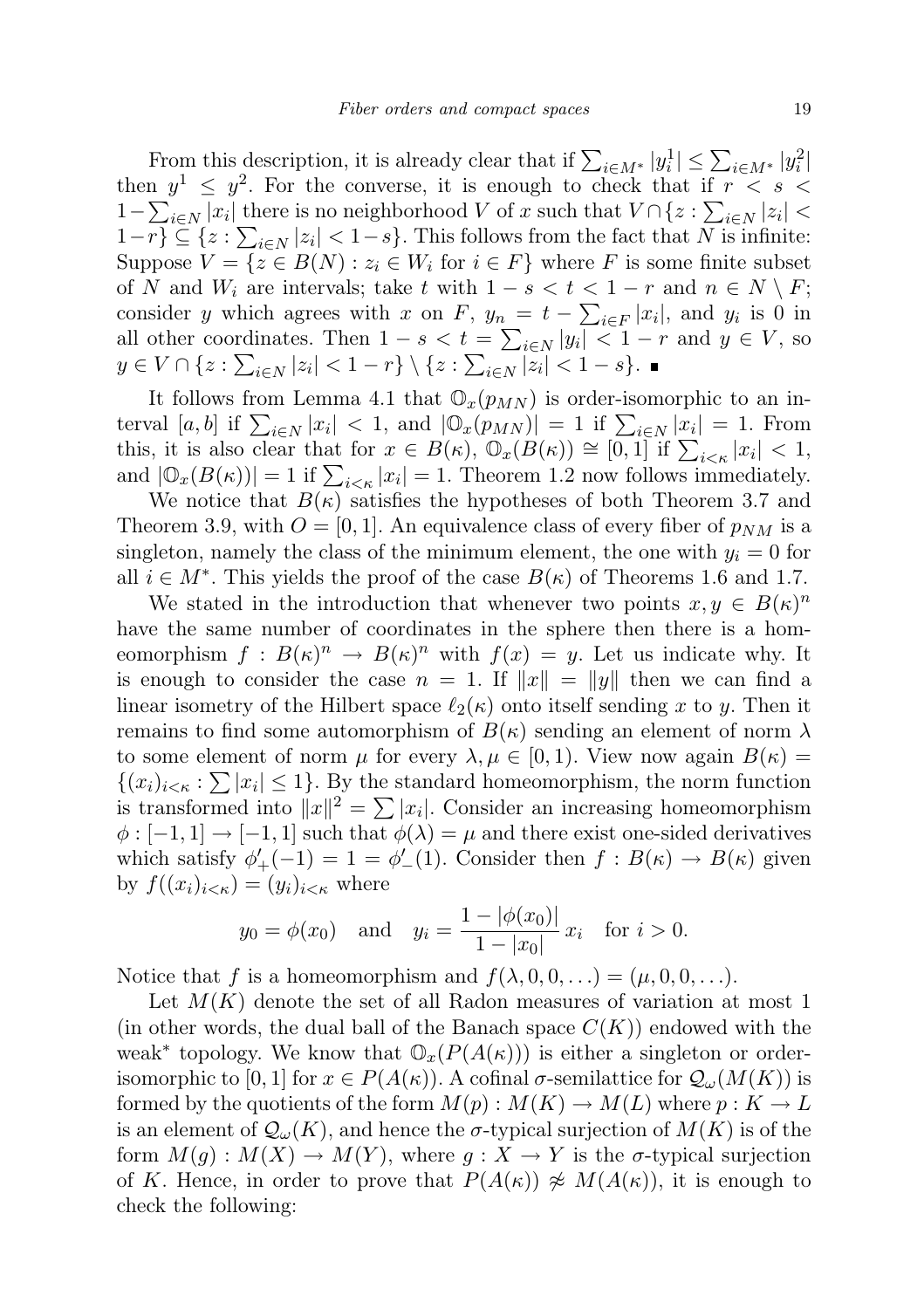PROPOSITION 4.2. Let  $g: K \to L$  be a continuous surjection and let  $f = M(g) : M(K) \to M(L)$  be the induced map between the spaces of Radon measures of variation at most 1. If there exists  $x \in L$  such that  $|\mathbb{O}_x(g)| > 1$ , then  $\mathbb{O}_0(f)$  is not linearly ordered.

*Proof.* Take  $y, z \in g^{-1}(x)$  such that  $y \nleq z$ , so that there is a neighborhood U of y such that  $g(U)$  does not contain the image of any neighborhood of z, and moreover  $z \notin \overline{U}$ . There is a net  $(z_{\alpha})$  in K that converges to z and with  $g(z_{\alpha}) \notin g(U)$  for every  $\alpha$ . Consider the measures  $\nu = \frac{1}{2}$  $\frac{1}{2}\delta_{y} - \frac{1}{2}$  $\frac{1}{2}\delta_z$  and  $\mu = -\frac{1}{2}$  $rac{1}{2}\delta_{y} + \frac{1}{2}$  $\frac{1}{2}\delta_z$ . We claim that these are two incomparable elements of  $f^{-1}(0)$ . We prove that  $\nu \nleq \mu$  (that  $\mu \nleq \nu$  is proved by analogy). We consider  $W = \{\lambda \in M(K) : \lambda(U) > \frac{3}{8}\}\$  $\frac{3}{8}$ , which is a neighborhood of  $\nu$ . We claim that  $f(W)$  does not contain the f-image of any neighborhood of  $\mu$ . Notice that  $f(W) \subset {\mathcal{S} \in M(L) : \zeta(g(U)) > -\frac{1}{4}}$  $\frac{1}{4}$ . Consider the measures  $\mu_{\alpha} = -\frac{1}{2}$  $\frac{1}{2}\delta_{y} + \frac{1}{2}$  $\frac{1}{2}\delta_{z_\alpha}$ . Then  $\mu_\alpha \to \mu$  and  $f(\mu_\alpha)(g(U)) = -\frac{1}{2}$ 2 for each  $\alpha$ . In particular,  $f(\mu_{\alpha}) \notin f(W)$  for each  $\alpha$ . This witnesses that  $\nu \not\leq \mu$ .

5. Computing images of neighborhoods in spaces of probability measures. In order to compute the order of the fiber of a certain point  $y \in K_2$  in a surjection  $f: K_1 \to K_2$ , we have to know how to compute the images  $f(U)$  of basic neighborhoods U of points  $x \in f^{-1}(y)$ . The surjections which appear in the cases that we are going to study are of the form  $f =$  $P(g): P(K) \to P(L)$  where  $g: K \to L$  is a surjection between scattered compacta and P is the functor of probability measure spaces. In this case, a neighborhood basis of a measure  $\mu \in P(K)$  is formed by the sets of the form

$$
\mathcal{U} = \{ \nu \in P(K) : \nu(U_i) > c_i, \, i = 1, \dots, n \}
$$

where  $U_i$  are disjoint clopen subsets of K from a given basis of clopen sets, and  $c_i$  are any numbers with  $\mu(U_i) > c_i$ . The following lemma determines the image  $f(U)$  of such a neighborhood and will be applied repeatedly.

LEMMA 5.1. Let  $g: K \to L$  be a surjection between compact spaces, let  $f = P(g) : P(K) \to P(L), U_1, \ldots, U_n$  be disjoint closed subsets of K,  $c_1, ..., c_n \ge 0$ , and  $\mathcal{U} = \{ \nu \in P(K) : \nu(U_i) > c_i, i = 1, ..., n \}.$  Then

$$
f(\mathcal{U}) = \Big\{\lambda \in P(L) : \lambda\Big(g\Big(\bigcup_{i \in A} U_i\Big)\Big) > \sum_{i \in A} c_i \text{ for } A \subset \{1, \ldots, n\}, A \neq \emptyset\Big\}.
$$

The fact that  $f(\mathcal{U})$  is included in the right-hand side expression is trivial. The other inclusion is related to the following numerical lemma:

LEMMA 5.2. Let  $c_1, \ldots, c_n \geq 0$ , and  $\alpha_A \geq 0$  for all  $A \subset \{1, \ldots, n\}$ ,  $A \neq \emptyset$ , be numbers such that  $\sum_{B \cap A \neq \emptyset} \alpha_B > \sum_{i \in A} c_i$  for every A. Then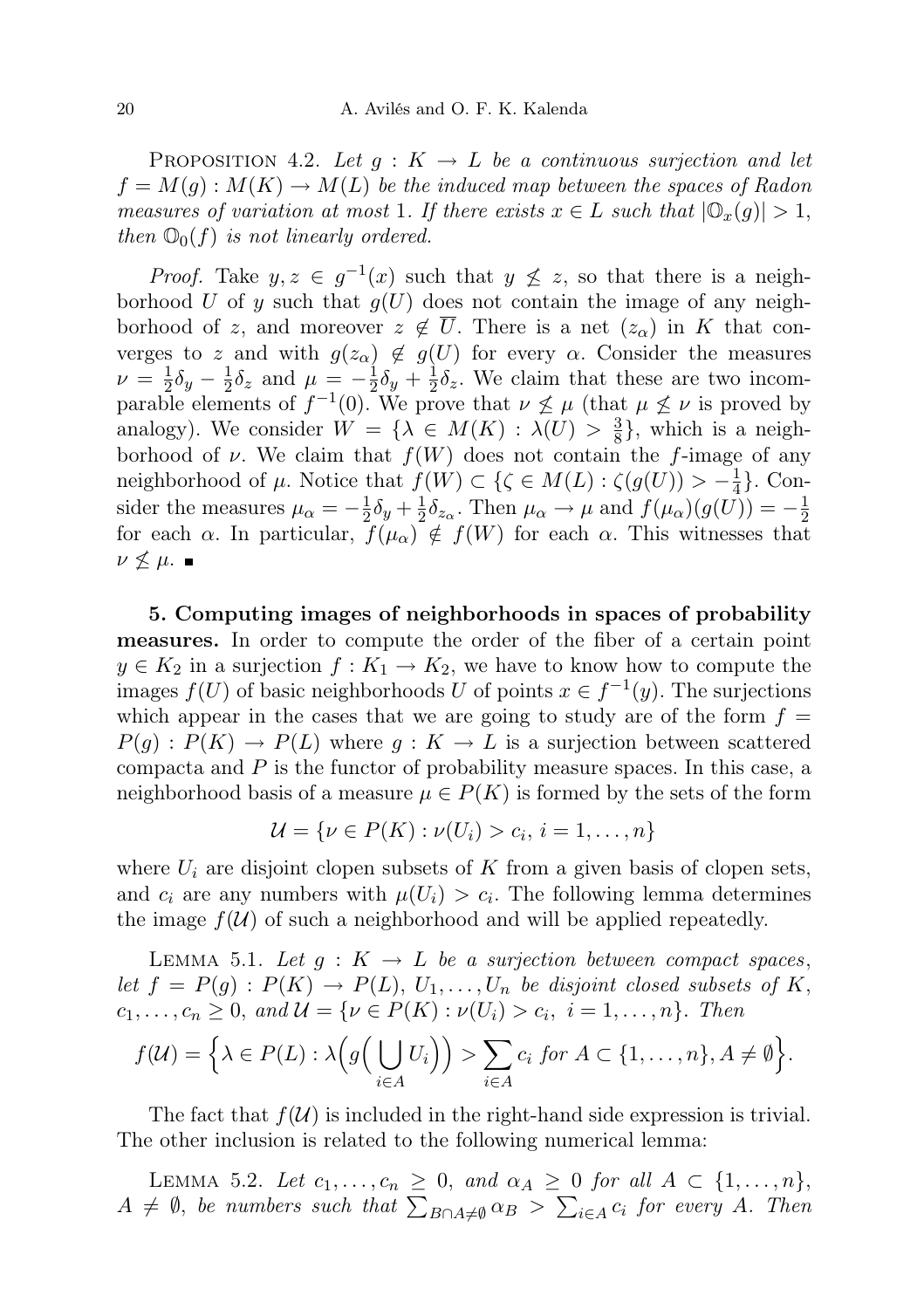for each A there exist numbers  $\beta_{A,i}$ ,  $i \in A$ , such that  $\sum_{i \in A} \beta_{A,i} = \alpha_A$  and moreover  $\sum_{A \ni i} \beta_{A,i} > c_i$  for every  $i = 1, \ldots, n$ .

Let us comment about the history of the lemmas. We first had a long inductive proof of Lemma 5.2. Then Richard Haydon indicated to us a more elegant and shorter proof using combinatorial optimization, which we reproduce below. Later, after David Fremlin heard about it at the Marczewski Centennial Conference in Będlewo, he wrote a note [10] where he showed that actually Lemma 5.1 holds under more general assumptions in  $K$ -analytic spaces (our original statement was only for scattered or metrizable compact sets).

We first notice how Lemma 5.1 follows from Lemma 5.2 when  $K$  is either scattered or metrizable, which is enough for the applications we present (for the general case we refer to [10]). Given a measure  $\lambda$  on the right-hand side of the conclusion of Lemma 5.1, we consider  $X_A = \bigcap_{i \in A} g(U_i) \setminus \bigcup_{i \notin A} g(U_i)$ and the numbers  $\alpha_A = \lambda(X_A)$  (note that each  $X_A$  is Borel as it is the difference of two closed sets), to which we can apply Lemma 5.2 and obtain the numbers  $\beta_{A,i}$ . We define a measure  $\nu \in P(K)$  with  $f(\nu) = \lambda$  in the following way.

Suppose first that  $K$  and  $L$  are scattered, so that all Radon measures on them are discrete, that is, determined by the measures of singletons (in this case, we do not even need the sets  $U_i$  to be closed). If  $y \in L \setminus \bigcup_{i=1}^n g(U_i)$ then we pick  $x_y \in g^{-1}(y)$  and declare  $\nu(\lbrace x_y \rbrace) = \lambda(\lbrace y \rbrace)$ . If  $y \in X_A$  for some nonempty  $A \subset \{1, \ldots, n\}$  with  $\alpha_A > 0$ , then we can choose  $x_{y,i} \in$  $f^{-1}(y) \cap U_i$  for every  $i \in A$  and set  $\nu(\lbrace x_{y,i} \rbrace) = \frac{\beta_{A,i}}{\alpha_A} \lambda(\lbrace y \rbrace)$ . At any other points,  $\nu({x}) = 0$ . Then  $\nu$  is a probability measure on K with  $f(\nu) = \lambda$ and moreover  $\nu \in \mathcal{U}$  since  $\nu(U_i) = \sum_{A \ni i} \beta_{A,i}$ .

Now suppose that  $K$  and  $L$  are metrizable. Then Radon and Borel measures coincide. For each  $A \subset \{1, \ldots, n\}$  and each  $i \in A$ , we set  $Y_{A,i} =$  $g^{-1}(X_A) \cap U_i$ , which is a nonempty Borel set. We also define  $X_{\emptyset} = L \setminus$  $\bigcup_{i=1}^{n} g(U_i)$  and  $Y_{\emptyset} = g^{-1}(X_{\emptyset})$ . By the Jankov-von Neumann Uniformization Theorem [15, Theorem 18.1], there exists a measurable selection  $s_{A,i}: X_A \to Y_A$  $Y_{A,i}$  for the inverse of  $g_{|Y_{A_i}}$  and also a measurable selection  $s_{\emptyset}: X_{\emptyset} \to Y_{\emptyset}$  of the inverse of  $g_{|Y_{\emptyset}}$ . Consider

$$
\nu = s_{\emptyset}(\lambda|_{X_{\emptyset}}) + \sum_{i \in A} \frac{\beta_{A,i}}{\alpha_A} s_{A,i}(\lambda|_{X_{A,i}}).
$$

Then  $f(\nu) = \lambda$ , and  $\nu(U_i) = \sum_{A \ni i} \beta_{A,i}$ , so  $\nu \in \mathcal{U}$ .

For the proof of Lemma 5.2, we shall use the so-called max-flow min-cut theorem from combinatorial optimization (Theorem 5.3 below). This result is originally due to Ford and Fulkerson [11] and Dantzig and Fulkerson [9], and can be found in the book [18, Theorem 10.3]. We have to recall some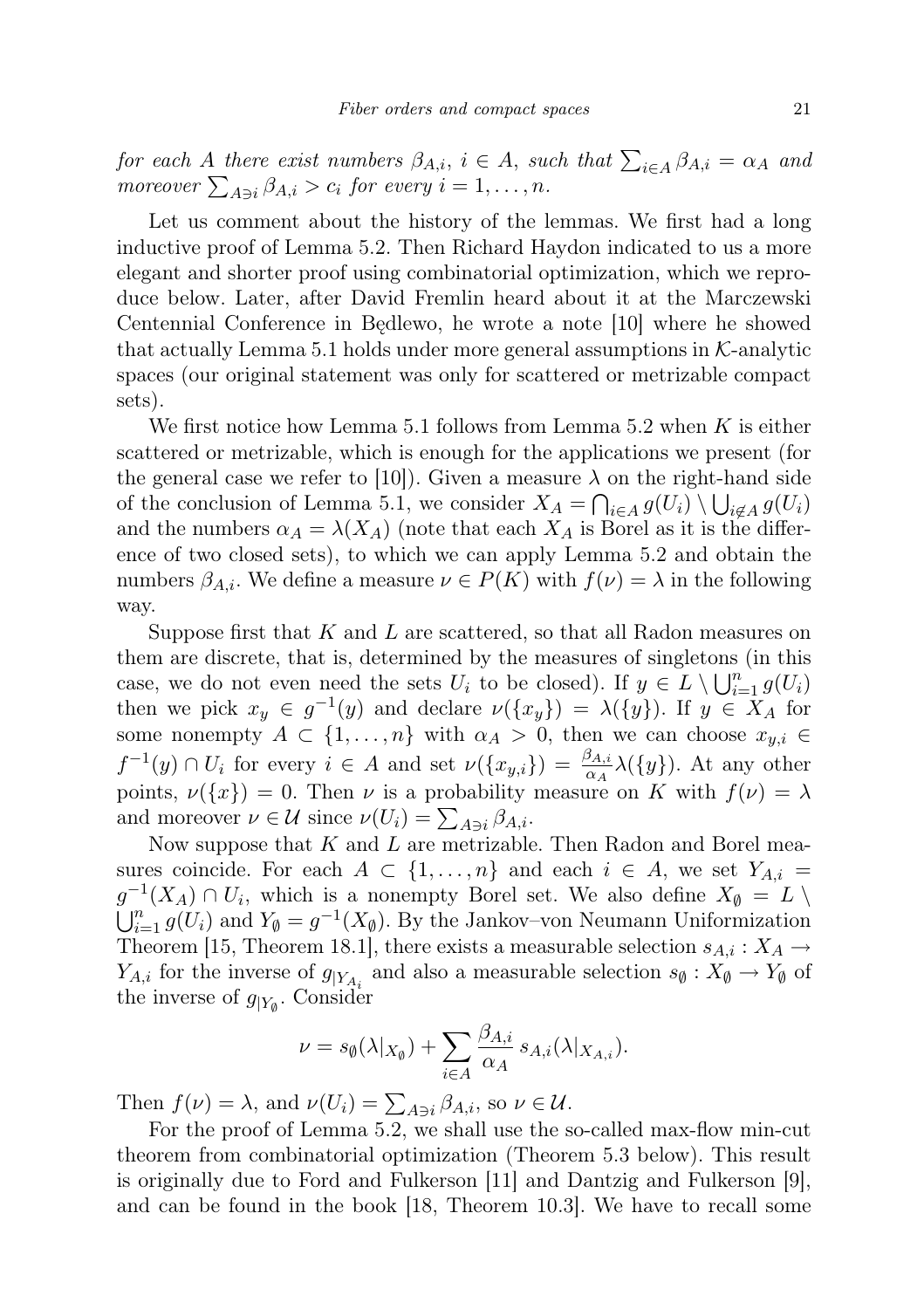concepts from that area. A directed graph (digraph for short) is a couple  $G = (V, A)$  where V is a finite set whose elements are called vertices, and  $A \subset V \times V$  is a set whose elements are called *arcs*. An s-t flow is a function  $f : A \to (0, +\infty)$  which satisfies the *flow conservation law* at all points except s and t:

$$
\sum_{(x,u)\in A} f(x,u) = \sum_{(u,x)\in A} f(u,x) \quad \text{ for every } u \in V \setminus \{s,t\}.
$$

In words, the flow entering u equals the flow leaving u. The value of the flow f is the net amount of flow leaving s, which happens to be equal to the net amount of flow entering  $t$ ,

value(f) = 
$$
\sum_{(s,x)\in A} f(s,x) - \sum_{(x,s)\in A} f(x,s) = \sum_{(x,t)\in A} f(x,t) - \sum_{(t,x)\in A} f(t,x).
$$

Let us a consider a function  $c : A \to (0, +\infty)$  that we call a *capacity* function. A flow f is said to be under c if  $f(u, v) \le c(u, v)$  for every  $(u, v) \in A$ . Given a set  $B \subset A$ , the *capacity* of B is  $c(B) = \sum_{(u,v)\in B} c(u,v)$ .

For a subset  $U \subset V$ , we denote by  $\delta(U)$  the set of all arcs which leave U and enter  $V \setminus U$ , that is,

$$
\delta(U) = \{(u, v) \in A : u \in U, v \notin U\}.
$$

For  $s, t \in V$ , an s-t cut is a set of arcs of the form  $\delta(U)$ , where  $U \subset V$ with  $s \in U$  and  $t \notin U$ .

THEOREM 5.3 (max-flow min-cut theorem). Let  $G = (V, A)$  be a digraph,  $t, s \in V$  and  $c: A \to \mathbb{R}_+$  a capacity function. Then the maximum value of an s-t flow under c equals the minimum capacity of an s-t cut,

 $\max{\text{value}(f): f \leq c \text{ is an } s\text{-}t \text{ flow}} = \min{\text{c}(\delta(U)) : U \subset V, s \in U, t \notin U}.$ 

*Proof of Lemma 5.2.* We denote by  $\mathcal{P}_n$  the family of all nonempty subsets of  $\{1, \ldots, n\}$ . First we consider numbers  $c_i' > c_i$  for every  $i \leq n$  such that the inequalities

$$
\sum_{B \cap A \neq \emptyset} \alpha_B > \sum_{i \in A} c'_i
$$

still hold. We consider a digraph  $G = (V, A)$  where the set of vertices is

$$
V = \{s\} \cup \{p_i : 1 \le i \le n\} \cup \{q_A : A \in \mathcal{P}_n\} \cup \{t\},\
$$

and the set of arcs is

 $A = \{(s, p_i) : 1 \leq i \leq n\} \cup \{(p_i, q_A) : i \in A\} \cup \{(q_A, t) : A \in \mathcal{P}_n\}.$ 

Let  $M \in (0, +\infty)$  be such that  $M > \sum_{i=1}^{n} c'_i$ . We define a capacity function  $c: A \to \mathbb{R}_+$  by

$$
c(s, p_i) = c'_i, \quad c(p_i, q_A) = M, \quad c(p_i, q_A) = \alpha_A.
$$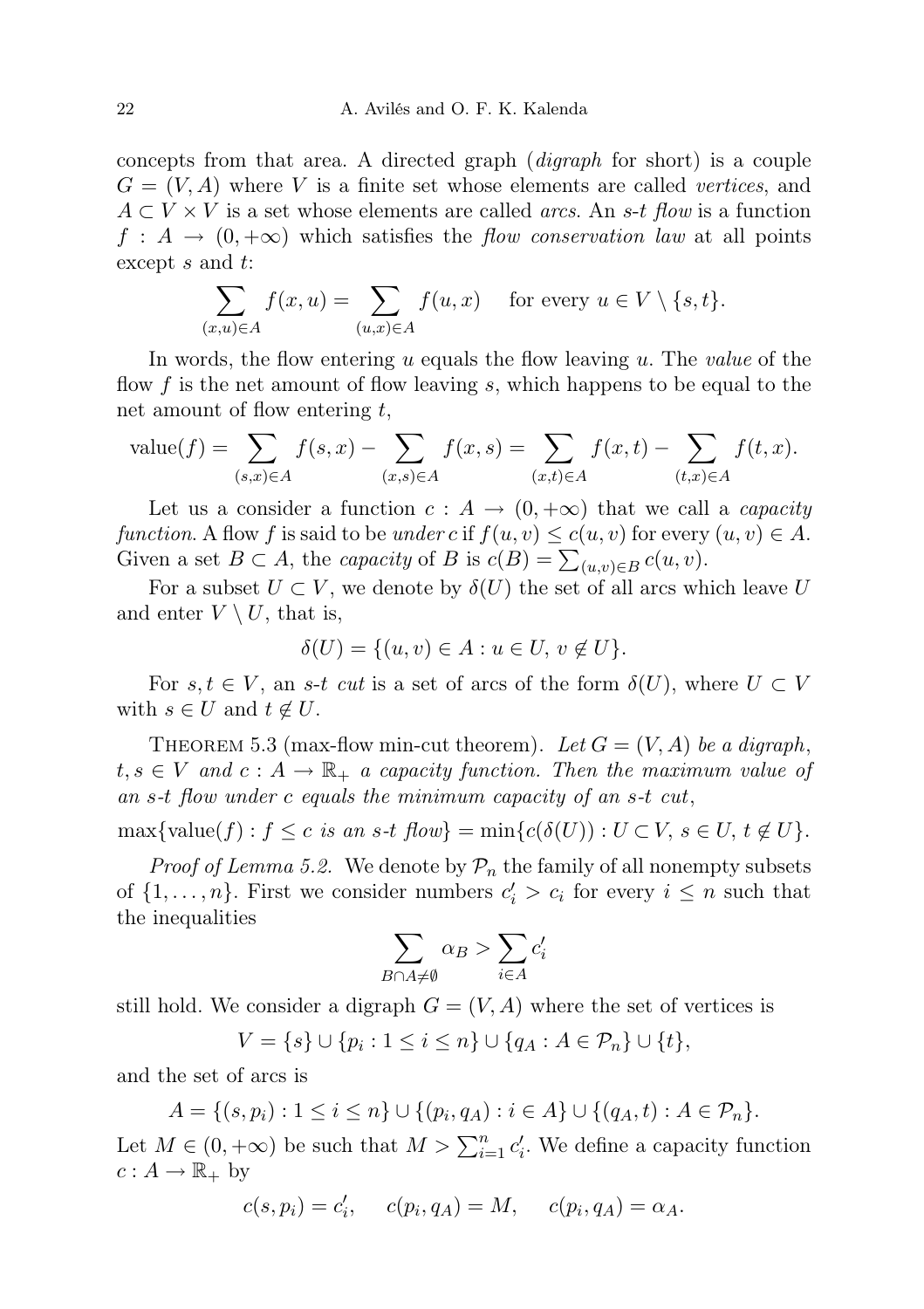CLAIM A. The minimal capacity of an s-t cut in G equals  $\sum_{i=1}^{n} c'_i$ .

*Proof of Claim A.* If  $U = \{s\}$ , then  $c(\delta(U)) = \sum_{i=1}^{n} c'_i$ . We suppose that  $\delta(U)$  is an arbitrary s-t cut and we show that its capacity is larger than  $\sum_{i=1}^{n} c'_i$ . Let  $A = \{i \leq n : p_i \in U\}$ . If there exists  $B \in \mathcal{P}_n$  such that  $q_B \notin U$  and  $A \cap B \neq \emptyset$ , then there exists  $(p_i, q_B) \in \delta(U)$  and in particular  $c(\delta(U)) \geq c(p_i, q_B) = M > \sum_{i=1}^n c'_i$ . Hence, we can suppose that  $q_B \in U$ whenever  $A \cap B \neq \emptyset$ , therefore  $(q_B, t) \in \delta(U)$  whenever  $A \cap B \neq \emptyset$ , and

$$
c(\delta(U)) \ge \sum_{i \notin A} c(s, p_i) + \sum_{B \cap A \ne \emptyset} c(q_B, t) = \sum_{i \notin A} c'_i + \sum_{B \cap A \ne \emptyset} \alpha_B
$$
  

$$
\ge \sum_{i \notin A} c'_i + \sum_{i \in A} c'_i = \sum_{i=1}^n c'_i.
$$

By Claim A and Theorem 5.3, there exists an r-s flow  $f \leq c$  with value equal to  $\sum_{i=1}^n c'_i$ . Notice that  $f(s, p_i) \leq c'_i$  but  $\sum_{i=1}^n f(s, p_i) = \text{value}(f)$  $\sum_{i=1}^{n} c'_{i}$ , hence  $f(s, p_{i}) = c'_{i}$ .

By the flow conservation law at the vertex  $q_A$ , for every  $A \in \mathcal{P}_n$  we have

$$
\sum_{i \in A} f(p_i, q_A) = f(q_A, t) \le c(q_A, t) = \alpha_A,
$$

therefore we can choose numbers  $\beta_{A,i}$  for  $i \in A$  such that  $\beta_{A,i} \ge f(p_i, q_A)$  and  $\sum_{i\in A}\beta_{A,i} = \alpha_A$ . We claim that these numbers have the desired property. To check this, we use again the flow conservation law, now at  $p_i$ :

$$
c_i < c'_i = f(s, p_i) = \sum_{A \ni i} f(p_i, q_A) \le \sum_{A \ni i} \beta_{A, i}.
$$

6. Fiber orders of the probability measures on a scattered com**pact.** As already mentioned, it is a standard fact that if  $K$  is a totally disconnected compact and  $\beta$  is a basis for the topology of K consisting of clopen sets, then a basis for the topology of  $P(K)$  consists of the sets of the form  $\{\mu \in P(K) : \mu(U_i) > c_i, i = 1, \ldots, n\}$ , where the  $c_i$ 's are positive numbers and the  $U_i$ 's are disjoint basic clopen sets. When K is scattered, all measures from  $P(K)$  are discrete, and this allows us to find a finer neighborhood basis which will be quite useful for us. To avoid heavy notation, we write  $\mu(x)$  instead of  $\mu({x})$  to denote the measure of a singleton.

LEMMA 6.1. Let K be a scattered compact space,  $\mu \in P(K)$ , and let B be a basis of the topology of K consisting of clopen sets. A neighborhood basis of  $\mu$  consists of the sets of the form  $\{\nu : \nu(U_i) > c_i \text{ for } i = 1, \ldots, n\},\$ where  $U_1, \ldots, U_n$  are pairwise disjoint basic clopen neighborhoods of points  $x_1, \ldots, x_n$  of K and  $c_1, \ldots, c_n$  are positive numbers with  $\mu(x_i) > c_i$ .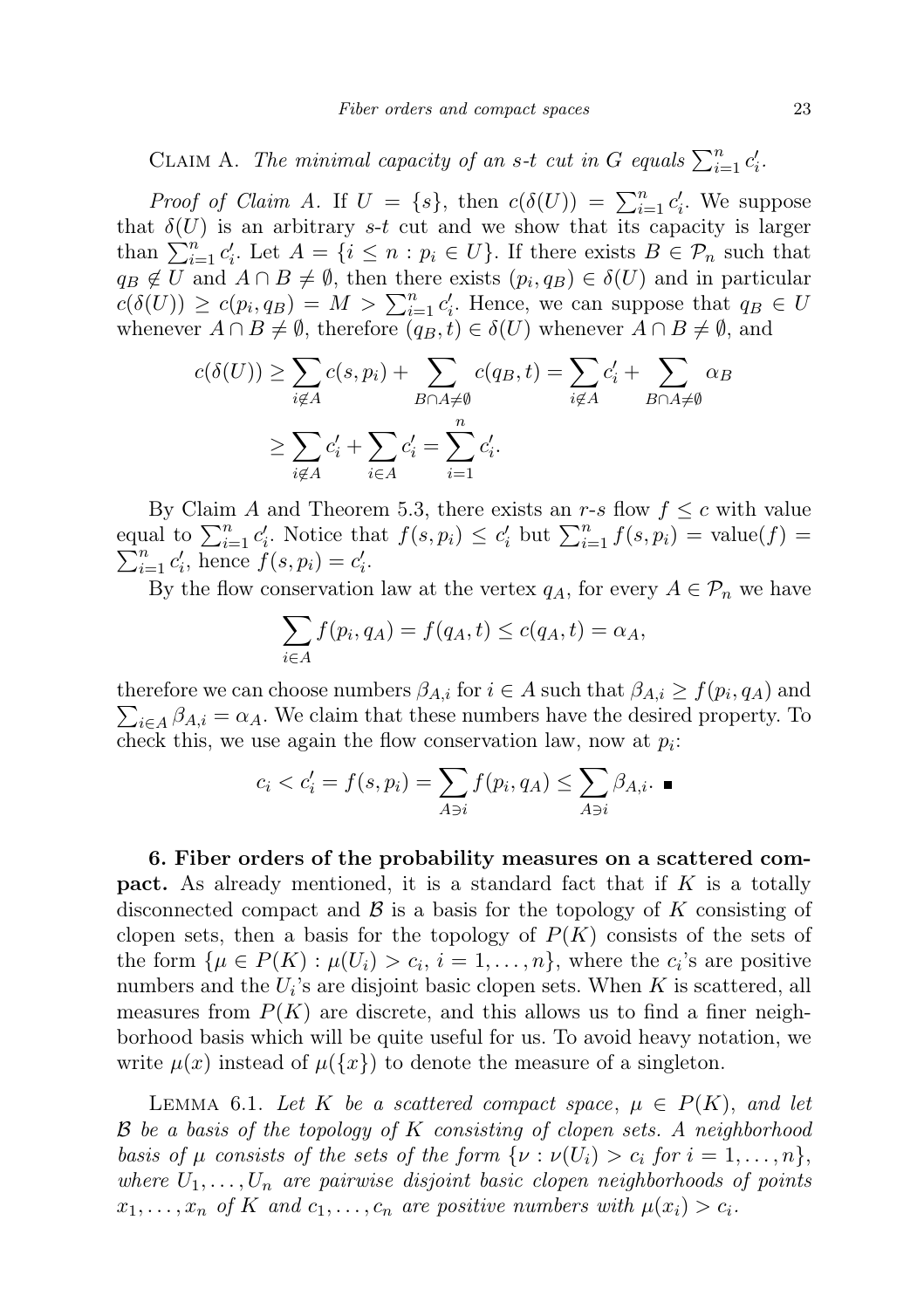*Proof.* Consider a neigborhood of  $\mu$  of the form  $V = \{ \nu \in P(K) :$  $\nu(V_i) > d_i, j = 1, \ldots, n$  for some disjoint basic clopen neighborhoods  $V_i$ with  $\mu(V_i) > d_i$ . Since  $\mu$  is discrete, for every j we can find a finite family  ${x_i^j}$  $i : i \in F_j$  of points such that  $\sum \{\mu(x_i^j)$  $i_j$  :  $i \in F_j$  >  $d_j$ . Consider numbers  $d_i^j < \mu(x_i^j)$  $j_i$ ) such that  $\sum_{i \in F_j} d_i^j > d_j$ , and disjoint basic clopen sets  $U_i^j$  with  $x_i^j \in U_i^j \subset V_j$ . Then

$$
\mu \in \{ \nu \in P(K) : \nu(U_i^j) > d_i^j, j = 1, ..., n, i \in F_j \} \subset V.
$$

For the rest of the section, we fix  $g: K \to L$  to be a surjection between scattered compact spaces and  $f = P(g) : P(K) \to P(L)$  the induced map between the spaces of probability measures. Note that the norm we use below is the  $\ell_1$ -norm, i.e.

$$
||\mu - \nu|| = \sum_{k \in K} |\mu(k) - \nu(k)|
$$
 for  $\mu, \nu \in P(K)$ .

THEOREM 6.2. Let  $\mu = \sum_{i \in I} r_i \delta_{x_i}$  be a probability measure on L, where  $I = \mathbb{N}$  or  $I = \{1, ..., N\}$  for some  $N \in \mathbb{N}$ ,  $x_i, i \in I$ , are pairwise distinct points in L, and  $r_i > 0$  for all  $i \in I$ . Then the natural bijection  $\prod_{i\in I} f^{-1}(\delta_{x_i}) \to f^{-1}(\mu)$  given by  $(\nu_i)_{i\in I} \mapsto \sum_{i\in I} r_i \nu_i$  is an order-isomorphism. In particular,  $\mathbb{F}_{\mu}(f) \cong \prod_{i\in I} \mathbb{F}_{\delta_{x_i}}(f)$  and  $\mathbb{O}_{\mu}(f) \cong \prod_{i\in I} \mathbb{O}_{\delta_{x_i}}(f)$ .

*Proof.* Consider the mapping  $\Phi: P(K)^{I} \to P(K)$  defined by

$$
\Phi((\nu_i)_{i\in I})=\sum_{i\in I}r_i\nu_i.
$$

It is easy to check that  $\Phi$  is a continuous surjection. Moreover, as it is affine, it maps  $\prod_{i\in I} f^{-1}(\delta_{x_i})$  bijectively onto  $f^{-1}(\mu)$ . We will show that the restriction of  $\Phi$  to  $\prod_{i\in I} f^{-1}(\delta_{x_i})$  is an order-isomorphism.

First, suppose that  $\sum_{i \in I} r_i \nu_i \leq \sum_{i \in I} r_i \nu_i'$  with  $\nu_i, \nu_i' \in f^{-1}(\delta_{x_i})$  for  $i \in I$ ; we shall prove that  $\nu_1 \leq \nu_1'$ . We consider a typical neighborhood of  $\nu_1$  of the form

$$
U = \{ \nu \in P(K) : \nu(U_j) > c_j \text{ for } j = 1, ..., n \}
$$

where each  $U_j$  is a clopen neighborhood of some  $a_j$  satisfying  $\nu_1(a_j) > c_j$ and  $U_j$ 's are pairwise disjoint. We want to find a neighborhood V of  $\nu'_1$  such that  $f(V) \subset f(U)$ .

We consider a very small number  $\varepsilon > 0$  such that

$$
\varepsilon < r_1
$$
 and  $(r_1 + \varepsilon)(c_j + 2\varepsilon) < r_1 \nu_1(a_j)$  for  $j = 1, ..., n$ .

Choose  $k \in I$  such that

$$
\sum_{i>k}r_i < \frac{1}{4}r_1\varepsilon(r_1-\varepsilon)
$$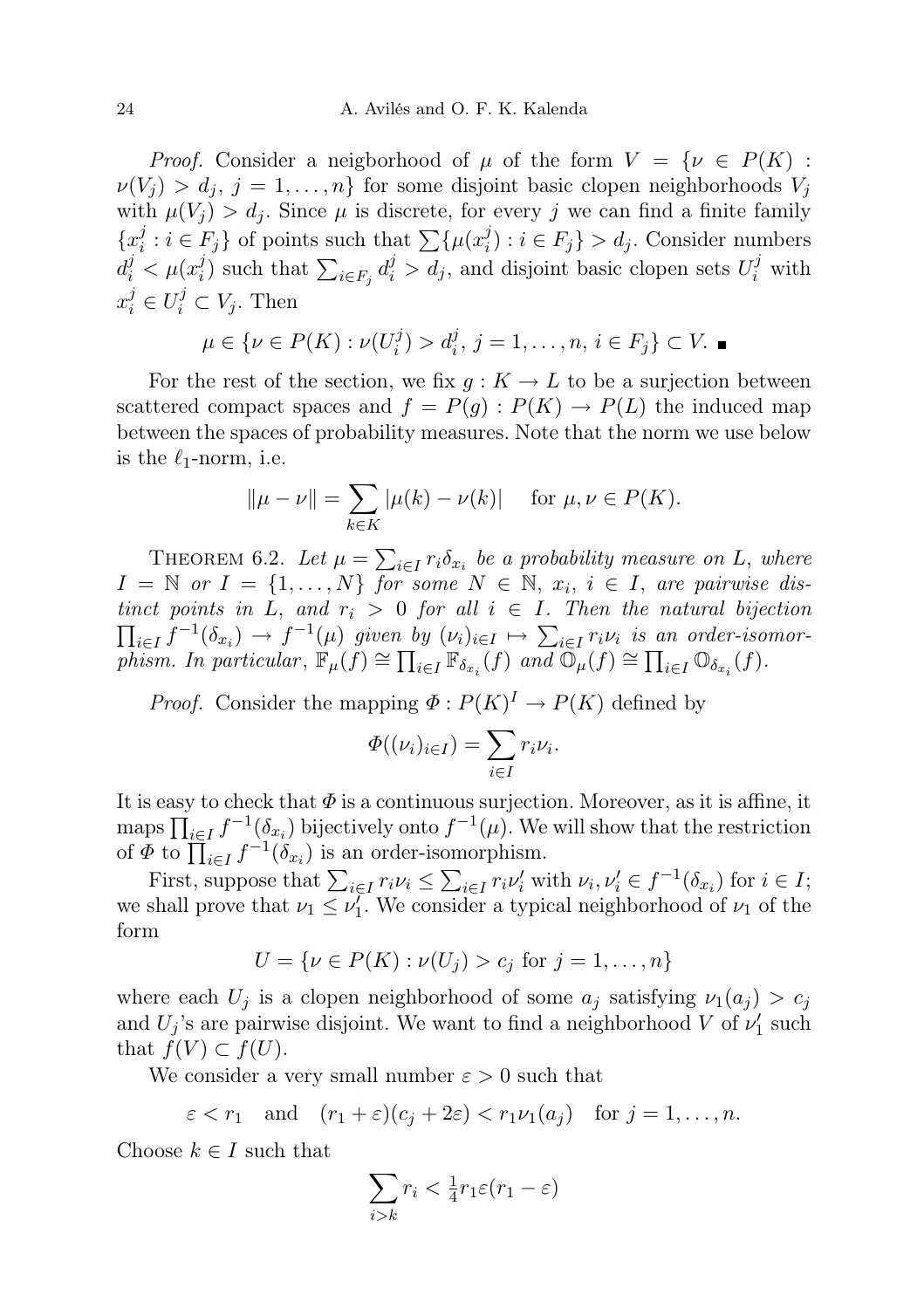and H a clopen subset of L such that  $x_1 \in H$  but  $x_i \notin H$  for  $2 \leq i \leq k$ . The following is a neighborhood of  $\sum_{i \in I} r_i \nu_i$ :

$$
U^{0} = \{ \nu \in P(K) : \nu(U_j \cap g^{-1}(H)) > (r_1 + \varepsilon)(c_j + 2\varepsilon) \text{ for } j = 1, ..., n \}.
$$

By our assumption, there exists a neighborhood  $V^0$  of  $\sum_{i\in I} r_i \nu'_i$  such that  $f(V^0) \subset f(U^0)$ . We take  $V^0$  to be of the typical form

$$
V^{0} = \{ \nu \in P(K) : \nu(V_j) > d_j \text{ for } j \in J \}
$$

where J is a finite set,  $V_i$  is a clopen neighborhood of some  $b_i$  satisfying

$$
\sum_{i \in I} r_i \nu'_i(b_j) > d_j
$$

and  $V_i$ 's are pairwise disjoint. We let

$$
J_i = \{ j \in J : g(b_j) = x_i \}.
$$

Without loss of generality we suppose that  $V_j \subset g^{-1}(H)$  for  $j \in J_1$ , and  $V_j \cap g^{-1}(H) = \emptyset$  for  $j \in J_2 \cup \cdots \cup J_k$ . Notice that

(6.1) 
$$
\sum \left\{ d_j : j \in \bigcup_{i>k} J_i \right\} < \frac{1}{4} r_1 \varepsilon (r_1 - \varepsilon).
$$

Consider now

$$
V = \{ \nu \in P(K) : \nu(V_j) > d_j/r_1 \text{ for } j \in J_1 \}
$$
  

$$
\cap \{ \nu \in P(K) : \nu(K \setminus g^{-1}(H)) < \varepsilon/2 \}.
$$

This is a neighborhood of  $\nu'_{1}$  (notice that  $\nu'_{1}(K \setminus g^{-1}(H)) = 0$  and  $\nu'_{1}(V_{j}) \ge$  $\nu'_1(b_j) > d_j/r_1$  for  $j \in J_1$ ). We claim that  $f(V) \subset f(U)$ .

So take  $\xi_1 \in V$ . We can easily find  $\xi_2 \in V$  with  $\|\xi_2 - \xi_1\| < \varepsilon$  such that  $\xi_2(K \setminus g^{-1}(H)) = 0$ . We pick a measure  $\lambda \in P(K)$  with  $\lambda(g^{-1}(H)) = 0$  and  $\lambda(V_j) > d_j/(1-r_1)$  for  $j \in J_2 \cup \cdots \cup J_k$ . Then the measure  $\xi_3 = r_1 \xi_2 + (1-r_1)\lambda$ satisfies  $\xi_3(V_j) > d_j$  for  $j \in J_1 \cup \cdots \cup J_k$ . By (6.1) we may find  $\xi_4 \in V^0$  such that

$$
\|\xi_4-\xi_3\|<\tfrac{1}{2}r_1\varepsilon(r_1-\varepsilon).
$$

Set

$$
r = \xi_4(g^{-1}(H))
$$
 and  $\xi_5 = \frac{1}{r} \xi_{4|g^{-1}(H)}$ .

We have

(6.2) 
$$
|r_1 - r| = |\xi_3(g^{-1}(H)) - \xi_4(g^{-1}(H))| < \frac{1}{2}r_1\varepsilon(r_1 - \varepsilon) < \varepsilon
$$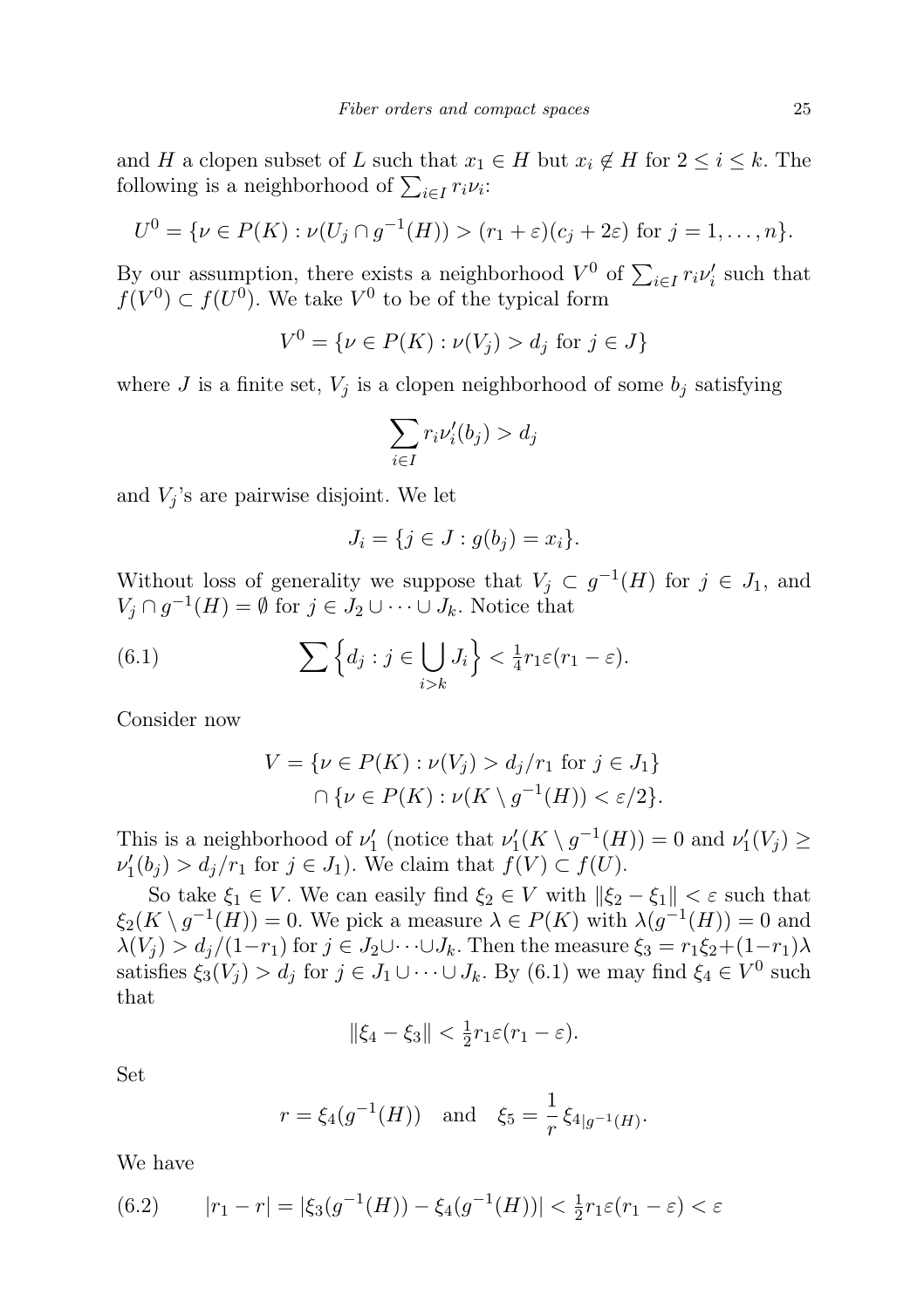and

$$
\|\xi_2 - \xi_5\| = \sum_{t \in g^{-1}(H)} |\xi_2(t) - \xi_5(t)| = \sum_{t \in g^{-1}(H)} \left| \frac{\xi_3(t)}{r_1} - \frac{\xi_4(t)}{r} \right|
$$
  
\n
$$
= \sum_{t \in g^{-1}(H)} \frac{1}{r_1 r} |r \xi_3(t) - r_1 \xi_4(t)| \le \frac{1}{r_1 r} \|r \xi_3 - r_1 \xi_4\|
$$
  
\n
$$
\le \frac{1}{r_1 r} \|r_1 - r_1 \xi_4\| + \frac{1}{r_1 r} \|r \xi_3 - r \xi_4\|
$$
  
\n
$$
\le \frac{1}{r_1 r} |r_1 - r_1| + \frac{1}{r_1} \| \xi_3 - \xi_4\|
$$
  
\n
$$
< \frac{\varepsilon(r_1 - \varepsilon)}{2r} + \frac{1}{2} \varepsilon(r_1 - \varepsilon) < \frac{\varepsilon}{2} + \frac{\varepsilon}{2} = \varepsilon.
$$

The first inequality on the last line follows from the first inequality of (6.2), for the second one we use the fact that  $r_1 - \varepsilon < r$ . It follows that  $\|\xi_1 - \xi_5\| <$  $2\varepsilon$ , and hence

$$
(6.3) \t\t\t\t||f(\xi_1) - f(\xi_5)|| < 2\varepsilon
$$

as well.

Now,  $\xi_4 \in V_0$ , hence  $f(\xi_4) \in f(V_0) \subset f(U_0)$ . By the description of  $f(U^0)$ given by Lemma 5.1, the fact that all clopen subsets of  $K$  appearing in the definition of  $U^0$  are contained in  $g^{-1}(H)$  implies that

(6.4) 
$$
f(\xi_5) \in f(\lbrace \nu \in P(K) : \nu(U_j \cap g^{-1}(H)) > (r_1 + \varepsilon)(c_j + 2\varepsilon)/r
$$
  
for  $j = 1, ..., n \rbrace$ )

$$
\subset f(\{\nu \in P(K) : \nu(U_j) > c_j + 2\varepsilon \text{ for } j = 1, \dots, n\}).
$$

The inclusion above follows from (6.2); note that  $r_1 + \varepsilon > r$ . Finally, using (6.4) and (6.3) it easily follows from Lemma 5.1 that  $f(\xi_1) \in f(U)$ , which completes the proof of the first implication.

We now pass to the converse. So we assume that  $\nu_i \leq \nu'_i$  for every *i*, and we shall see that  $\sum_{i \in I} r_i \nu_i \leq \sum_{i \in I} r_i \nu_i'$ .

Let U be a neighborhood of  $\sum r_i \nu_i$  in  $P(K)$ . By the continuity of  $\Phi$  and the definition of the product topology there is some  $k \in I$  and neighborhoods  $U_i$  of  $\nu_i$  for  $i \leq k$  such that

(6.5) 
$$
\left\{\sum_{i\in I} r_i\lambda_i : \lambda_i \in P(K) \text{ for } i \in I, \lambda_i \in U_i \text{ for } i \leq k\right\} \subset U.
$$

As  $\nu_i \leq \nu'_i$  for all  $i \in I$ , there is, for each  $i \leq k$ , a neighborhood  $V_i$  of  $\nu'_i$  such that  $f(V_i) \subset f(U_i)$ .

Now we are going to specify the form of  $V_i$ 's. Let  $H_1, \ldots, H_k$  be pairwise disjoint clopen subsets of L containing  $x_1, \ldots, x_k$ , respectively. Then we can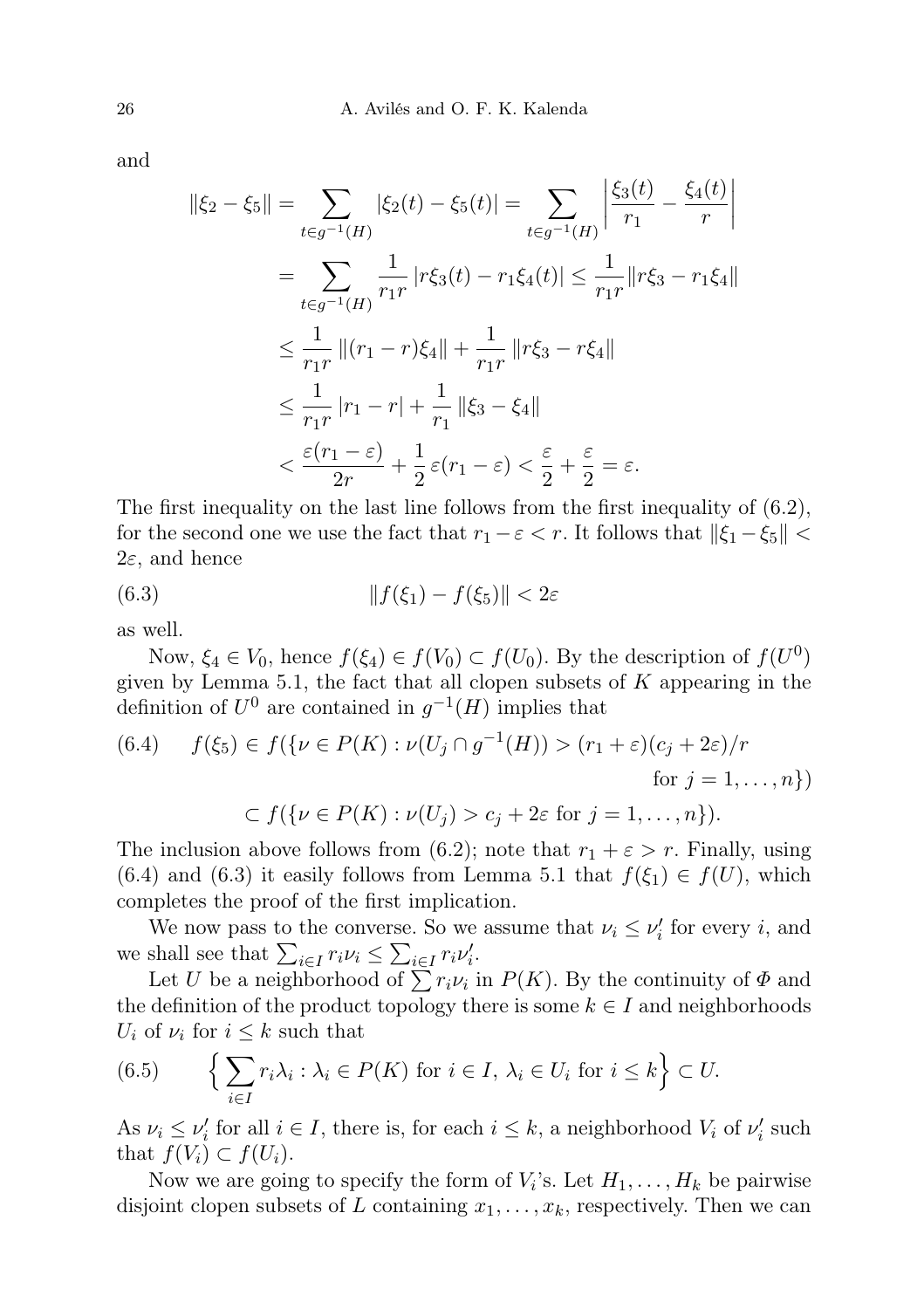without loss of generality suppose that for each  $i \leq k$  we have

$$
V_i = \{ \lambda \in P(K) : \lambda(V_i^j) > d_i^j \text{ for } j \in J_i \}
$$

where  $J_i$  is a finite set,  $d_i^j > 0$  for  $j \in J_i$  and  $V_i^j$  $i^j, j \in J_i$ , are pairwise disjoint clopen subsets of  $g^{-1}(H_i)$ . Set

$$
V = \{ \lambda \in P(K) : \lambda(V_i^j) > r_i d_i^j \text{ for } j \in J_i, i \leq k \}.
$$

Then V is clearly a neighborhood of  $\sum_{i\in I} r_i \nu'_i$ . We claim that  $f(V) \subset f(U)$ . Let  $\lambda \in V$  be arbitrary. Choose  $\delta > 0$  such that

(6.6) 
$$
(1+\delta) \sum_{j \in J_i} d_i^j < 1, \quad i = 1, ..., k;
$$

(6.7) 
$$
\lambda(V_i^j) > (1+\delta)r_i d_i^j, \quad j \in J_i, i = 1,...,k.
$$

Further, define the following measures:

$$
\sigma_i = \sum_{j \in J_i} (1 + \delta) d_i^j \frac{\lambda_{|V_i^j}}{\lambda(V_i^j)}, \quad i = 1, \dots, k,
$$

$$
\tau = \lambda - \sum_{i=1}^k r_i \sigma_i.
$$

All  $\sigma_i$ 's are clearly positive measures. Moreover,  $\tau$  is also positive by (6.7), as

$$
\tau_{|V_i^j} = \lambda_{|V_i^j} \left( 1 - \frac{(1+\delta)r_i d_i^j}{\lambda(V_i^j)} \right)
$$

for  $j \in J_i$ ,  $i = 1, ..., k$ .

It follows from (6.6) that  $\sigma_i(K) < 1$  for each  $i = 1, \ldots, k$ , and so  $\tau(K) > 0$ . For  $i = 1, \ldots, k$  set

$$
\theta_i = \sigma_i + \frac{1 - \sigma_i(K)}{\tau(K)} \tau.
$$

Then  $\theta_i \in P(K)$ . Moreover,

$$
\theta_i(V_i^j) \ge \sigma_i(V_i^j) = (1+\delta)d_i^j > d_i^j
$$

for  $j \in J_i$ , hence  $\theta_i \in V_i$  for  $i = 1, \ldots, k$ . We claim that

(6.8) 
$$
\lambda \in \left\{ \sum_{i \in I} r_i \lambda_i : \lambda_i \in V_i \text{ for } i = 1, ..., k \right\}.
$$

Indeed, we can take  $\lambda_i = \theta_i$  for  $i = 1, ..., k$ . To see this, we have to check that

$$
\vartheta = \lambda - \sum_{i=1}^{k} r_i \theta_i
$$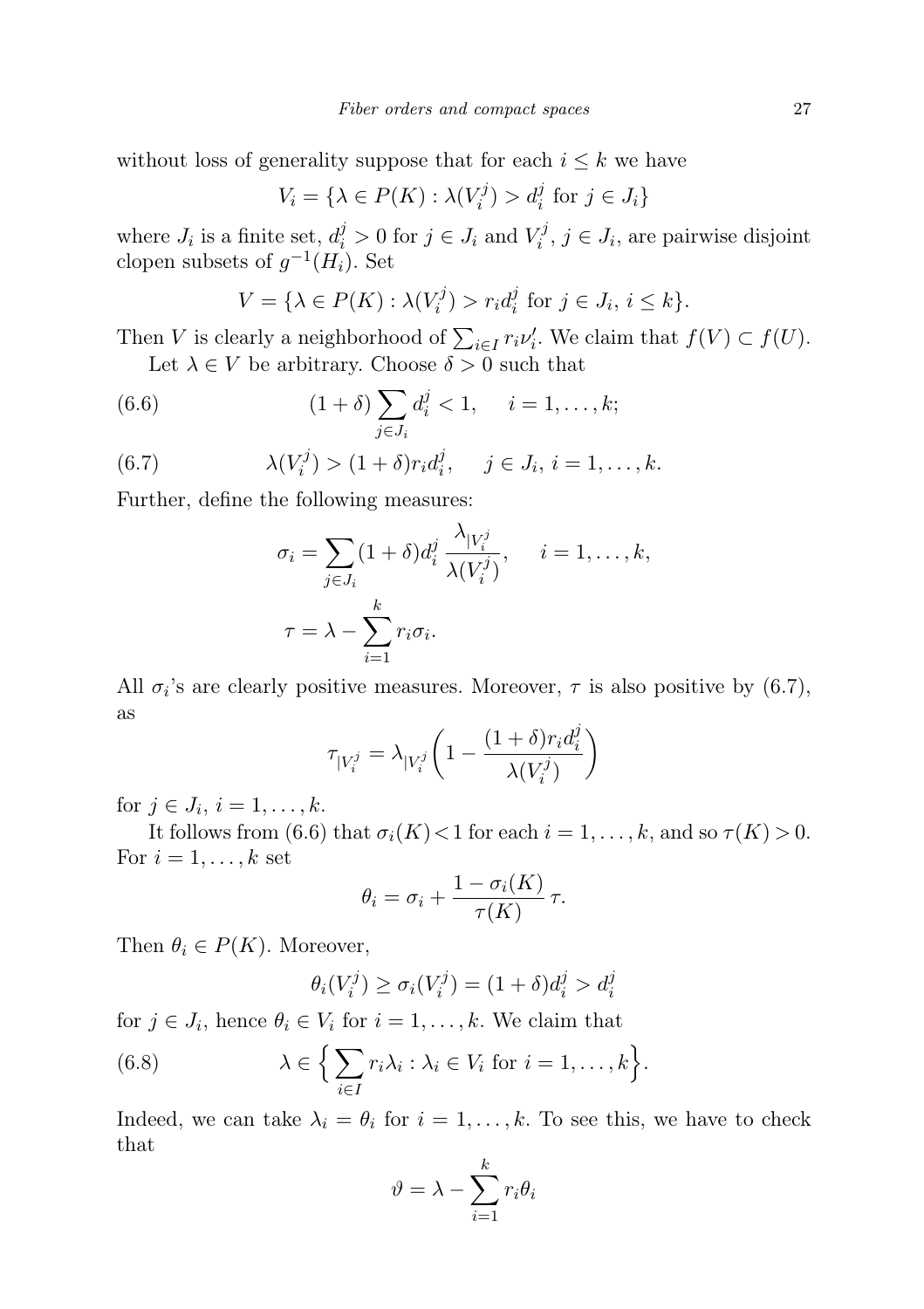is a nonnegative measure:

$$
\vartheta = \lambda - \sum_{i=1}^{k} r_i \theta_i = \lambda - \sum_{i=1}^{k} r_i \left( \sigma_i + \frac{1 - \sigma_i(K)}{\tau(K)} \tau \right)
$$
  
=  $\lambda - \sum_{i=1}^{k} r_i \sigma_i - \sum_{i=1}^{k} r_i \frac{1 - \sigma_i(K)}{\tau(K)} \tau = \tau - \sum_{i=1}^{k} r_i \frac{1 - \sigma_i(K)}{\tau(K)} \tau$   
=  $\frac{\tau}{\tau(K)} \left( \tau(K) - \sum_{i=1}^{k} r_i + \sum_{i=1}^{k} r_i \sigma_i(K) \right),$ 

which is positive because  $\sum_{i=1}^{k} r_i \leq 1 = \lambda(K) = \tau(K) + \sum_{i=1}^{k} r_i \sigma_i(K)$ . Thus, (6.8) is proved. Using (6.8) and (6.5) we see by Lemma 5.1 that  $f(\lambda) \in f(U)$ , which completes the proof.  $\blacksquare$ 

Let  $g: K \to L$  be a continuous surjection,  $x \in L$  and  $y_1, \ldots, y_n \in L$  $g^{-1}(x)$ . We define  $\langle y_1, \ldots, y_n \rangle$  to be the set of all  $z \in g^{-1}(x)$  such that for any neighborhoods  $U_1, \ldots, U_n$  of  $y_1, \ldots, y_n$  respectively there exists a neighborhood V of z such that  $g(V) \subset g(U_1) \cup \cdots \cup g(U_n)$ .

Notice some elementary properties, for instance  $\langle y \rangle = \{z \in g^{-1}(x) : z \geq y\}$ and  $\langle Y \rangle \subset \langle Y' \rangle$  whenever  $Y \subset Y'$ . The  $\langle \cdot \rangle$ -operation provides in general a finer structure on the fiber  $g^{-1}(x)$  than the one given by the order, and it is needed to determine the fiber order on spaces  $P(K)$  in terms of the fibers of K. To avoid heavy notation, for a measure  $\nu$ , we often write  $\nu \langle \cdot \rangle$  and  $\nu \{\cdot\}$ instead of  $\nu(\langle \cdot \rangle)$  and  $\nu(\{\cdot\}).$ 

THEOREM 6.3. Let  $\nu, \nu'$  be elements of  $f^{-1}(\delta_x)$ . Then  $\nu \leq \nu'$  if and only if  $\nu \langle y_1, \ldots, y_n \rangle \leq \nu' \langle y_1, \ldots, y_n \rangle$  for any  $y_1, \ldots, y_n \in g^{-1}(x)$ .

*Proof.* Suppose first that  $\nu \leq \nu'$ , and let  $y_1, \ldots, y_n \in g^{-1}(x)$ . If  $\nu \langle y_1, \ldots, y_n \rangle$  $> \nu'(y_1,\ldots,y_n)$ , this would mean that we can find  $u_1,\ldots,u_r \in \langle y_1,\ldots,y_n \rangle$ , and  $v_1, \ldots, v_s \in g^{-1}(x) \setminus \langle y_1, \ldots, y_n \rangle$ , and a number  $\xi > 0$  such that  $\sum_{i=1}^r \nu(u_i)$  $> \xi$  and  $\sum_{i=1}^{s} \nu'(v_i) > 1 - \xi$ . Since  $v_j \notin \langle u_1, \ldots, u_r \rangle$  for any j we can find neighborhoods  $U_{ij}$  of  $u_i$  such that  $\bigcup_{i=1}^r g(U_{ij})$  does not contain the g-image of any neighborhood of  $v_j$ . Set  $U_i = \bigcap_{j=1}^s U_{ij}$ . Consider a neighborhood of  $\nu$ of the form

$$
U = \{ \lambda \in P(K) : \lambda(U_i) > d_i, i = 1, \dots, r \}
$$

where  $d_i < \nu(u_i)$  and  $\sum_{i=1}^r d_i > \xi$ . We claim that  $f(U)$  does not contain the image of any neighborhood of  $\nu'$ , contradicting the fact that  $\nu \leq \nu'$ . So take any neighborhood of  $\nu'$ , which we can suppose of the normal form

$$
V = \{ \lambda \in P(K) : \lambda(V_j) > e_j, j = 1, \dots, k \}
$$

where the  $V_j$ 's are disjoint neighborhoods of  $w_j$  with  $\nu'(w_j) > e_j$  and moreover we can assume that  $w_j = v_j$  for  $j = 1, ..., s$ . For every  $j = 1, ..., s$  we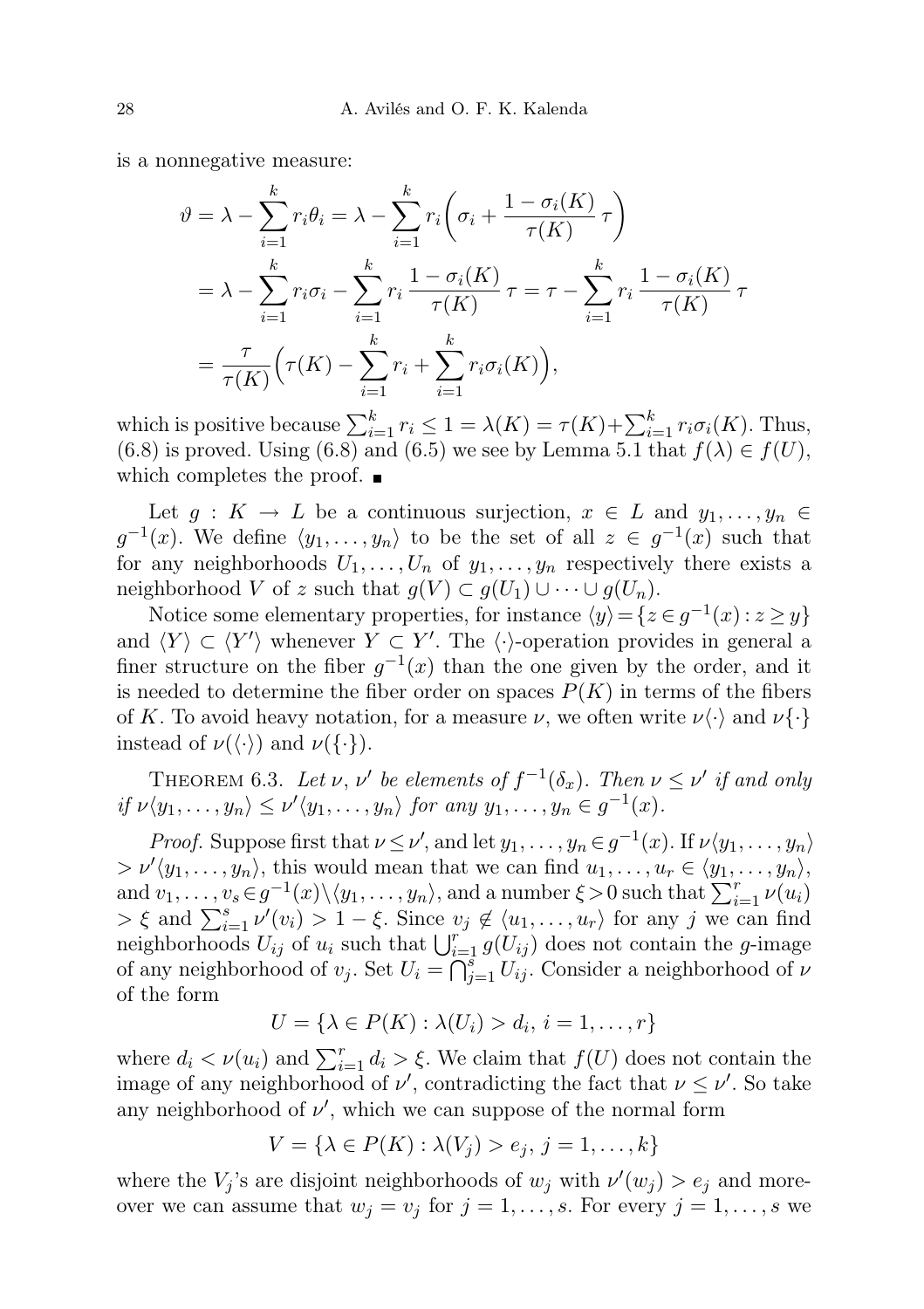can pick  $x_j \in g(V_j) \setminus \bigcup_{i=1}^r g(U_i)$ . Consider the measure  $\lambda \in P(L)$  such that

$$
\lambda(x_j) = \sum \{ \nu'(v_{j'}): x_{j'} = x_j \} \quad \text{for } j = 1, \dots, s
$$

and  $\lambda(x) = 1 - \sum_{j=1}^{s} \nu'(v_j)$ . Using Lemma 5.1 it easily follows that  $\lambda \in f(V)$ . Further, notice that

$$
\lambda\Big(\bigcup_{i=1}^r g(U_i)\Big) \le 1 - \sum_{i=1}^s \lambda(x_i) = 1 - \sum_{i=1}^s \nu'(v_i) < \xi.
$$

This implies that  $\lambda \notin f(U)$  because otherwise we should have

$$
\lambda\Big(\bigcup_{i=1}^r g(U_i)\Big) > \sum_{i=1}^r d_i > \xi.
$$

Now we suppose that  $\nu \langle Y \rangle \leq \nu' \langle Y \rangle$  for every finite set  $Y \subset g^{-1}(x)$ . We want to see that  $\nu \leq \nu'$  so we take a typical neighborhood of  $\nu$  of the form

$$
U = \{ \lambda \in P(K) : \lambda(U_i) > c_i, i = 1, \dots, n \}
$$

where the  $U_i$ 's are disjoint clopen neighborhoods of  $y_i$  such that  $\nu(y_i) > c_i$ . For every nonempty  $A \subset \{1, \ldots, n\}$  we have

$$
\nu'\langle y_i : i \in A \rangle \ge \nu\langle y_i : i \in A \rangle \ge \nu\{y_i : i \in A\} > \sum_{i \in A} c_i,
$$

and so there exists a finite set  $\{z_j : j \in F_A\} \subset \langle y_i : i \in A \rangle$  such that

$$
\sum_{j \in F_A} \nu'(z_j) > \sum_{i \in A} c_i.
$$

Pick  $\xi_j < \nu'(z_j)$  such that  $\sum_{j \in F_A} \xi_j > \sum_{i \in A} c_i$ . For every  $j \in F_A$ , since  $z_j \in \langle y_i : i \in A \rangle$  we can find a clopen neighborhood  $V_j$  of  $z_j$  such that  $g(V_j) \subset \bigcup_{i \in A} g(U_i)$ . We can suppose that  $V_j \cap V_{j'} = \emptyset$  for different  $j, j' \in F_A$ . Now, for every A the following is a neighborhood of  $\nu'$ :

$$
V^A = \{ \lambda \in P(K) : \lambda(V_j) > \xi_j, \ j \in F_A \}.
$$

Let  $V = \bigcap \{V^A : \emptyset \neq A \subset \{1, ..., n\}\}\.$  We claim that  $f(V) \subset f(U)$ . Take  $\lambda \in f(V)$ . According to Lemma 5.1 we have to check that for every nonempty  $A \subset \{1, \ldots, n\}, \ \lambda(\bigcup_{i \in A} g(U_i)) > \sum_{i \in A} c_i$ . Since  $\lambda \in f(V) \subset f(V^A)$ , by the same lemma we know that  $\lambda(\bigcup_{j\in F_A} g(V_j)) > \sum_{j\in F_A} \xi_j > \sum_{i\in A} c_i$ , and on the other hand  $\bigcup_{j\in F_A} g(V_j) \subset \bigcup_{i\in A} g(U_i)$ .

We finish this section by the following proposition which will enable us to verify the assumptions of Theorems 3.7 and 3.9 for spaces of the form  $P(K).$ 

PROPOSITION 6.4. Let K be a scattered compact space and O a connected irreducible ordered set with  $|O| > 1$ .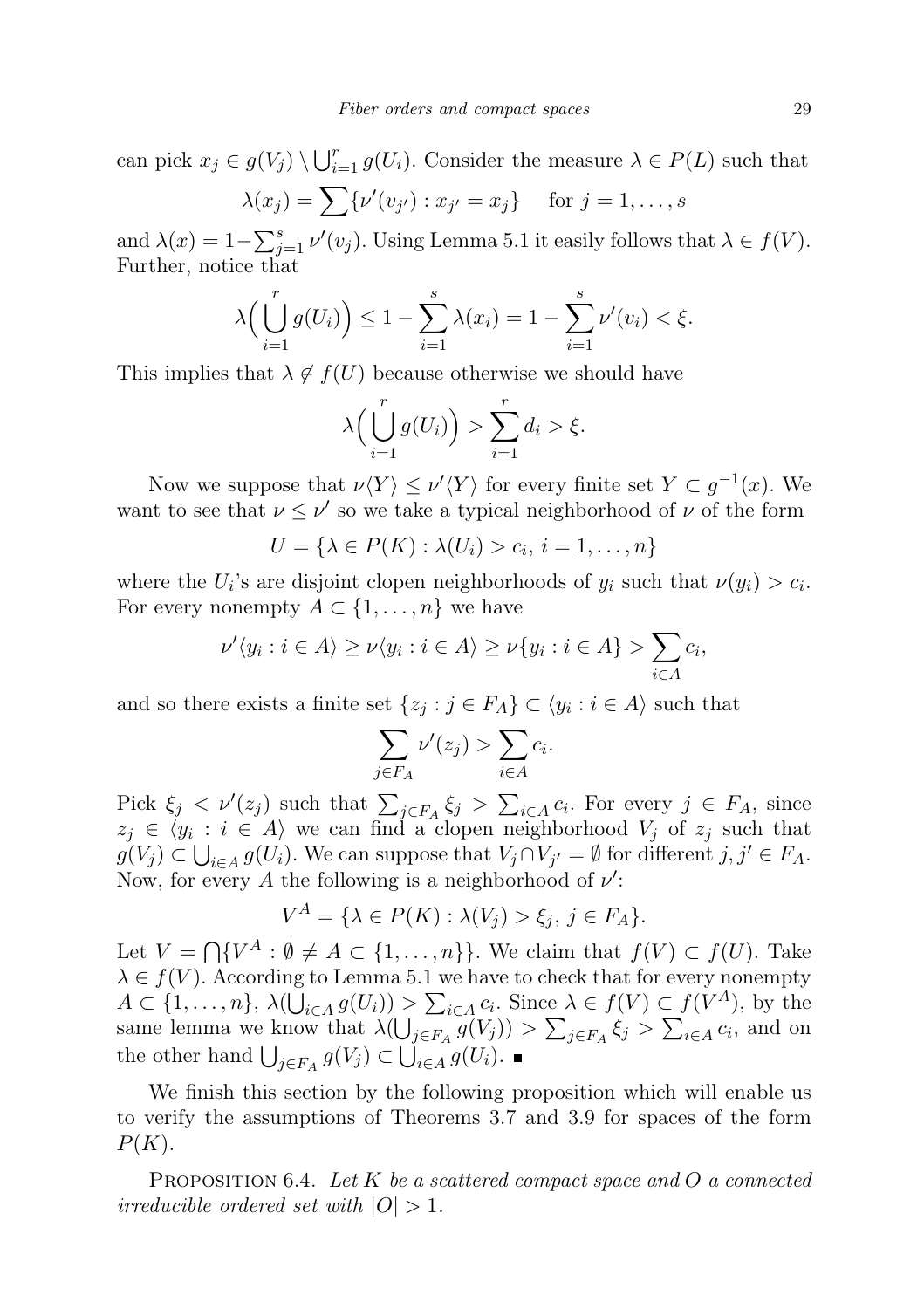- (i) Suppose that there is a point  $x \in K$  such that  $\mathbb{O}_{\delta_x}(P(K)) \cong O$  and for each  $y \in K \setminus \{x\}$  we have  $\mathbb{O}_{\delta_y}(P(K)) \ncong O^k$  for any  $k \geq 1$ . Then  $P(K)$  satisfies the assumption of Theorem 3.7.
- (ii) Suppose that for the  $\sigma$ -typical surjection  $f : L \to M$  (where L and M are metrizable quotients of K) there is  $x \in M$  such that  $\mathbb{O}_{\delta_x}(P(f)) \cong O$ ,  $\mathbb{F}_{\delta_x}(P(f))$  has an equivalence class which is a singleton, and  $\mathbb{F}_{\delta_y}(P(f))$  is a singleton for each  $y \in M \setminus \{x\}$ . Then  $P(K)$  satisfies the assumptions of Theorem 3.9.

*Proof.* (i) We have  $\mathbb{O}_{\delta_x}(P(K)) \cong O$ . Further, suppose that  $\mathbb{O}_{\mu}(P(K)) \cong O^k$ for some  $k > 1$  for some  $\mu \in P(K)$ . Let C be a countable set supporting  $\mu$ . Then it follows from Theorem 6.2 and Corollary 3.6 that for the  $\sigma$ -typical surjection f of K there is some  $y \in C \setminus \{x\}$  such that  $\mathbb{O}_{\delta_y}(P(f)) \cong O^{j}$  for some  $j \geq 1$ . Now, as C is countable, there is  $y \in C^* = C \setminus \{x\}$  such that in each cofinal  $\sigma$ -semilattice in K there is a surjection f such that  $\mathbb{O}_{\delta_y}(P(f)) \cong O^{\jmath}$ for some  $j \geq 1$ , which contradicts our assumptions. (Otherwise, for every  $y \in C^*$  there would be a cofinal  $\sigma$ -lattice  $\mathcal{S}_y \subset \mathcal{Q}_{\omega}(K)$  with  $\mathbb{O}_{\delta_y}(P(f)) \not\cong O^j$ for every j; an obvious improvement of Theorem 2.1 shows that  $\bigcap_{y \in C^*} \mathcal{S}_k$  is a cofinal  $\sigma$ -semilattice, which leads to a contradiction). Thus we have verified the assumptions of Theorem 3.7.

(ii) Let  $f: L \to M$  and  $x \in M$  be as in the assumptions. Clearly  $\mathbb{F}_{\delta_y}(P(f))$  is a singleton for each  $y \in M \setminus \{x\}$ . Therefore Theorem 6.2 shows that  $\mathbb{O}_{\mu}(P(f)) \cong O$  if  $\mu(x) > 0$ , and  $\mathbb{F}_{\mu}(P(f))$  is a singleton if  $\mu(x) = 0$ . In this way we have verified conditions  $(1)-(3)$  of Theorem 3.9. The remaining condition (4) follows immediately from Theorem 6.2.  $\blacksquare$ 

## 7. Examples of spaces of probability measures

**7.1.** The space  $\sigma_n(\kappa)$ . In this section we are going to prove Theorem 1.4, the case of  $P(\sigma_n(\kappa))$  of Theorem 1.6 and the case of  $P(A(\kappa))$  of Theorem 1.7.

For  $N \subset M$ , let  $g_{MN} : \sigma_n(M) \to \sigma_n(N)$  be the continuous surjection given by  $g = g_{NM}(x) = x \cap N$ . The  $\sigma$ -typical surjection of  $P(\sigma_n(\kappa))$  is of the form  $f = P(g) : P(\sigma_n(M)) \to P(\sigma_n(N))$  for  $M \subset N$  infinite countable subsets of  $\kappa$  such that  $M^* = M \setminus N$  is infinite. We now compute the fiber order and the  $\langle \cdot \rangle$ -operation.

For  $x \in \sigma_n(N)$ ,  $g^{-1}(x) = \{x \cup y : y \subset M^*, |y| \leq n - |x|\}.$  A basic neighborhood of such  $x \cup y \in g^{-1}(x)$  is of the form

$$
U = \{ z \in \sigma_n(M) : x \cup y \subset z, \ z \cap u = \emptyset, \ z \cap v = \emptyset \},\
$$

where  $u \subset M^*$  and  $v \subset N$  are finite sets. The image of such a neighborhood equals

$$
g(U) = \{ z \in \sigma_n(N) : x \subset z, \, |z| \leq n - |x \cup y|, \, z \cap v = \emptyset \}.
$$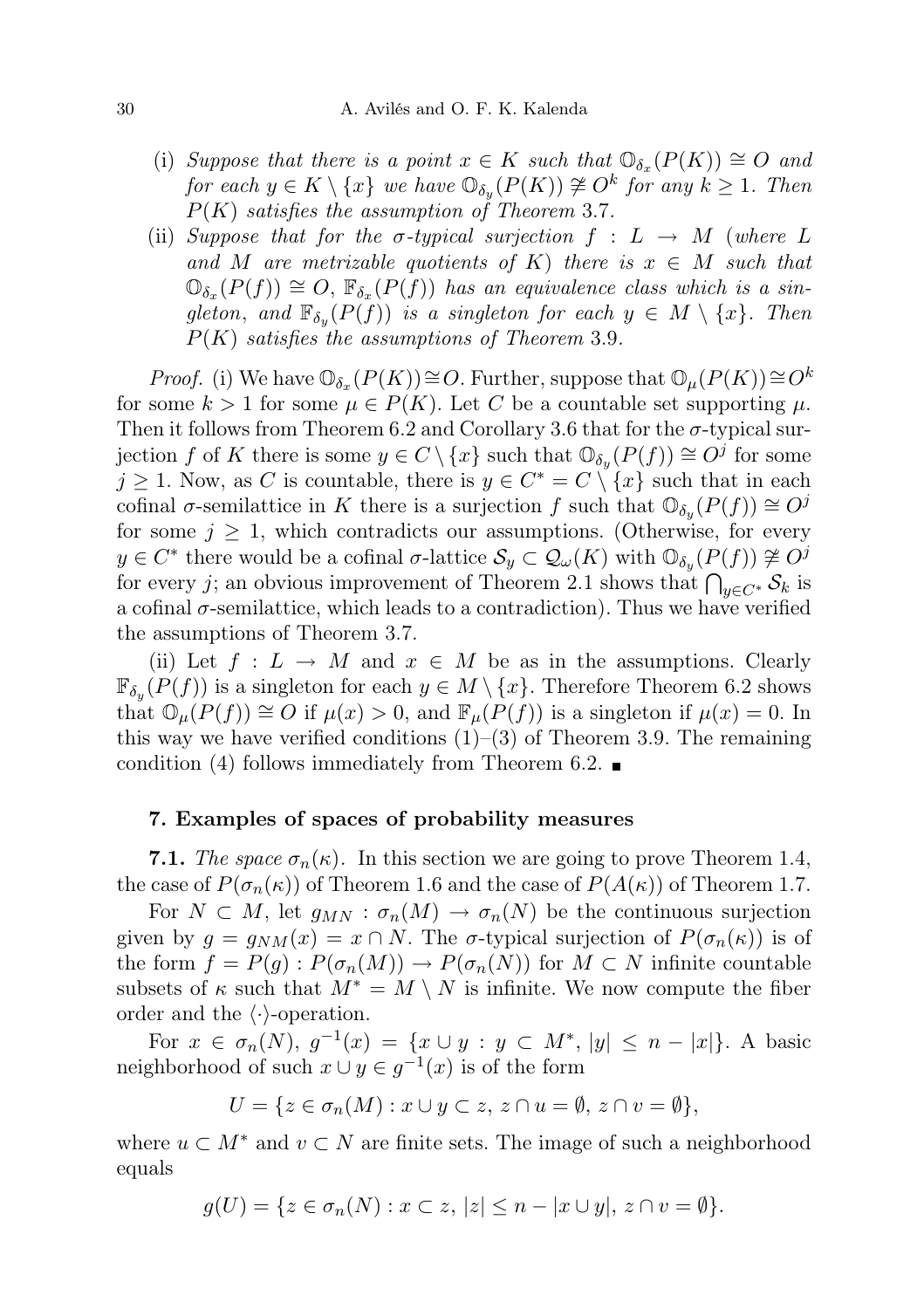From this it is clear that for  $w, w' \in g^{-1}(x)$  we have  $w \leq w'$  if and only if  $|w| \leq |w'|$ , and also that

 $\langle w_1, \ldots, w_k \rangle = \{ w \in g^{-1}(x) : |w| \ge \min(|w_1|, \ldots, |w_k|) \}.$ 

Thus, if we go to the spaces of probabilities, for  $f = P(g) : P(\sigma_n(M)) \to$  $P(\sigma_n(N))$  and two measures  $\nu, \nu' \in f^{-1}(\delta_x)$ , we have  $\nu \leq \nu'$  if and only if for every  $k = 1, \ldots, n - |x|$ ,

$$
\nu\{w \in g^{-1}(x) : |w| \ge |x| + k\} \le \nu'\{w \in g^{-1}(x) : |w| \ge |x| + k\}.
$$

Notice that  $\langle x \rangle = g^{-1}(x)$ , thus  $\nu(\langle x \rangle) = \nu'(\langle x \rangle)$  for all  $\nu, \nu' \in f^{-1}(\delta_x)$ . The ordered set  $\mathbb{O}_{\delta_x}(f)$  is thus isomorphic to

$$
\mathbb{O}_{\delta_x}(f) \cong \{t \in [0,1]^{n-|x|} : t_1 \leq \cdots \leq t_{n-|x|}\}.
$$

PROPOSITION 7.1. The ordered set  $O_k = \{t \in [0,1]^k : t_1 \leq \cdots \leq t_k\}$  is irreducible.

*Proof.* We proceed by induction on k. For  $k = 0$ ,  $O_0$  is a singleton (by convention, if desired), and for  $k = 1, O_1 = [0, 1]$  is linearly ordered, so we suppose that  $k \geq 2$  and that we have an order-isomorphism  $\phi : O_k \to P \times Q$ . We denote by 0 and 1 the minimum and maximum respectively of any of the ordered sets  $O_k$ , P and Q (all exist so that  $\phi(0) = (0,0)$  and  $\phi(1) = (1,1)$ ). Let

$$
\Lambda = \{t \in O_k : t_2 = t_3 = \dots = t_k = 1\}
$$
  
= 
$$
\{t \in O_k : \{s : s \ge t\} \text{ is linearly ordered}\}.
$$

Every element of  $\phi(\Lambda)$  must be either of the form  $(x, 1)$  or  $(1, x)$ , since otherwise  $\{s : s \ge \phi(\lambda)\}\$ cannot be linearly ordered. Moreover, since  $\Lambda$  is linearly ordered, it follows that either  $\phi(A) \subset P \times \{1\}$  or  $\phi(A) \subset \{1\} \times Q$ . We suppose that  $\phi(\Lambda) \subset P \times \{1\}$ . Now set  $\lambda = (0, 1, \ldots, 1) \in \Lambda$  and  $\phi(\lambda) =$  $(u, 1)$ . We have

$$
O_{k-1} \cong \phi\{t \in O_k : t \le \lambda\} = \{s \in P : s \le u\} \times Q,
$$

so by the inductive hypothesis, either  $|Q| = 1$  (which would finish the proof) or  $u = 0$ . So we suppose that  $u = 0$ , which implies that  $Q \cong O_{k-1}$  and also  $\phi(A) = P \times \{1\}$  (because we have found that  $\phi(\lambda) = (0, 1) \in \phi(A)$ , and this is an upwards closed set). Thus  $Q \cong O_{k-1}$  and  $P \cong \Lambda \cong [0,1]$ , and it remains to show that  $O_k \not\cong O_{k-1} \times [0,1]$ . The reason is that  $p = ((0,1,\ldots,1),1)$ and  $q = ((1, \ldots, 1), 0)$  are incomparable elements of  $O_{k-1} \times [0, 1]$  with the property that  $\{t : t \geq p\}$  and  $\{t : t \geq q\}$  are linearly ordered. However, we noticed that the set  $\Lambda$  of points with this property in  $O_k$  is linearly ordered.

Since one of our announced objectives was to show that  $P(\sigma_n(\kappa))$  is not homeomorphic to  $P(\sigma_m(\kappa))$  for  $n \neq m$ , let us now make it explicit why this is true. It is enough to notice that the irreducible ordered sets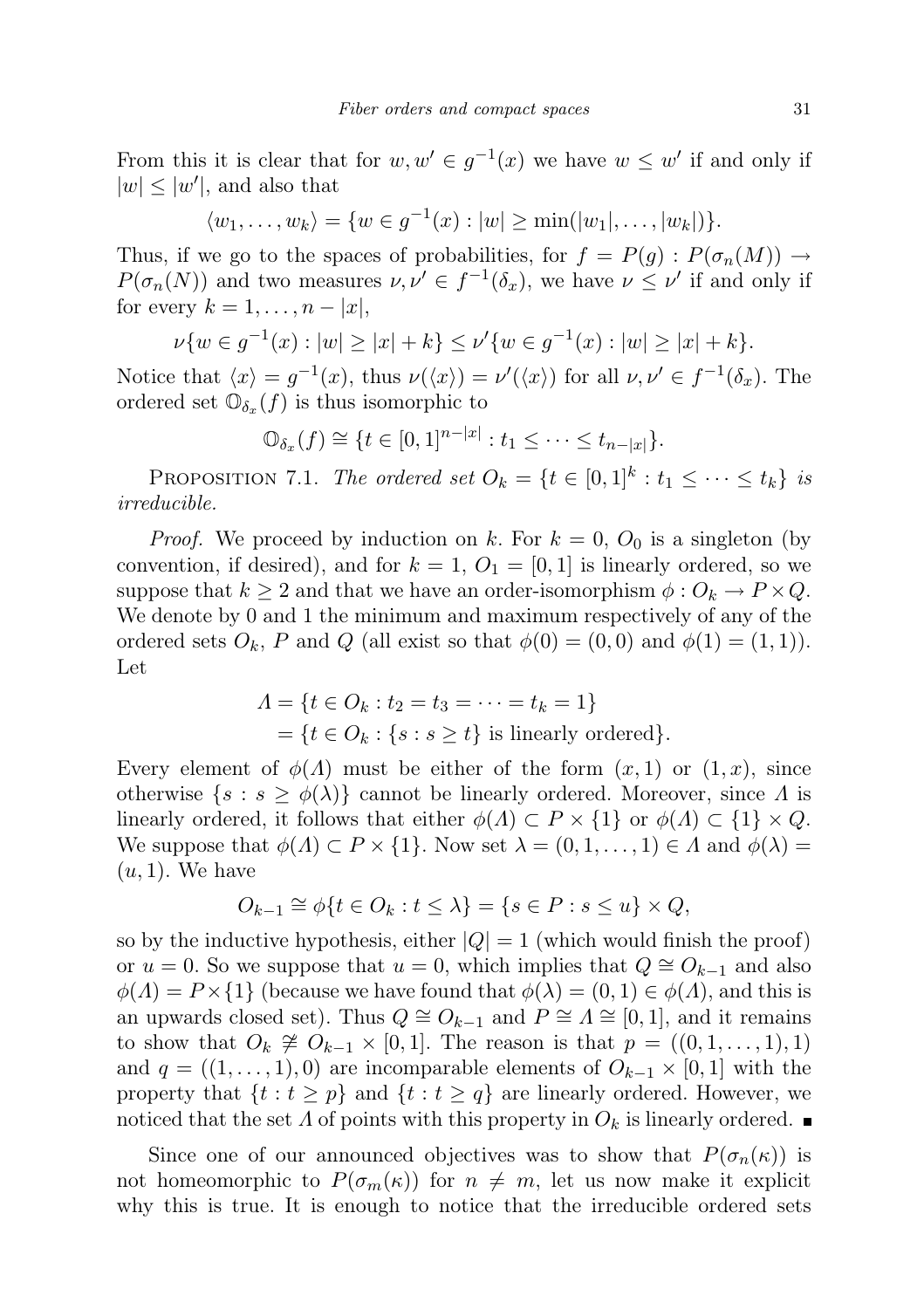$O_k = \{t \in [0,1]^k : t_1 \leq \cdots \leq t_k\}$  which appear in the fiber orders of these spaces are not order-isomorphic for different values of  $k$ , since for  $n < m$ ,  $O_m$  does not appear as the fiber order of any point of  $P(\sigma_n(\kappa))$ . This can be realized in many different ways. For example, set

 $e = (0, 0, \ldots, 1) = \max\{t \in O_k : \{s : s \leq t\} \text{ is linearly ordered}\}.$ 

Then  $O_{k-1} \cong \{t \in O_k : t_k = 1\} = \{t : t \ge e\}$ . This shows that  $O_{k-1}$  can be obtained in an intrinsic way from  $O_k$ , and thus if  $O_k \cong O_j$ , then  $O_{k-1} \cong$  $O_{j-1}$ . The inductive repetition of this argument leads to a contradiction if  $k \neq j$ .

Finally, let us show the appropriate parts of Theorems 1.6 and 1.7. We see easily that  $\sigma_n(\kappa)$  satisfies the assumptions of Proposition 6.4(i) with  $O = O_n$  and  $x = \emptyset$ . Further,  $A(\kappa) = \sigma_1(\kappa)$  satisfies the assumptions of Proposition 6.4(ii) with  $O = O_1 = [0, 1]$  and  $x = \emptyset$ .

**7.2.** The spaces  $P([0,\omega_1]^n)$  and  $P(A(\kappa)^n)$ . In this section we shall prove Theorem 1.5 and the appropriate part of Theorems 1.6 and 1.7.

The fiber orders of the two spaces of probability measures from the title can be computed in the same way. For  $M \supset N$ , let  $p_{MN} : A(M) \to A(N)$  be the continuous surjection given by  $p_{MN}(x) = x$  if  $x \in A(N)$  and  $p_{MN}(x) = x$  $\infty$  otherwise. The  $\sigma$ -typical surjection of  $P(A(\kappa)^n)$  is of the form  $P(p_{MN}^n)$ :  $P(A(M)^n) \to P(A(N)^n)$  for  $M \supset N$  infinite countable subets of  $\kappa$  such that  $M \setminus N$  is infinite.

On the other hand, for countable ordinals  $\alpha < \beta$  let  $q_{\beta\alpha} : [0, \beta] \to [0, \alpha]$ be the continuous surjection given by  $q_{\beta\alpha}(\gamma) = \gamma$  for  $\gamma \leq \alpha$ , and  $q_{\beta\alpha}(\gamma) = \alpha$ for  $\gamma > \alpha$ . The  $\sigma$ -typical surjection of  $P([0,\omega_1]^n)$  is of the form  $P(q_{\beta\alpha}^n)$ :  $P([0,\beta]^n) \to P([0,\alpha]^n)$  where  $\alpha < \beta$  are countable limit ordinals. From the point of view of fiber orders both surjections  $p_{MN}$  and  $q_{\beta\alpha}$  can be treated simultaneously since both can be viewed as a surjection  $g: K \to L$  with the following properties:

(\*) There exist  $\omega \in L$  and  $m \in g^{-1}(\omega)$  such that  $|g^{-1}(x)| = 1$  for every  $x \in L \setminus {\{\varpi\}}$ , and with respect to the fiber order of  $g^{-1}(\varpi)$ , we have  $m < t$  and  $t \sim s$  for any  $t, s \in g^{-1}(\varpi) \setminus \{m\}.$ 

In the case of  $p_{MN}$  we should take  $\varpi = \infty$  and  $m = \infty$ , while for  $q_{\beta\alpha}$ ,  $\varpi = \alpha$  and  $m = \alpha$ .

From now on, we concentrate on computing the fiber orders of  $P(g^n)$ where  $g: K \to L$  is a continuous surjection satisfying  $(\star)$ ; the computation of the fiber orders of  $P(A(\kappa)^n)$  and  $P([0,\omega_1]^n)$  will then follow immediately.

We fix  $x = (x_1, ..., x_n) \in L^n$ , and set  $R(x) = \{i \in \{1, ..., n\} : x_i = \varpi\}.$ The first step is to determine the sets of the form  $\langle y^{(1)}, \ldots, y^{(k)} \rangle$  in  $(g^n)^{-1}(x)$ . For every  $y \in (g^n)^{-1}(x)$  we set  $S(y) = \{i \in R(x) : y_i > m\}.$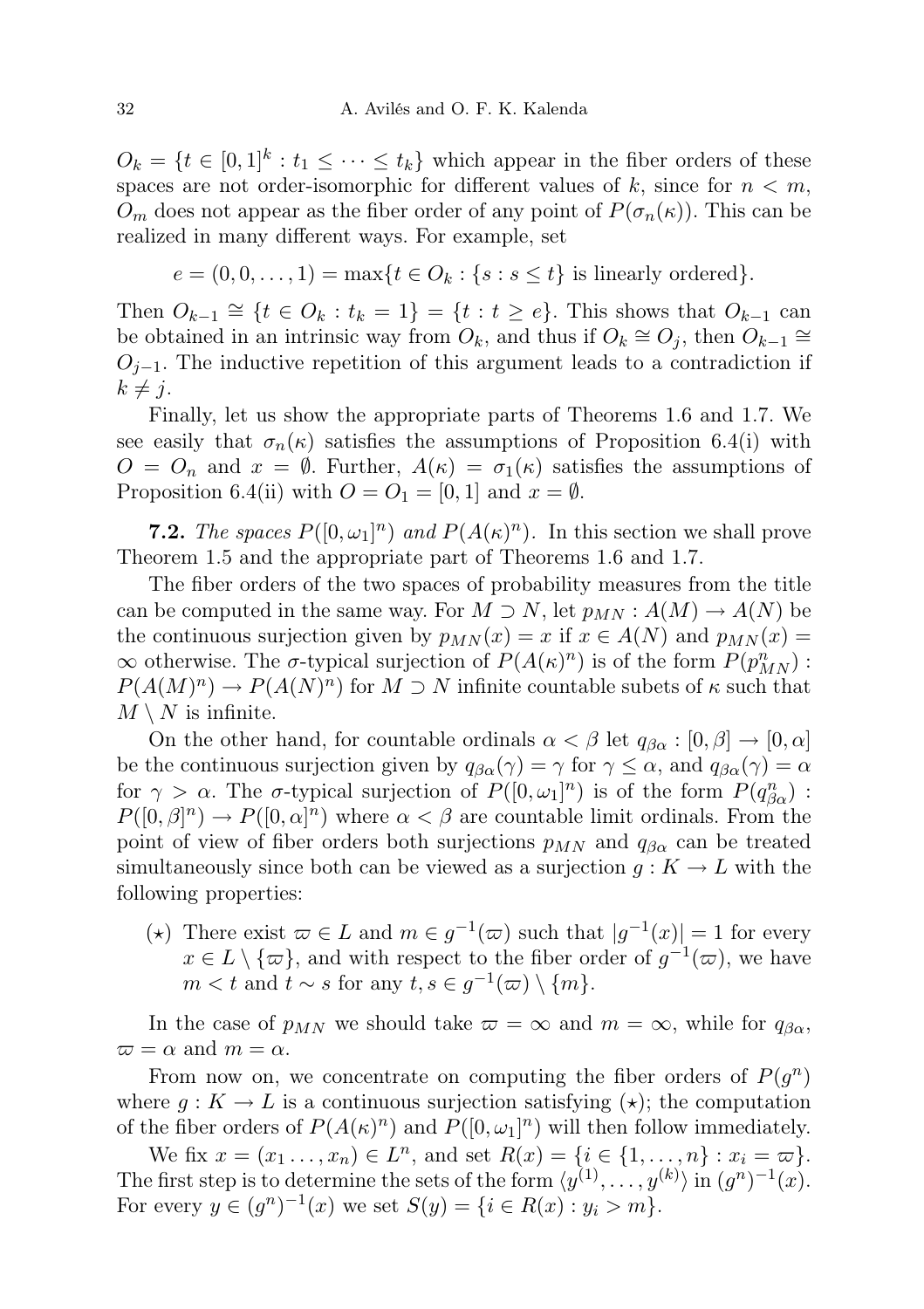CLAIM A.  $\langle y^{(1)}, \ldots, y^{(k)} \rangle = \{ z \in (g^n)^{-1}(x) : \exists j \in \{1, \ldots, k\} : S(z) \supset$  $S(y^{(j)})\}.$ 

*Proof of Claim A.* Suppose first that  $S(z) \supset S(y^{(j)})$  for some j. Then it follows immediately that  $y^{(j)} \leq z$  since the inequality holds coordinatewise. Thus  $z \in \langle y^{(1)}, \ldots, y^{(k)} \rangle$ .

For the converse inclusion, suppose that for every  $j$  there exists a coordinate  $i(j) \in S(y^{(j)}) \setminus S(z)$ . So  $z_{i(j)} = m$  and  $y_{i(j)}^{(j)} > m$ . Since all the elements of  $\mathbb{F}_x(g)$  which are greater than m are equivalent, for every  $y_i^{(j)} > m$  we can easily find a neighborhood  $W_i^j$  $\mathbf{y}_i^j$  such that  $W = \bigcup_{i,j} g(W_i^j)$  $\binom{J}{i}$  does not contain the image of any neighborhood of m. For every  $j \in \{1, \ldots, k\}$  set  $U_j = \{y \in K^n : y_{i(j)} \in W_{i(j)}^j\}$  $\{i(j)\}\$ , which is a neighborhood of  $y^{(j)}$ . We claim that  $g^n(U_1) \cup \cdots \cup g^n(U_k)$  contains no image of a neighborhood of z, which will finish the proof of Claim A. Namely, if  $V$  is a neighborhood of  $z$  of the form  $V_1 \times \cdots \times V_n$  with  $V_i$  a neighborhood of  $z_i$ , then for every  $i \in R(x) \setminus S(z)$ we can find a point  $t_i \in g(V_i) \setminus W$ . If we take  $u \in V$  with  $g(u_i) = t_i$  for  $i \in R(x) \setminus S(z)$ , then  $g^n(u) \notin g^n(U_1) \cup \cdots \cup g^n(U_k)$ .

CLAIM B. For  $\nu, \nu' \in P(g^n)^{-1}(\delta_x)$ , we have  $\nu \leq \nu'$  if and only if for every upwards closed subset  $A \subset 2^{R(x)}$ , we have  $\nu\{z : S(z) \in A\} \leq \nu'\{z : S(z) \in A\}.$ 

*Proof of Claim B.* It follows from Claim A that the subsets of  $(g^n)^{-1}(x)$ of the form  $\langle y^{(1)}, \ldots, y^{(k)} \rangle$  are exactly the sets of the form  $\{z : S(z) \in A\}$ for some upwards closed family A of subsets of  $R(x)$ .

As a consequence, for  $x \in L^n$  with  $|R(x)| = k$ , we find that  $\mathbb{O}_{\delta_x}(P(g^n)) \cong$  $\{t \in [0,1]^{2^k} : \sum_{i \in 2^k} t_i = 1\}$ , endowed with the order  $t \leq s$  if and only if  $\sum_{i\in A} t_i \leq \sum_{i\in A} s_i$  for every upwards closed subset of  $2^k$ .

PROPOSITION 7.2. Consider the ordered set  $P_k = \{t \in [0,1]^{2^k} : \sum_{i \in 2^k} t_i = 1\}$ endowed with the order  $t \leq s$  if and only if  $\sum_{i \in A} t_i \leq \sum_{i \in A} s_i$  for every upwards closed subset of  $2^k$ . Then  $P_k$  is an irreducible ordered set.

*Proof.* We proceed by induction on k. If  $k = 1$ , then  $P_k \cong [0, 1]$ . Suppose that we had an isomorphism  $\phi: P_k \to Q \times R$ . We use 0 and 1 to denote the minimum and maximum of any of these ordered sets (notice that that the minimum of  $P_k$  is the characteristic function of the empty set  $0 = \chi_{\{\emptyset\}}$ , and its maximum is  $1 = \chi_{\{\{1,\ldots,n\}\}}$ . For every  $i \in \{1,\ldots,n\}$  let  $e^i \in P_k$  be the characteristic function of the singleton  $\{\{i\}\}\$ . Notice that  $\{t \in P_k : t \leq e^i\}$ is linearly ordered since any such t satisfies  $\sum_{a \notin \{i\}} t_a = 0$ . Thus  $\phi(e^i)$  must be of the form either  $\phi(e^i) = (u_i, 0)$  or  $\phi(e^i) = (0, u_i)$ . Notice now that

$$
\{t \in P_k : t \ge e^i\} = \{t \in P_k : \sum_{i \in a} t_a = 1\} \cong P_{k-1}
$$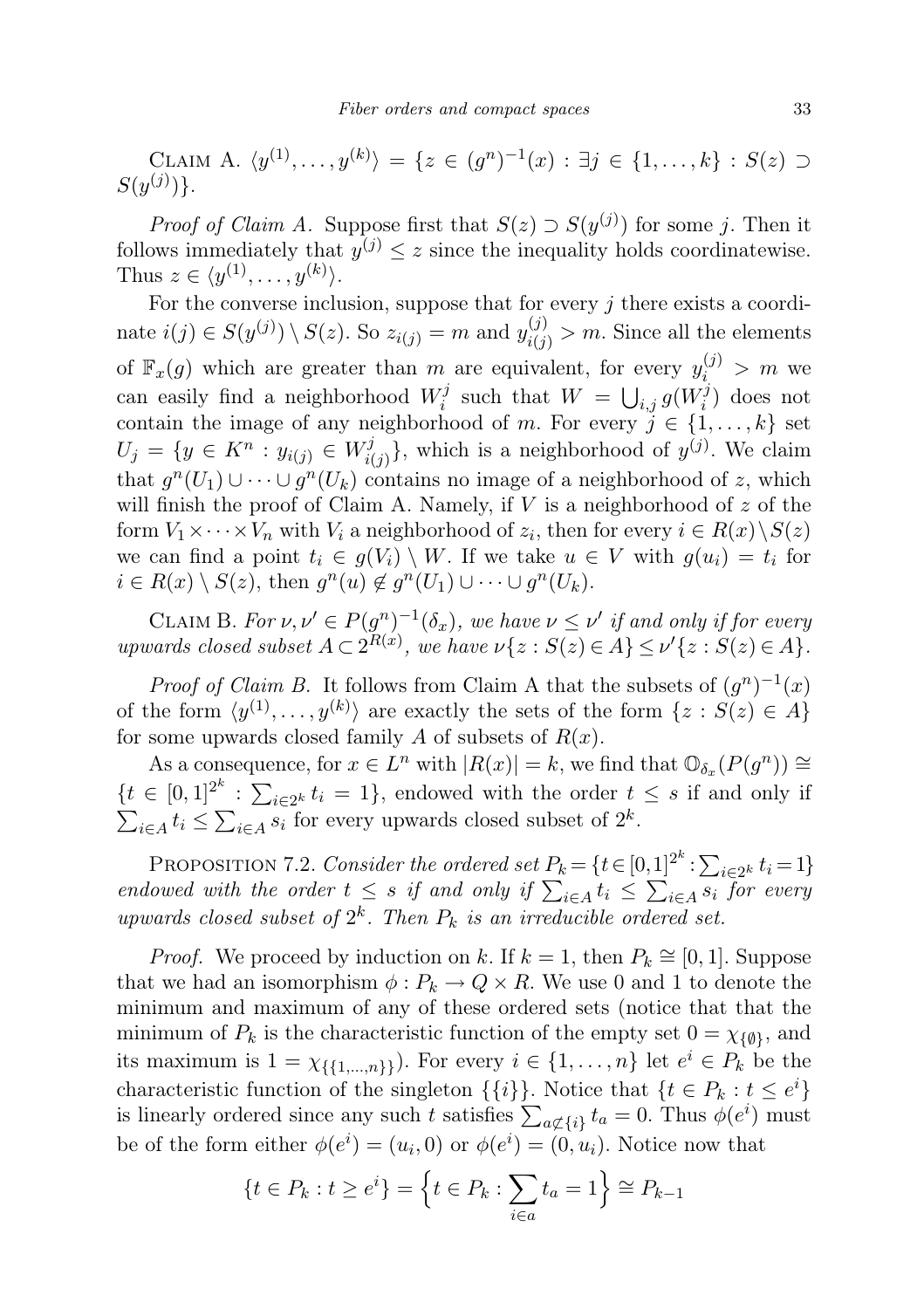and  $P_{k-1}$  is irreducible by the inductive hypothesis, so  $u_i = 1$  since  $\{(r, s):$  $(r, s) \ge (r_0, s_0)$ } =  $\{r : r \ge r_0\} \times \{s : s \ge s_0\}$ . Hence  $\phi(e^i) \in \{(1, 0), (0, 1)\}$ for every  $i \in \{1, ..., k\}$ . If  $k > 2$  this is already a contradiction, so we suppose that  $k = 2$  and  $\phi(e^1) = (1,0)$  and  $\phi(e^2) = (0,1)$ . We denote the elements of  $P_2$  by  $t = (t_{\emptyset}, t_{\{1\}}, t_{\{2\}}, t_{\{1,2\}})$ . For every  $\lambda \in [0, 1]$ , we set  $x^{\lambda} = (1 - \lambda, \lambda, 0, 0)$ and  $y^{\lambda} = (1 - \lambda, 0, \lambda, 0)$  in  $P_2$ . We have  $x^{\lambda} \le e^1$  and  $y^{\lambda} \le e^2$  and so  $\phi(x^{\lambda}) = (r^{\lambda}, 0)$  and  $\phi(y^{\lambda}) = (0, s^{\lambda})$  for suitable  $r^{\lambda}$  and  $s^{\lambda}$ . We consider the specific elements  $u = (0.7, 0.1, 0.1, 0.1)$  and  $u' = (0.8, 0, 0, 0.2)$  of  $P_2$ . Suppose  $\phi(u) = (r, s)$  and  $\phi(u') = (r', s')$ . On the one hand,  $x^{0.2}$  and  $y^{0.2}$  are smaller than u and u' so  $r^{0.2} \le r$ ,  $r^{0.2} \le r'$ ,  $s^{0.2} \le s$  and  $s^{0.2} \le s'$ . On the other hand, if  $\lambda > 0.2$  then  $x^{\lambda} \nleq u, x^{\lambda} \nleq u', y^{\lambda} \nleq u$ , and  $y^{\lambda} \nleq u'$ . Hence indeed  $r = r' = r^{0.2}$  and  $s = s' = s^{0.2}$ . Thus  $\phi(u) = \phi(u')$ , a contradiction.

Notice that  $P_k$  is not order-isomorphic to  $P_{k'}$  for  $k \neq k'$ , since the set

$$
H = \{t \in P_k : \{s : s \le t\} \text{ is linearly ordered}\}
$$

$$
= \{t \in P_k : \exists i \in \{1, \dots, k\} : t \le e^i\}
$$

contains exactly k maximal elements:  $e^1, \ldots, e^k$ , where again  $e^i \in P_k$  denotes the characteristic function of the singleton  $\{i\}$ . This also shows that these irreducible ordered sets are not isomorphic to the irreducible ordered sets  $O_k$  which appeared in the fiber orders of the spaces  $P(\sigma_n(\kappa))$  (for  $n > 1$ ), because in those cases the set of all elements t such that  $\{s : s \leq t\}$  is linearly ordered was linearly ordered with precisely one maximal element.

The above calculation proves Theorem 1.5. Further, both  $A(\kappa)^n$  and  $[0, \omega_1]^n$  satisfy the assumptions of Proposition 6.4(i) with  $O = P_n$  and  $x = (\infty, \ldots, \infty)$  resp.  $x = (\omega_1, \ldots, \omega_1)$ . This proves the appropriate part of Theorem 1.6. Finally,  $[0, \omega_1]$  satisfies the assumptions of Proposition 6.4(ii) with  $O = [0, 1]$  and  $x = \alpha$  (using the above notation). This proves the appropriate part of Theorem 1.7.

We have not mentioned it so far, but despite the fact that the picture of fiber orders is similar, the spaces  $P(A(\kappa)^n)$  and  $P([0,\omega_1]^n)$  are very different, for other well known reasons. Namely,  $P(A(\kappa)^n)$  is an Eberlein compact, and hence a Fréchet–Urysohn space, so it cannot contain any copy of  $[0, \omega_1]$ .

8. Higher weights. So far we have used the version of spectral theorem stated as Theorem 2.1, but one can use other versions. For example, for a regular cardinal  $\tau$ , we consider the family  $\mathcal{Q}_{\tau}(K)$  of quotients of weight strictly less than  $\tau$ , and we define a  $\tau$ -semilattice to be a subset  $\mathcal{S} \subset \mathcal{Q}(K)$ such that the supremum of every subset of S of cardinality less than  $\tau$ belongs to S. The set S is cofinal in  $\mathcal{Q}_{\tau}(K)$  if for every  $L \in \mathcal{Q}_{\tau}(K)$  there exists  $L' \in \mathcal{S}$  with  $L \leq L'$ . We assume that  $\tau$  is a regular cardinal because otherwise there exists no cofinal  $\tau$ -semilattice in  $\mathcal{Q}_{\tau}(K)$ .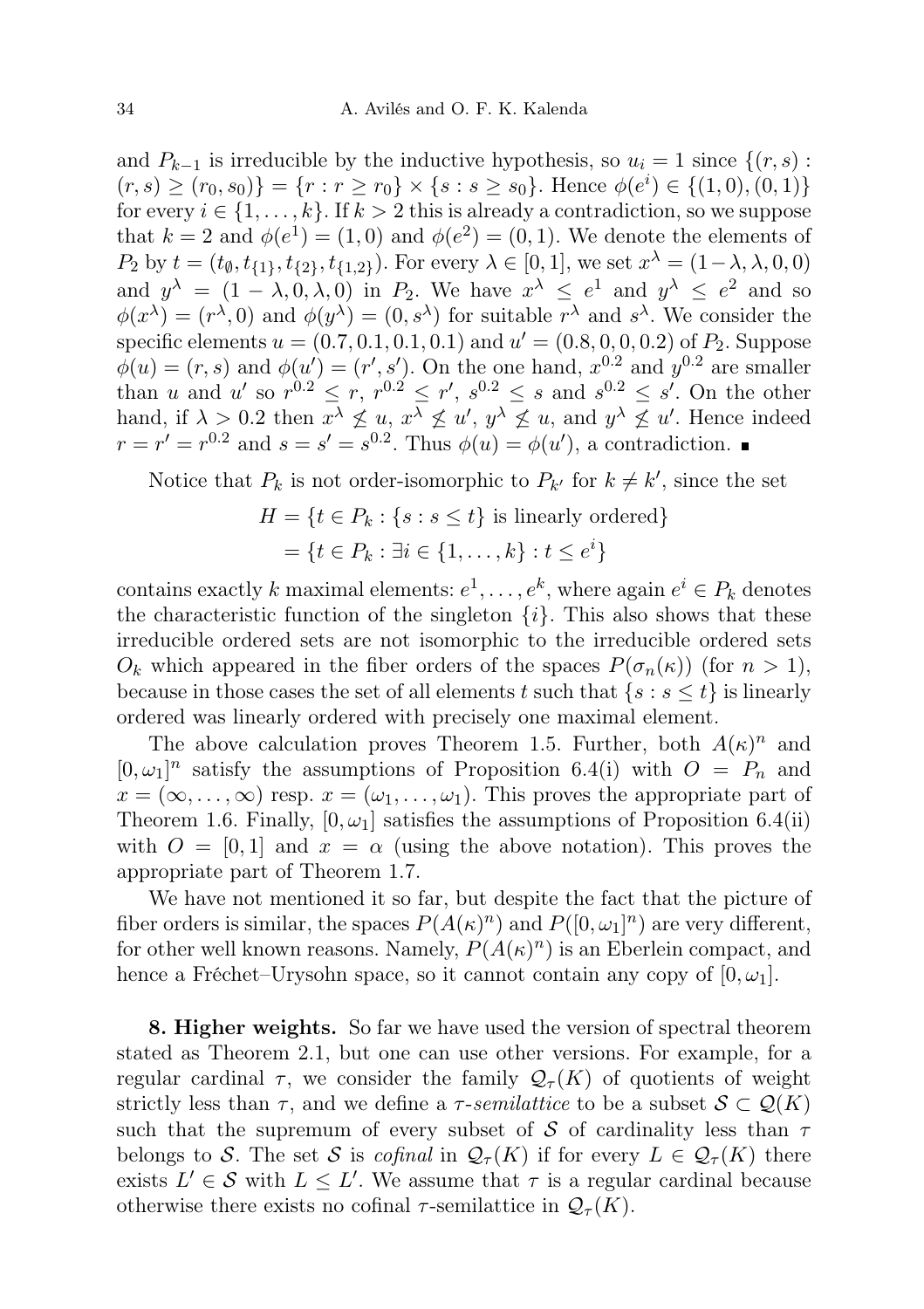THEOREM 8.1. Let K be a compact space with weight at least  $\tau$ . The intersection of two cofinal  $\tau$ -semilattices in  $\mathcal{Q}_{\tau}(K)$  is another cofinal  $\tau$ semilattice in  $\mathcal{Q}_{\tau}(K)$ .

*Proof.* It is completely analogous to the proof of Theorem 2.1.

LEMMA 8.2. Let K be a compact space of weight at least  $\tau$  and S a  $\tau$ semilattice in  $\mathcal{Q}_{\tau}(K)$ . Then S is cofinal in  $\mathcal{Q}_{\tau}(K)$  if and only if sup  $\mathcal{S} = K$ .

*Proof.* Suppose  $\sup S = K$ . By the same argument as in the proof of Lemma 2.2, every real-valued continuous function  $f \in C(K)$  factors through an element of S. Now, if  $p: K \to L$  is an arbitrary element of  $\mathcal{Q}_{\tau}(K)$ , then we can take an embedding  $L \subset \mathbb{R}^{\gamma}$  for a cardinal  $\gamma < \tau$  and consider the functions  $e_i p : K \to \mathbb{R}$  obtained by composing with the coordinate functions  $e_i: \mathbb{R}^{\gamma} \to \mathbb{R}, i < \gamma$ . For every  $i < \gamma$  we know that there exists  $L_i \in \mathcal{S}$ such that  $e_i p$  factors through  $L_i$ . Finally, this implies that p factors through  $L_{\infty} = \sup\{L_i : i < \gamma\},\$  so  $L \le L_{\infty} \in \mathcal{S}.$ 

Just as for  $\sigma$ -semilattice spectra, we can say that the  $\tau$ -typical surjection of K has a property  $\mathcal P$  if there is cofinal  $\tau$ -semilattice in which all the natural surjections have property  $\mathcal{P}$ , and when this happens such a  $\tau$ -semilattice can be found as a subsemilattice of any given one. Also similarly, we can talk in this context of  $\mathbb{F}_x^{\tau}(K)$  and  $\mathbb{O}_x^{\tau}(K)$ .

An application can be found in the study of the space  $P([0, \tau]^n)$  and its finite powers, for  $\tau > \omega_1$  a regular cardinal. The fiber orders of  $K = P([0, \alpha]^n)$ for any ordinal  $\alpha \geq \omega_1$  can be computed using very similar arguments to those in Section 7.2, and indeed  $\mathbb{O}_{\delta_x}(K) \cong P_k$  where k is the number of coordinates of  $x \in [0, \alpha]^n$  with uncountable cofinality. Therefore, for  $\alpha \ge \omega_1 + \omega_1$ ,  $P([0,\alpha]^n)$  does not satisfy the assumptions of Proposition 6.4. Indeed,  $[0,\alpha]$ has at least two non- $G_{\delta}$ -points and hence  $[0, \alpha]^n$  contains several points x with  $\mathbb{O}_{\delta_x}(P(K)) \cong P_n$ . Moreover,  $P([0,\alpha]^n)$  does not satisfy even the assumptions of Theorems 3.9 and 3.7—for  $n = 1$  this is witnessed by the fact that  $\mathbb{O}_{\frac{1}{2}(\delta_x+\delta_y)}(P([0,\alpha])) = [0,1]^2$  whenever x and y are two distinct points with uncountable cofinality.

However, it is still possible to get decomposition results for the spaces  $P([0, \tau]^n)$  using  $\tau$ -semilattices, since analogues of Theorems 3.9 and 3.7 for the  $\tau$ -typical surjection hold, with identical proof. There is a natural cofinal  $\tau$ -semilattice for  $[0, \tau]$ : For  $\alpha < \beta$  consider the continuous surjection  $p_{\beta \alpha}$ :  $[0, \beta] \to [0, \alpha]$  given by  $p_{\beta \alpha}(x) = x$  for  $x \le \alpha$ , and  $p_{\beta \alpha}(x) = \alpha$  for  $x > \alpha$ . The  $\tau$ -semilattice consists of all quotients given by  $p_{\tau\alpha}$ ,  $\alpha < \tau$ , and the  $\tau$ -typical surjection is of the form  $p_{\beta\alpha}$ ,  $\alpha < \beta < \tau$ . Thus, the situation is completely analogous to that of  $P([0, \omega_1]^n)$ , and we have the following result:

THEOREM 8.3. Let  $\tau$  be a regular cardinal,  $K = P([0,\tau]^n)$ ,  $x = (x_1, \ldots, x_r)$  $\in [0, \tau]^n$  and  $k = |\{i : x_i = \tau\}|$ . Then  $\mathbb{O}_{\delta_x}^{\tau}(K) \cong P_k = \{t \in [0, 1]^{2^k}$ :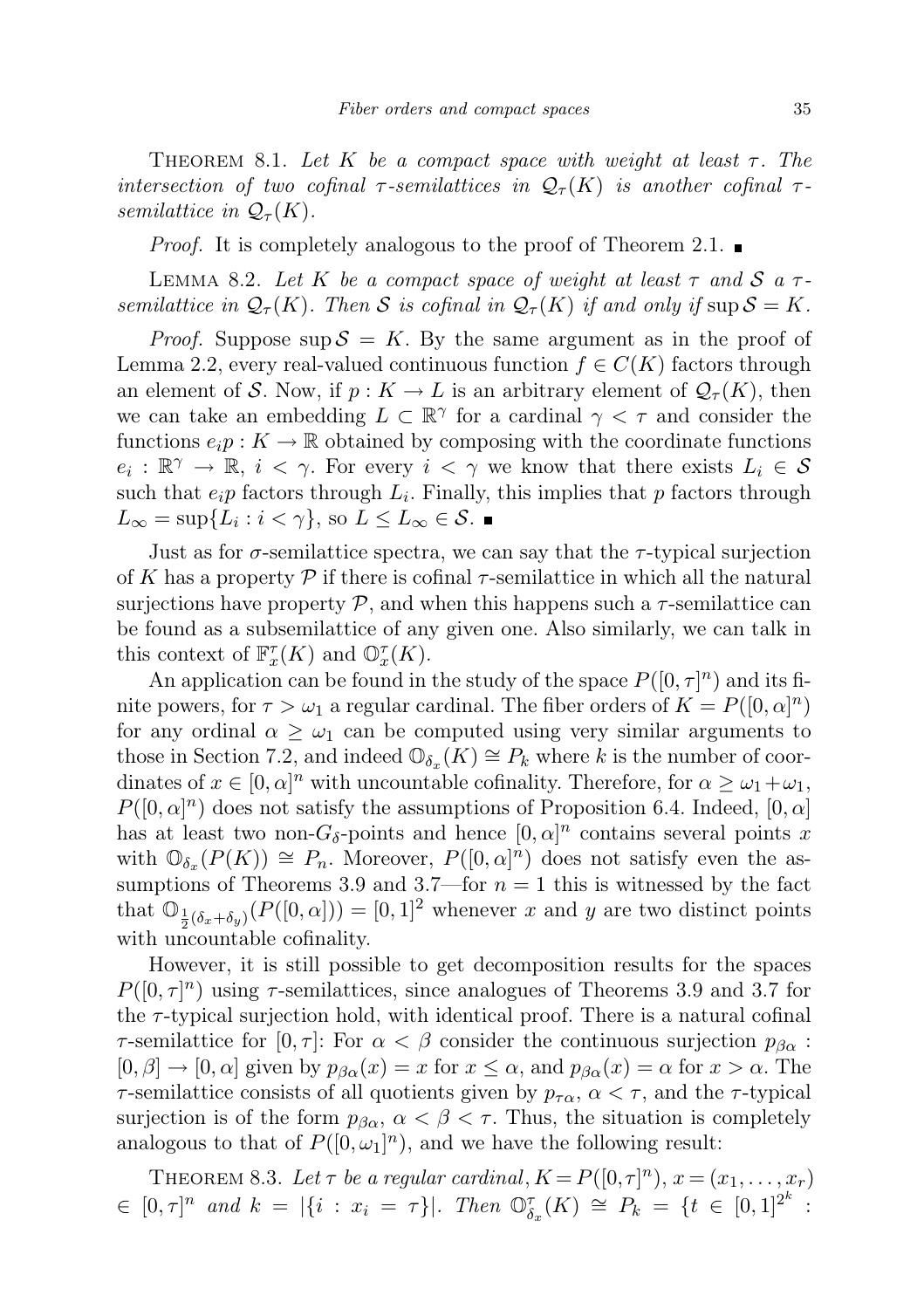$\sum_{i\in 2^k} t_i = 1$ } endowed with the order  $t \leq s$  if and only if  $\sum_{i\in A} t_i \leq \sum_{i\in A} s_i$ for every upwards closed subset of  $2^k$ .

Now we easily get the remaining part of Theorems 1.6 and 1.8.

We mention that, answering a question posed to us by R. Deville and G. Godefroy, the ideas of this section are used in [2] to show that there exist  $2^{\kappa}$  many nonhomeomorphic weakly compact convex subsets in  $\ell_2(\kappa)$ .

## 9. Final remarks and open problems

QUESTION 1. Let  $M(K)$  denote the space of regular Borel measures of variation at most 1 (that is, the dual ball of the space of continuous functions  $C(K)$  in its weak<sup>\*</sup> topology. We show in this paper that  $M(A(\kappa))$  is not homeomorphic to  $P(A(\kappa))$  using fiber orders. We did not make a systematic study of the fiber orders of  $M(K)$  and this may be interesting. Analysing the relatively easy case of  $A(\kappa)$  it seems that the fiber orders of  $M(A(\kappa))$  look similar to those of  $P(A(\kappa))^2$ , so we may ask whether  $M(K) \approx P(K)^2$  for each compact space. However, this has a negative answer. Let  $K$  be the wellknown "double arrow space". Then  $P(K)$  is first countable (for example by [13, Proposition 7]) while  $M(K)$  is not first countable as K is not metrizable. Therefore  $M(K) \not\approx P(K)^2$ . But we can still ask: Is  $M(K)$  homeomorphic to  $P(K)^2$  for compact spaces considered in this paper  $(A(\kappa), \sigma_n(\kappa))$  etc.)?

QUESTION 2. The analysis of the generic fibers of  $B(\kappa)$  yields the same result as for  $P(A(\kappa))$ , namely all the non- $G_{\delta}$ -points have generic fibers orderisomorphic to an interval. Are the spaces  $B(\kappa)$  and  $P(A(\kappa))$  homeomorphic? In this connection, it follows from [14] that  $P(A(\kappa))$  is homeomorphic to  $P(A(\kappa)) \times [0,1]$ . Is  $B(\kappa)$  homeomorphic to  $B(\kappa) \times [0,1]$  or even to any product of two nontrivial spaces?

QUESTION 3. In the various spaces of probability measures that we have studied, fiber orders allow us to identify different types of points. Is this a complete classification? That is, we ask to determine exactly for which points  $x, y \in P(K)$  there exists a homeomorphism  $f: P(K) \to P(K)$  such that  $f(x) = y$ .

Question 4. Fiber orders are a good tool to determine whether two spaces are homeomorphic, but they do not seem to help in determining whether a given space is the continuous image of another. In [3] the case of the spaces  $B(\kappa)^n$  is studied, but the situation is not clear for the other spaces studied here. For instance, we do not know whether  $P(\sigma_n(\kappa))$  maps onto  $P(\sigma_m(\kappa))$  for  $n < m$ , and so on. This is also related to the problem of the  $A(\kappa)^\omega$ -images, initiated by Benyamini, Rudin and Wage [6] and studied specially by Bell in [4] and [5]. It is proven in [1] that  $P(A(\kappa))$  and  $B(\kappa)$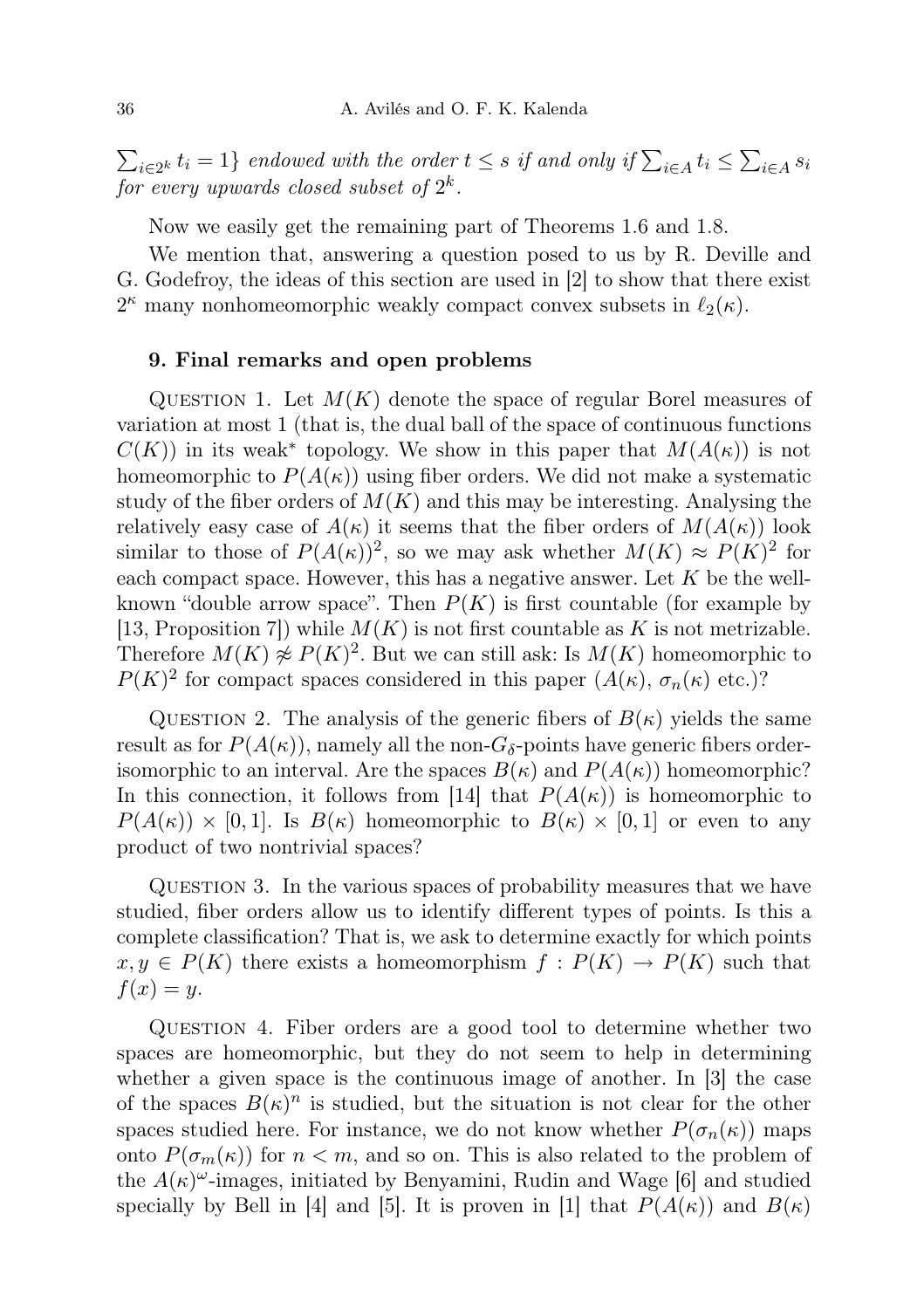are continuous images of  $A(\kappa)^\omega$ , but it is unclear to us whether  $P(\sigma_n(\kappa))$  or  $P(A(\kappa)^n)$  are continuous images of  $A(\kappa)^\omega$  for  $n > 1$ .

Acknowledgements. We want to express our gratitude to Stevo Todorčević for his valuable suggestions, and also to Richard Haydon, who proposed to us a shorter proof of Lemma 5.2. Thanks are also due to Petr Holický, Jiří Spurný and Miroslav Zelený for helpful comments.

The first author was supported by a Marie Curie Intra-European Fellowship MCEIF-CT2006-038768 (E.U.) and research projects MTM2005- 08379 (MEC and FEDER) and Séneca 00690/PI/04.

The second author was supported by Research project MSM 0021620839 financed by MSMT and by Research grant GAČR 201/06/0018.

## References

- [1] A. Avilés, The unit ball of the Hilbert space in its weak topology, Proc. Amer. Math. Soc. 135 (2007), 833–836.
- [2] —, The number of weakly compact convex sets which generate a Banach space, Topology Appl. 154 (2008), 404–409.
- [3] —, Compact spaces which do not map onto finite products, Fund. Math. 202 (2009), 81–96.
- [4] M. Bell, A Ramsey theorem for polyadic spaces, ibid. 150 (1996), 189–195.
- [5] —, *Polyadic spaces of countable tightness*, Topology Appl. 123 (2002), 401–407.
- [6] Y. Benyamini, M. E. Rudin and M. Wage, Continuous images of weakly compact subsets of Banach spaces, Pacific J. Math. 70 (1977), 309–324.
- [7] C. Bessaga and A. Pełczyński, Selected Topics in Infinite-Dimensional Topology, PWN–Polish Sci. Publ., Warszawa 1975.
- [8] H. H. Corson and J. Lindenstrauss, On weakly compact subsets of Banach spaces, Proc. Amer. Math. Soc. 17 (1966), 407–412.
- [9] G. B. Dantzig and D. R. Fulkerson, On the max-flow min-cut theorem of networks, in: Ann. of Math. Stud. 38, Princeton Univ. Press, 1956, 215–221.
- [10] D. Fremlin, Splitting additive functionals, preprint, http://www.essex.ac.uk/maths/ staff/fremlin/preprints.htm.
- [11] L. R. Ford Jr. and D. R. Fulkerson, Maximal flow through a network, Canad. J. Math. 8 (1956), 399–404.
- [12] J. Hashimoto, On direct product decomposition of partially ordered sets, Ann. of Math. 54 (1951), 315–318.
- [13] O. Kalenda, Few remarks on structure of certain spaces of measures, in: Continuitylike properties of mappings, Ph.D. thesis, Charles Univ. Prague, 1997, 46–57.
- $[14] \quad -$ , On products with the unit interval, Topology Appl. 155 (2008), 1098–1104.
- [15] A. Kechris, Classical Descriptive Set Theory, Grad. Texts in Math. 156, Springer, Berlin, 1994.
- [16] J. Lindenstrauss, Weakly compact sets—Their topological properties and the Banach spaces that they generate, in: Symposium on Infinite-Dimensional Topology (Baton Rouge, LA, 1967), Ann. of Math. Stud. 69, Princeton Univ. Press, 1972, 235–273.
- [17] J. van Mill, Infinite-Dimensional Topology. Prerequisites and Introduction, North-Holland Math. Library 43, North-Holland, Amsterdam, 1989.